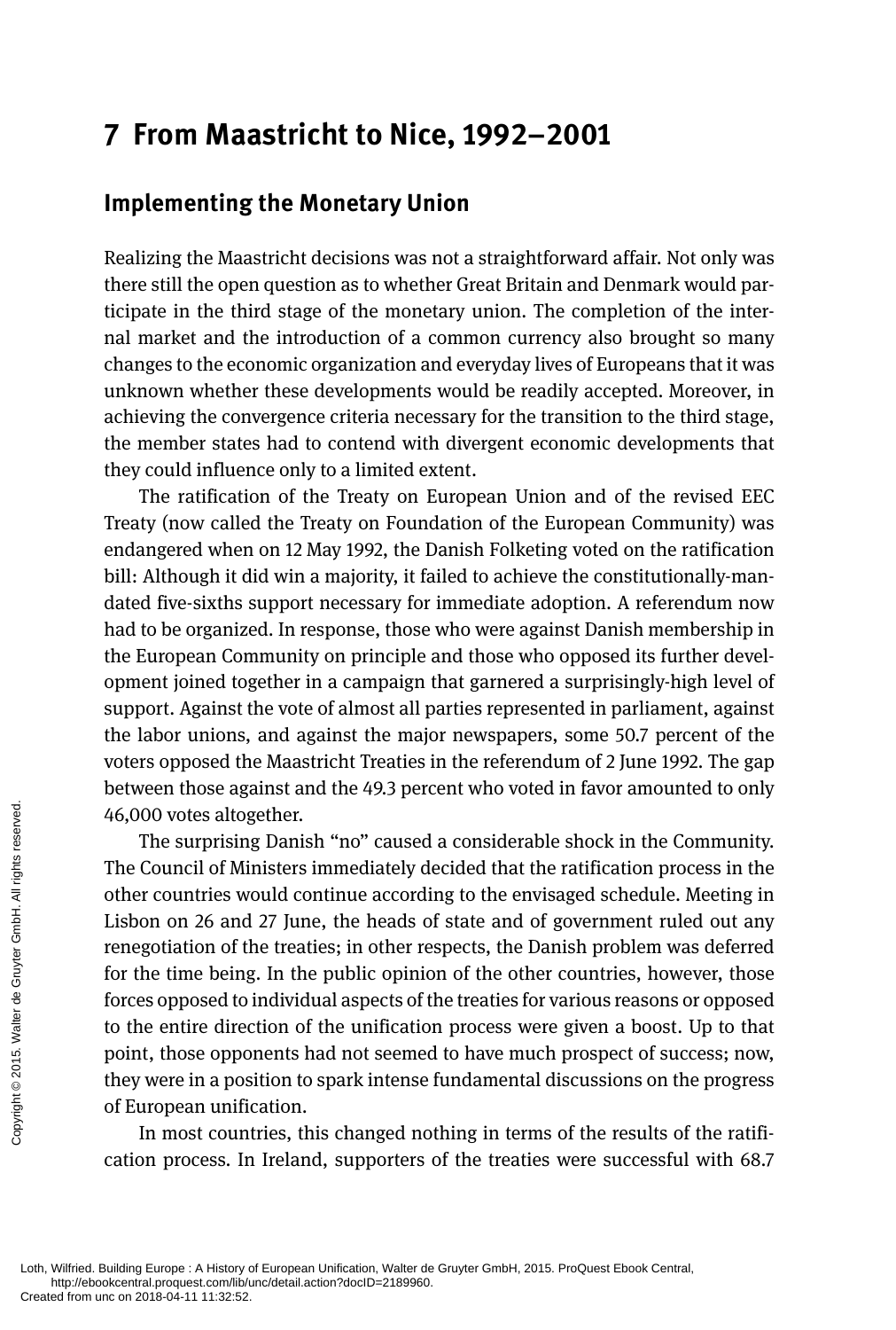percent of the vote in a referendum of 18 June. During July, the parliaments of Luxembourg, Belgium, and Greece gave their approval by quite large majorities, likewise the Italian Chamber of Deputies and the Spanish parliament in October, followed by the Portuguese parliament in December. In the Netherlands, the House of Representatives voted in favor on 17 November and the Senate on 15 December. As earlier in the European Parliament, there was much criticism here regarding the democratic deficit, the failure to include foreign and domestic policy in the Community system, and the non-binding character of the European Social Charter. Dissatisfaction with the results of the negotiations did not however lead to any blocking of the progress that had nevertheless been made.

Things transpired differently in France. There, a congress consisting of a joint gathering of the National Assembly and the Senate approved the treaty amendments necessary for the ratification of the Maastricht Treaties on 23 June by a broad majority. Mitterrand however wanted to leave the decision on the treaties themselves to the people; he had decided this in late May in light of the debate in Denmark. On the basis of opinion polls, he figured on winning a majority in his country, one that would at the same time benefit the beleaguered position of the Socialist government. Also, he had convinced himself that a common currency needed the approval of the voters if it were to have success over the long term. Ever since a sudden worsening of his cancer, he had moreover been plagued by a certain weariness of office that served to increase his willingness to take risks. As he said to Jacques Attali, if he were to lose, he would resign, and that would in fact be a fine departure.<sup>1</sup>

Mitterrand announced his decision on 3 June, one day after the rejection of the treaty by a slim majority of the Danes. In the lively debate that ensued, it was not only the Communist Party under Georges Marchais and the "National Front" under Jean-Marie Le Pen that reaffirmed their opposition to European unification. It was also minorities among the Gaullists (Charles Pasqua, Philippe Séguin), the Conservatives (Philippe de Villiers), and the governing Socialists (Jean-Pierre Chevènement), who made names for themselves as the defenders of national identity and sovereignty against "Brussels technocracy" and the hegemony of the Germans. They gained impetus from the Danish "no" as well as from the pressure on the French franc that was unleashed by it and the high interest-rate policy of the *Bundesbank* that threatened the growth of the French economy. From United From United States and Conservatives (Chevènement),<br>
identity and soverage (Chevènement), identity and soverage (Chevènement), identity and soverage (Chevènement), identity and soverage (Chevènement) for the Fr

As a majority for the treaty rapidly melted away, Kohl decided to hasten to the aid of the president via an appearance on French television. On 3 September, he

**<sup>1</sup>** Attali, *Mitterrand*, p. 354. On the ratification process overall, Gerbet, *Construction*, pp. 400– 409; Finn Laursen and Sophie Vanhoonacker (eds.), *The Ratification of the Maastricht Treaty. Issues, Debates and Future Implications*, Dordrecht: Kluwer Academic Publishers, 1994.

Loth, Wilfried. Building Europe : A History of European Unification, Walter de Gruyter GmbH, 2015. ProQuest Ebook Central, http://ebookcentral.proquest.com/lib/unc/detail.action?docID=2189960.<br>Created from unc on 2018-04-11 11:32:52.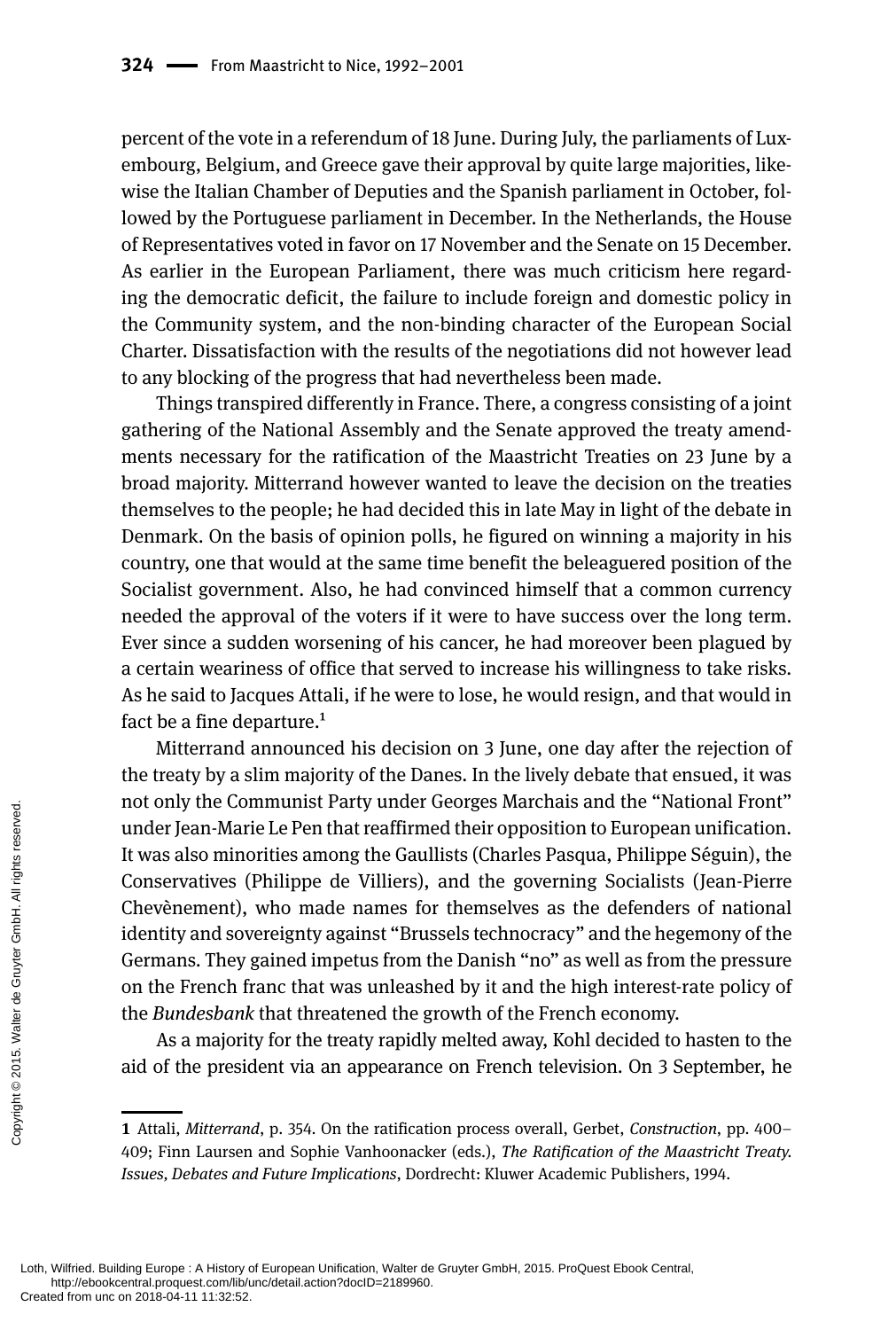participated in a television marathon in which Mitterrand defended the common currency and celebrated Franco-German friendship. The chancellor vowed to the French people that he would not fail in his support for the great work being undertaken by their president.<sup>2</sup> It remains difficult to determine whether and to what extent this helped. In any event, a very slim majority of 51.05 percent voted for ratification on 20 September; some 48.95 percent voted against, with a bare third of the voters staying away from the polls. "Maastricht" was thus saved once again. In France as well as the other important member states, the broad support for the European project that Mitterrand had had in mind did not materialize, however.

In the Federal Republic, the tabloid *Bild* and the magazine *Der Spiegel* opposed "the end of the mark"; and some politicians of the CSU—Peter Gauweiler most loudly—stoked fears of "Esperanto money." After the Danish rejection, the *Frankfurter Allgemeine Zeitung* published a "manifesto" of sixty German economists who criticized the convergence criteria stipulated in Maastricht as "too weak" and warned of "severe economic tensions" in the wake of an "overhasty introduction" of the Community currency.3 The *Bundesbank* cautioned once again that a "comprehensive political union" was the prerequisite for the "enduring existence" of the monetary union and pursued its high-interest policy for financing German unity without worrying about endangering a majority for the treaty in France. However, after the decision for ratification was made in the Fifth Republic, Kohl and Waigel succeeded in isolating the opposition voices within the parties. On 2 December, the Bundestag approved the treaties by the overwhelming majority of 543 to seventeen.

In Denmark, meanwhile, the parties in parliament had on 30 October come to agreement on a declaration in which they demanded a special statute for their country in the European Union: no participation in a common defense or the Community currency or Union citizenship or common authority in the areas of justice and police. The European Council however stuck by its position of not negotiating further on exceptional regulations. A the Council meeting in Edinburgh on 11 and 12 December only "acknowledged" that Denmark would not participate in a common defense or the Community currency. In regard to Union citizenship, the Council declared that it would "in no way take the place of national citizenship." In a unilateral declaration, the Danish government added that transfers of authority in the areas of justice and police would have to be approved by referendum.4 On the basis of these specifications, some 56.8 percent of Danish voters Country in the Europa<br>
munity currency community currency community currency community currency<br>
and police. The E<br>
ing further on excommon defenses<br>
the Council decla<br>
ship." In a unilate<br>
authority in the and dum.<sup>4</sup> On

**<sup>2</sup>** Lappenküper, *Mitterrand*, pp. 324ff.

**<sup>3</sup>** *Frankfurter Allgemeine Zeitung*, 11 June 1992.

**<sup>4</sup>** "Schlussfolgerungen des Europäischen Rates in Edinburgh 11./12.12.1992," in: *Jahrbuch der Europäischen Integration 1992/93*, pp. 439–478, here pp. 457–460.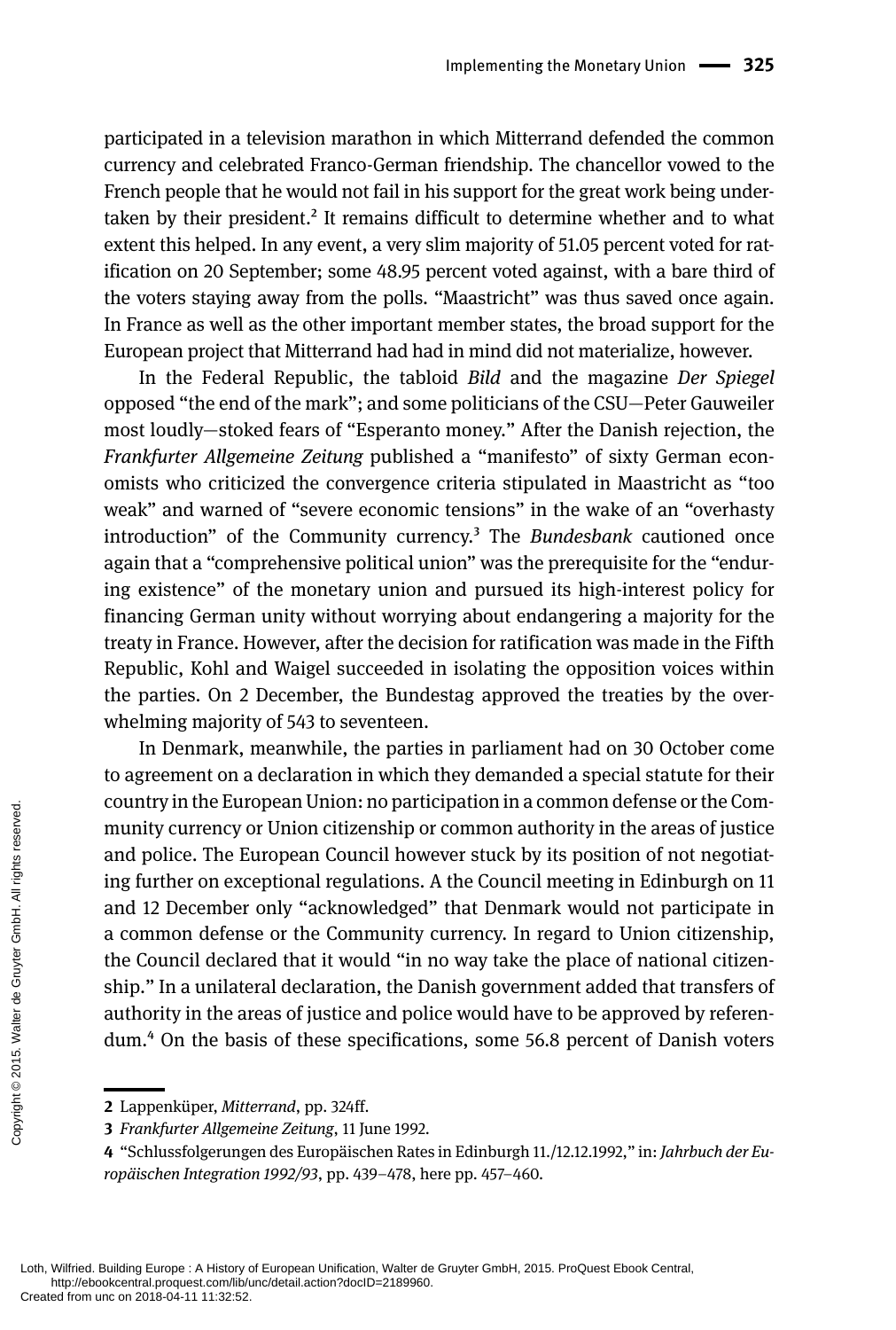approved the Maastricht Treaties in a second referendum on 18 May 1993; the government presented the ratification document on 17 June.

In Great Britain, a small but highly-aggressive minority of the governing Conservatives, spearheaded by Margaret Thatcher, along with a minority of the Labour Party fought against the Maastricht Treaties. As a result of the elections of 9 April, the government's majority had dwindled to twenty-one seats; and the Conservative opponents of Maastricht were then able to compel Prime Minister John Major to accept that, after the Danish "no," the process of ratification in the British Parliament would be halted until it could be known what would follow from the rejection of the treaties in Denmark. After the Danish Folketing had issued its demand for a special statute within the framework of the European Union on 30 October, the House of Commons resumed debate. It was only possible to vote after the positive outcome of the second Danish referendum on 18 May 1993 and after serious parliamentary conflict as well as a whole series of amendments. On 20 May 1993, the House of Commons approved the Maastricht Treaties by a vote of 292 to 112. By abstaining, a majority of Labour MPs had helped the treaties succeed.

Even with the submission of the British ratification documents on 2 August, the treaties still could not come into effect. No fewer than twenty-nine opponents of the treaties in Germany submitted complaints to the German Constitutional Court. The court however agreed to hear only one of the complaints, needing until 12 October before announcing its decision. The complaint was rejected, and the German government was then able to submit the ratification document in Brussels the same evening so that the treaties could come into effect on 1 November 1993—some ten months later than anticipated. Nevertheless, the justices linked their approval of the treaties to an interpretation of them that left open further political possibilities for the opponents of Maastricht: They characterized the Union as a "confederacy of states," in which the member states remained masters over the treaties. The transfer of further sovereign rights to the Union was thereby made conditional on the approval of the Constitutional Court, which also certified the right of the Bundestag to reject the transition to the third stage of the monetary union on 1 January 1999 if the stability goals had not been met.<sup>5</sup> Exercise<br>
Finited the Union as a<br>
masters over the<br>
was thereby ma<br>
also certified the<br>
of the monetary<br>
Calling into<br>
was all the mo<br>
members of the<br>
became ever m<br>
sions among the<br>
Federal Republi<br>
The Federal Republi<br>
T

Calling into question a central agreement of the modified Community Treaty was all the more significant as the stability guidelines being followed by the members of the European Monetary System in anticipation of the monetary union became ever more difficult to maintain due to reduced economic growth. Tensions among the participating currencies were heightened by the inflation in the Federal Republic in the wake of the conversion of the GDR's currency at a ratio

**<sup>5</sup>** Stark, *Kohl*, pp. 247–253.

Loth, Wilfried. Building Europe : A History of European Unification, Walter de Gruyter GmbH, 2015. ProQuest Ebook Central, http://ebookcentral.proquest.com/lib/unc/detail.action?docID=2189960.<br>Created from unc on 2018-04-11 11:32:52.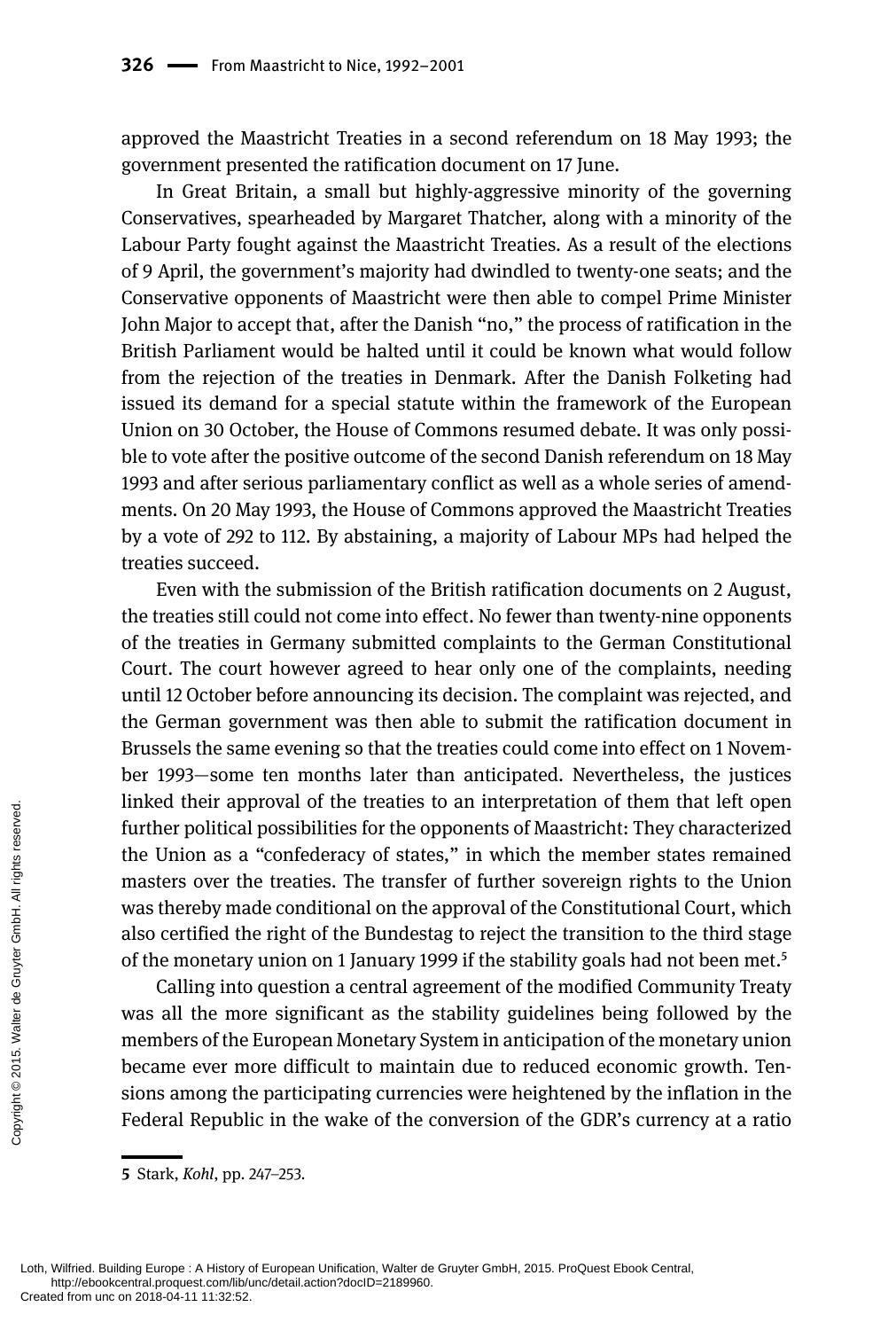of one to one as well as the growing debt from financing German unity, along with a significant drop in the US dollar. The Bundesbank decided to combat this inflation by a drastic hike in the prime rate, with the discount rate rising from 2.0 percent in 1987 to 8.75 percent in July of 1992. This meant that countries with weaker economies faced a dilemma; if they continued to adhere to the rates, sharp economic declines would result.

Then, as the Danish "no" of June 1992 suddenly made the realization of the monetary union uncertain, the markets began to speculate on the devaluation of individual currencies. In late August, the British pound came under severe pressure and shortly thereafter the Italian lira too. John Major and Chancellor of Exchequer Norman Lamont did not initially want to devalue; for its part, the *Bundesbank* showed little inclination to assist its partners by lowering interest rates. Thus, the monetary committee of the central bank governors was only able to decide on devaluing the lira by seven percent during their meeting on 12 and 13 September, along with a negligible reduction of the prime rates of Germany, Belgium, and the Netherlands. This half-hearted decision further increased the pressure on the pound and the lira. On 16 September, "black Wednesday," the pressure reached such intensity that it forced the British government to withdraw from the exchange-rate mechanism of the monetary system—at least "temporarily," as was said. After a hastily-called nighttime meeting of the monetary committee, Italy too had to leave the exchange-rate mechanism; the Spanish peseta was also devalued by five percent. A British demand to suspend the monetary system altogether was rejected by the partners.<sup>6</sup>

After the humiliating defeat of the British, speculation concentrated on the French franc. As Major and Lamont had done earlier, Mitterrand and French Treasury Director Jean-Claude Trichet now requested a reduction in German interest rates. Additionally, they demanded a declaration that nothing would change regarding the parity of the franc and the mark. This was wholly unacceptable to *Bundesbank* President Helmut Schlesinger, who had taken over the post after the resignation of Pöhl in June of 1991. At a meeting between the German and French finance ministers and central bank governors on the fringes of the annual gathering of the International Monetary Fund in Washington on 22 September, he said, "I would not like to expose myself to ridicule by being proven wrong by the facts after twelve or twenty-four or forty-eight hours."For his part, Trichet conjured up the danger of the failure of the common currency project: "The alliance between France and Germany since their reconciliation is the fulcrum of the European Examples and Germ<br>
From Examples of Payarding the part<br>
From Bundesbank Presi<br>
resignation of Pöl<br>
finance ministers<br>
ing of the Internal<br>
"I would not like t<br>
after twelve or twe<br>
the danger of the<br>
France and Germ<br>
επίσ

**<sup>6</sup>** Ungerer, *History*, pp. 263–265; Dyson and Featherstone, *Road*, pp. 682–685; David Marsh, *Der Euro. Die geheime Geschichte der neuen Weltwährung*, Hamburg: Murmann, 2009, pp. 210–223.

Loth, Wilfried. Building Europe : A History of European Unification, Walter de Gruyter GmbH, 2015. ProQuest Ebook Central, http://ebookcentral.proquest.com/lib/unc/detail.action?docID=2189960.<br>Created from unc on 2018-04-11 11:32:52.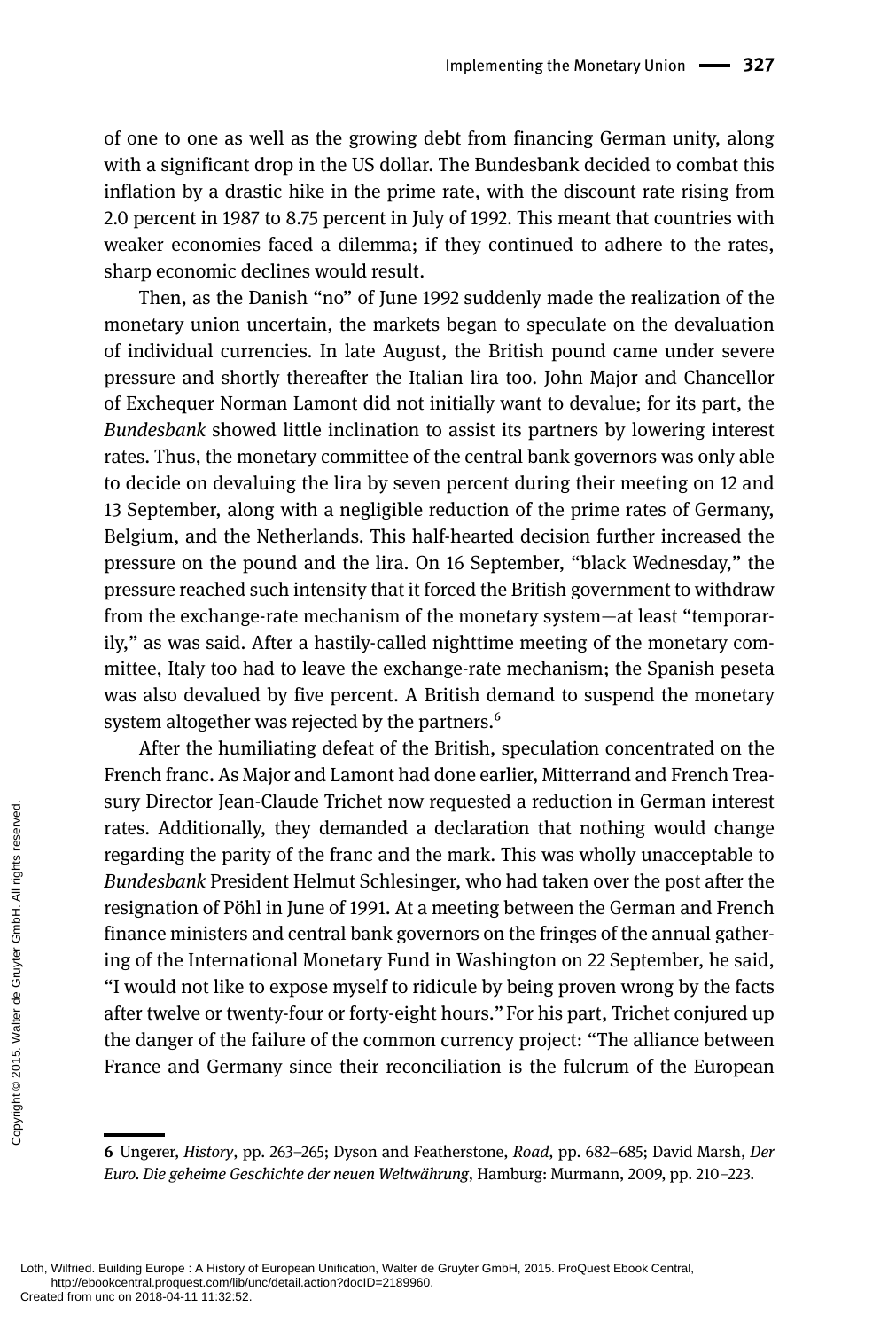system. What one hears in your words and your tone is the dissolution of the system."7

Trichet received support in this critical situation from Helmut Kohl. In a conversation at the Élysée Palace on the same day, Mitterrand made clear to the chancellor the gravity of the situation. Kohl then picked up the phone and told first Horst Köhler and then Hans Tietmeyer, Schlesinger's deputy, that he desired "within the next few hours" a declaration of the governors on the preservation of the parity of the two currencies.<sup>8</sup> With an eye toward the independence of the *Bundesbank*, he of course added that the bank itself must make the decision in the end. The pressure he exerted was sufficient to change the view of the German delegation in Washington. At the close of an over four-hour session, there emerged a joint communiqué of the central bank governors and the finance ministers in which the parity of the franc and the mark was declared to be inviolable. Moreover, the *Bundesbank* expressed its willingness to increase its loans to the *Banque de France* to thirty-nine billion marks, some four billion more than it had accorded the Bank of England on "black Wednesday."

Together with a minor reduction of German interest rates and a hike in French ones, these measures were in fact sufficient to rein in speculation against the franc. Spain had to accept two more devaluations, as did Portugal; and after the British pound had lost more than ten percent of its worth against the mark by year's end, Ireland too had to devalue despite solid economic data. Finland, Sweden, and Norway dissolved the pegs to the European currency unit that they had established in 1990–91. In contrast, the franc (with an inflation rate of two percent in France) began to replace the mark (with its inflation rate of more than four percent in the Federal Republic) as the anchor currency.

Yet, France had to pay a high price for the policy of the "hard" franc: Unemployment in the country rose to almost twelve percent. During the summer of 1993, this unleashed renewed and now more severe speculation against the franc. When in late July it became clear that parity between the mark and the franc could no longer be maintained, Prime Minister Édouard Balladur asked that Kohl either to bring about a substantial reduction in German interest rates or that the Federal Republic be allowed to leave the exchange-rate mechanism. He hoped that this would reduce the problems of the other countries and at the same time give France the leading role in what would be left of the monetary system. Waigel, Schlesinger, and Tietmeyer sought out the chancellor at his vacation spot on an Austrian lake, the Wolfgangsee; Kohl did not agree to the request. Fett, France<br>
ployment in the<br>
1993, this unle<br>
franc. When in<br>
franc could no<br>
that Kohl either<br>
or that the Fede<br>
He hoped that t<br>
same time give<br>
system. Waigel,<br>
tion spot on an .<br>  $\frac{100}{100}$ <br>  $\frac{25}{100}$ <br>  $\frac{25}{$ 

**<sup>7</sup>** Notes by Trichet, 22 Sept. 1992, quoted from Marsh, *Euro*, p. 230. On the following, *ibid*., pp. 223–235.

**<sup>8</sup>** Meeting between Mitterrand and Kohl, 22 Sept. 1992, French protocol, *ibid*., p. 227.

Loth, Wilfried. Building Europe : A History of European Unification, Walter de Gruyter GmbH, 2015. ProQuest Ebook Central, http://ebookcentral.proquest.com/lib/unc/detail.action?docID=2189960.<br>Created from unc on 2018-04-11 11:32:52.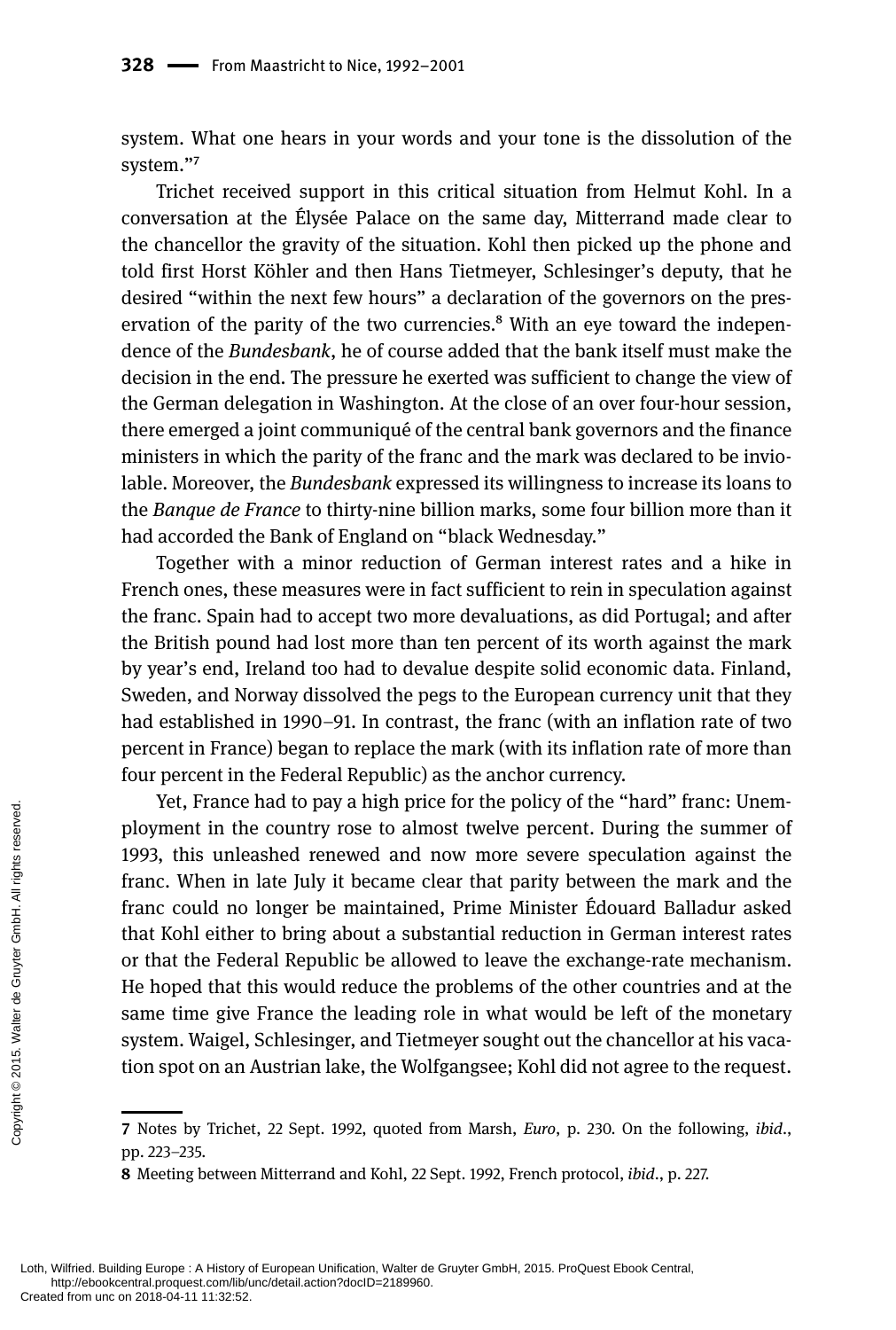In the end, France thus had to be satisfied with an increase in the bandwidths of the exchange-rate mechanism, Kohl accepting that the fluctuations would be expanded from the then-current 2.25 percent to nothing less than fifteen percent. A decision in accordance with this was made by the finance ministers and central bank governors during the night of 1 to 2 August. Only the Netherlands and Germany agreed to retain the limit of 2.25 percent between themselves.<sup>9</sup>

A formal devaluation of the franc was thereby averted once again, and speculation was contained. Speculators witnessed the loss of the profits they had anticipated from a devaluation of the French currency. Henceforth, they had to reckon with much higher risks as to exchange rates, which noticeably reduced their inclination to speculate against individual currencies. At the same time, however, the stability goal of the treaty on monetary union had been loosened. If the countries whose currencies had become the target of speculators were now to lower their interest rates and increase their money supply so as to spur growth and reduce unemployment, the realization of the Maastricht Treaty would recede unreachably far away.

It was of decisive importance for the fate of the project of monetary union that Balladur—whom Mitterrand had named as head of a conservative government after the electoral defeat of the Socialists in late March of 1993—refrained from doing that. The hard-currency countries among the EMS members under attack— Belgium, Denmark, and Ireland—followed his example. As a consequence, the exchange rates of their currencies *vis-à-vis* the mark quickly recovered; and with the exception of the franc, they once again moved mostly within the old, narrow bandwidths. The mark could thus retain its status as anchor currency, and it was ideally protected from speculation on the path toward the community currency.

In order to calm the German public, which was plagued with growing anxiety about inflation, Kohl insisted during a meeting of the European Council on 29 October 1993 that Frankfurt am Main, home to the *Bundesbank*, should be chosen as the seat of the European Monetary Institute. This was to demonstrate to the Germans that the future European Central Bank would be just as independent and just as much focused on stability as the *Bundesbank*.10 The Monetary Institute took up its work with the transition to the second phase of the monetary union on 1 January 1994, in accordance with the treaty. From late October of 1994, it occupied the former headquarters of the *Bank für Gemeinwirtschaft* in the Frankfurt city center. It initially employed 150 people, coming mostly from the central banks of the member states; the number had grown to six hundred by the Created from unc on 2018-04-11 11:32:52.<br>Created from unc on 2018-04-11 11:32:52.<br>Created from unc on 2018-04-11 11:32:52.<br>Created from unc on 2018-04-11 11:32:52.<br>Created from unc on 2018-04-11 11:32:52.<br>Created from unc

**<sup>9</sup>** *Ibid*., pp. 237–241; Ungerer, *History*, pp. 265–267.

**<sup>10</sup>** Helmut Kohl, *Erinnerungen 1990–1994*, Munich: Droemer 2007, p. 614; "Schlussfolgerungen des Europäischen Rates vom 29.10.1993 in Brüssel," in: *Europa-Archiv* 49 (1994), pp. D2–D9.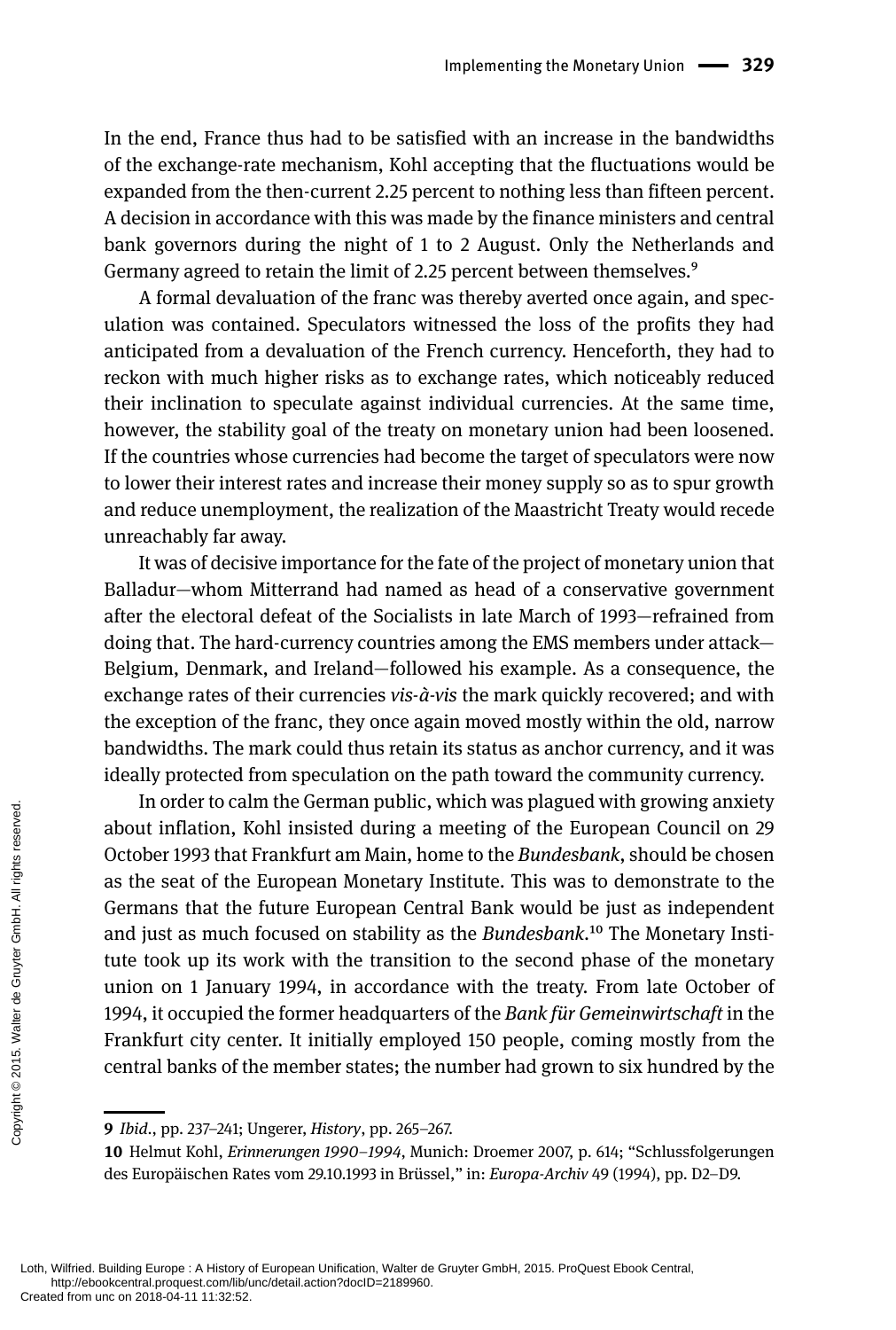time of the actual launch of the Community currency at the end of the decade and had reached some 1,400 by 2008.

After Jacques Chirac had been elected to succeed Mitterrand on 7 May 1995, the German government began pushing for further measures to secure the stability goal. In his election campaign against Balladur, Chirac had called for boosting the French economy and had repeatedly attacked the stability course of the *Banque de France*, which had become independent of the government and had been led by Trichet since September of 1993. In the wake of lower receipts due to recession and increased expenditures for the unemployed, the French budget deficit had risen to five percent. In order to counteract that, Theo Waigel had been calling for the conclusion of a "Stability Pact" since early September of 1995. This agreement was to ensure that budget deficits would have an upper limit of three percent of GNP after completion of the monetary union. Countries going beyond that limit would automatically be subject to punishment in the form of fines.

Waigel's demand found little favor among the advocates of "different" economic policy in France. Nor was there much willingness in the Southern European countries Italy, Spain, Portugal, or Greece to have the Germans keep them from pursuing a policy of economic stimulus. In the end, however, Chirac had to accept that without such security against the threat of inflation, opposition to the actual completion of the monetary union would be too great in Germany. During a meeting with Kohl on 25 October, the chancellor made the concession of promising to speak with *Bundesbank* President Tietmeyer about lowering German interest rates; thereafter, the French president found himself willing to turn away from the course he had been pursuing. In a televised address on 26 October, he took the side of those advocating a strong franc and the Community currency. At the Madrid Council meeting of 15 and 16 December 1995, Kohl was then able to push through a principle commitment to the "Stability Pact." As he assured Chirac in a chummy way, "I see you and me as a common team for Europe. Your success is also my success."<sup>11</sup>

Even in determining the name of the Community currency, the sensitivities of the Germans needed to be taken into account. France wanted to retain the name of the unit of account then in existence, which had been incorporated into the treaty and which was reminiscent of old French silver coins. For Kohl, however, the name "ECU" was completely out of the question—this unit of account had lost almost forty percent of its value *vis-à-vis* the most stable currencies that were part of its composition owing to the many devaluations by individual member states over the sixteen years of its existence. At a Brussels Council meeting there occurred a debate of considerable length. John Major proposed the name Example a princ a chummy way,<br>also my success<br>Even in determans ne<br>the Germans ne<br>of the unit of a<br>treaty and whice<br>the name "ECU<br>lost almost forty<br>gas almost forty<br>sizes.<br>Exates over the<br>there occurred.<br>There occurred.<br>Th

**<sup>11</sup>** Jacques Chirac, *Le temps présidentiel. Mémoires* 2, Paris: Pocket, 2011, pp. 90ff.

Loth, Wilfried. Building Europe : A History of European Unification, Walter de Gruyter GmbH, 2015. ProQuest Ebook Central, http://ebookcentral.proquest.com/lib/unc/detail.action?docID=2189960.<br>Created from unc on 2018-04-11 11:32:52.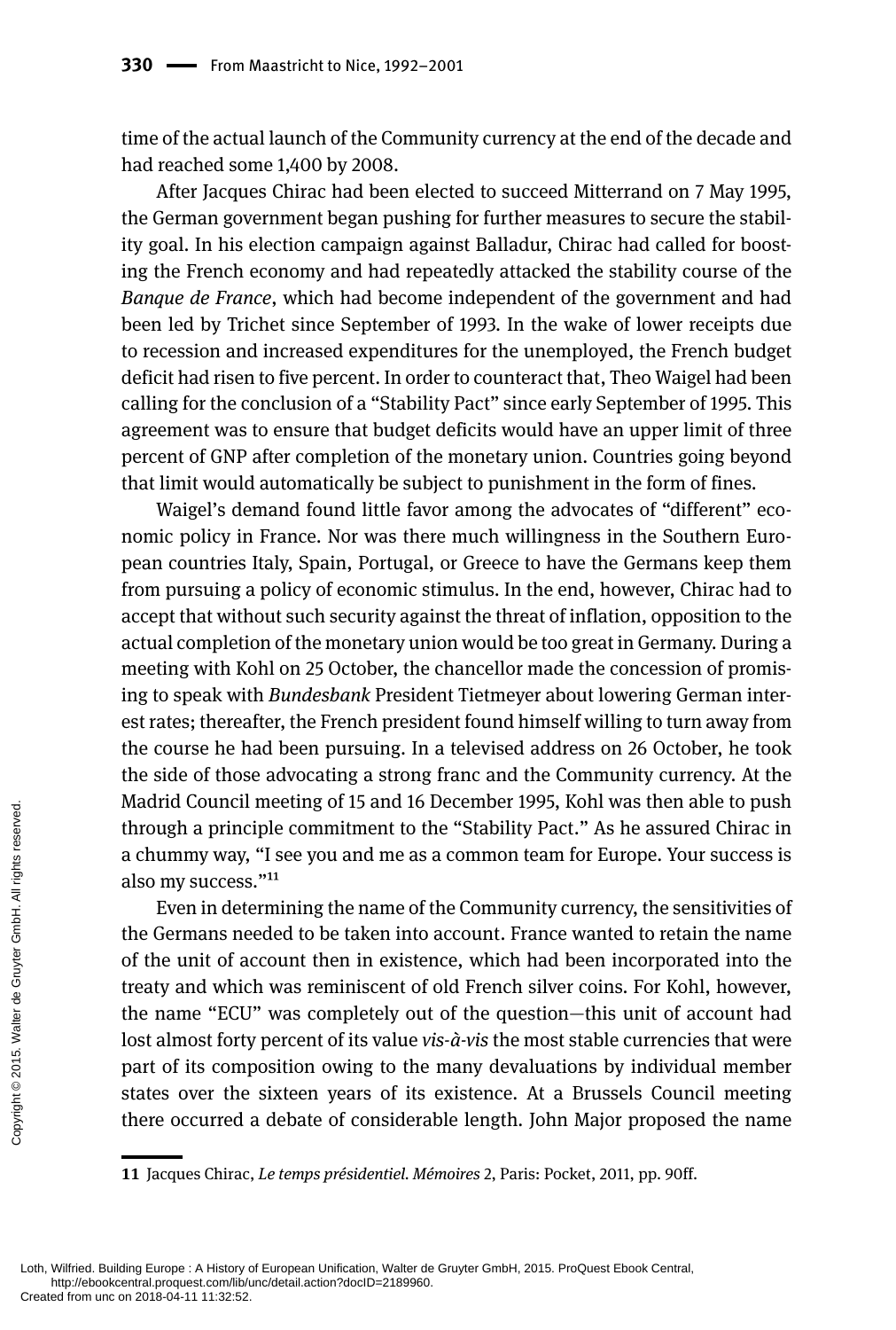"Gulden," which had once been used in English Aquitaine. Helmut Kohl signaled his willingness to accept the name "Franken," which evoked the stable Swiss currency and which also would allow the French to retain the name of their existing currency. That was not acceptable to Filipe González however given that it would conjure up memories of Franco's dictatorship. The Spanish prime minister therefore finally suggested that the new currency simply be named the "Euro." This met with broad agreement. Chirac, who would gladly have stayed with the "ECU," had to accede.

In light of the then-current size of the budget deficits—even the Federal Republic had a deficit of 3.5 percent in 1995 due to the recession—it had in the meantime become clear that there was no prospect of allowing the monetary union to begin on 1 January 1997. In Madrid, the Council therefore definitively set 1 January 1999 as the date; and in accordance with a "Green Book" of the European Commission, it decided on the procedure that would lead to determining which countries would be members of the monetary union. In early 1998, the Commission was to ascertain which member countries in the base year 1997 had met the entry criteria; on this basis, the European Council was to make a decision in the spring of 1998 as to the composition of the monetary union. The European Monetary Institute would accordingly be transformed into the European Central Bank, and the exchange rates of the currencies *vis-à-vis* the Community currency were to be definitively set. The members of the monetary union were to have the possibility of allowing some time to pass before the new banknotes and coins were introduced. No later than 1 January 2002, however, the Euro was to be in circulation; on 1 July 2002, the banknotes and coins of the previous currencies would no longer be legal tender.<sup>12</sup>

As Kohl had foreseen in the negotiations over the Maastricht Treaty, the decisions made at the Madrid Council meeting gave a strong impulse to improving national budgets. Heavily indebted countries such as Italy (with a budget deficit of 6.7 percent in 1996), Spain (6.6 percent in 1995), and Greece (14.1 percent in 1994) also wanted to participate in the introduction of the Euro—in part for reasons of prestige but above all because of the lure of lower interest rates with which they could finance the modernization of their economies. Without participating in the monetary union, there was a danger of languishing in second place indefinitely. Chirac therefore held to his new austerity course despite a wave of strikes in December of 1995 that paralyzed France for four weeks. In Italy and Spain, new heads of government came on the scene with drastic austerity programs (Romano The state of the mational budgets.<br>
Solons made at the national budgets.<br>
6.7 percent in 1996<br>
also wanted to pa<br>
of prestige but ab<br>
they could financ<br>
in the monetary u<br>
initely. Chirac the<br>
in December of 19<br>
heads of g

**<sup>12</sup>** "Schlussfolgerungen des Europäischen Rates in Madrid 15./16. Dezember 1995," in: *Internationale Politik* 6/1996, pp. 81–86; on this and the following, Ungerer, *History*, pp. 272–292; Gerbet, *Construction*, pp. 432–445.

Loth, Wilfried. Building Europe : A History of European Unification, Walter de Gruyter GmbH, 2015. ProQuest Ebook Central, http://ebookcentral.proquest.com/lib/unc/detail.action?docID=2189960.<br>Created from unc on 2018-04-11 11:32:52.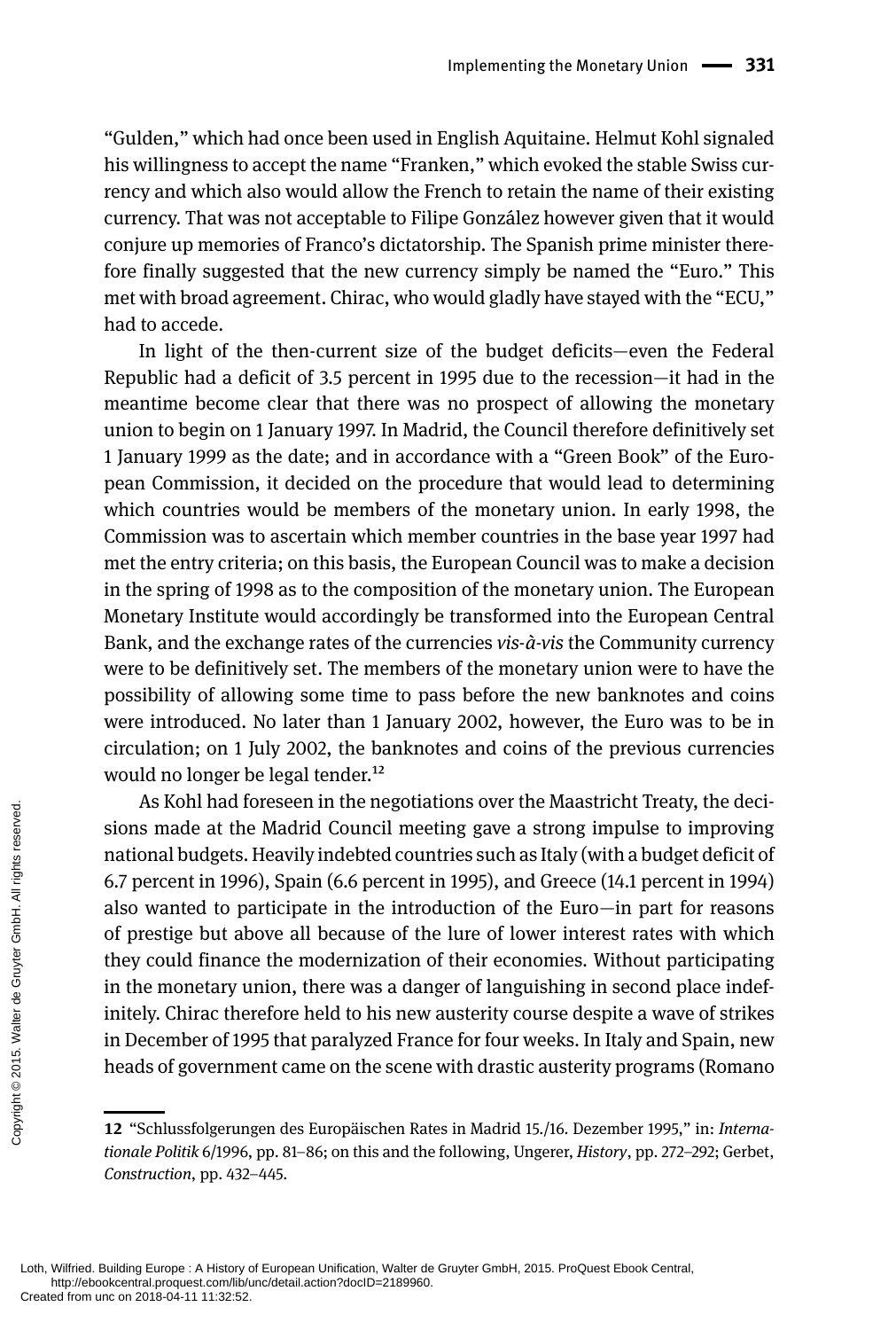Prodi as the candidate of the left and the conservative José Maria Aznar, respectively). After the resignation of Andreas Papandreou in January of 1996 due to health reasons, Kostas Simitis, an economic modernizer, asserted himself as new Prime Minister of the PASOK government in Greece.

The efforts toward budget rehabilitation were assisted by two developments that were not necessarily to be expected: First, the US dollar gained value again from the middle of 1995 onward. This made European and especially German exports less expensive and helped the economies recover. Second, the *Bundesbank* began to understand that continuing devaluations in the Community countries threatened German exports to an extent that was no longer reconcilable with maintaining the current German level of production: Otmar Issing, chief economist of the *Bundesbank*, stated at a conference in November of 2007, "I and others came to the conclusion that the Common Market would not withstand another such monetary crisis [like that of 1992–93]."<sup>13</sup> As a consequence, the guardians of the German currency found themselves willing to accept reductions in interest rates in 1996 to an extent that they had hitherto always rejected. The discount rate was lowered to 2.5 percent, the Lombard rate to 4.5 percent. The cost of borrowing consequently fell not only for German companies but for their European neighbors as well. At the same time, the cost of debt service decreased, and that in turn contributed to the reduction in budget deficits.

In order to satisfy the requirement of two years' membership in the European exchange-rate mechanism, Prodi pushed through the re-entry of Italy at the last minute, on 4 December 1996. The markets thereupon began to adjust to the idea of the country's participation in the monetary union, and interest rates in all of Europe plateaued at the German level. More and more, the financial markets came to assume that the monetary union, despite all difficulties, would begin punctually and with a relatively large membership. Only in Great Britain was there no perceptible willingness to re-enter the exchange-rate mechanism: Free floating and the abandonment of the German interest-rate level had promoted economic growth to such a degree that a return to the discipline of the EMS was no longer seen as a necessity. Tony Blair, who had succeeded John Major after a landslide victory of the Labour Party on 1 May 1997, had new Chancellor of Exchequer Gordon Brown declare that the time for British participation in the monetary union had not yet come. Example the distantion of the condition of the condition of the condition of the condition of the Condition of the Southern Et ally achieve a created from uncomplex complibition of the Southern all rights reserved. The Con

Despite all the efforts, it nevertheless remained questionable as to whether the Southern European countries along with France and Germany would actually achieve a curtailment of new debt to three percent in the reference year 1997. Consequently, more and more voices also began calling for the recession to be

**<sup>13</sup>** Quoted in Marsh, *Euro*, p. 253.

Loth, Wilfried. Building Europe : A History of European Unification, Walter de Gruyter GmbH, 2015. ProQuest Ebook Central, http://ebookcentral.proquest.com/lib/unc/detail.action?docID=2189960.<br>Created from unc on 2018-04-11 11:32:52.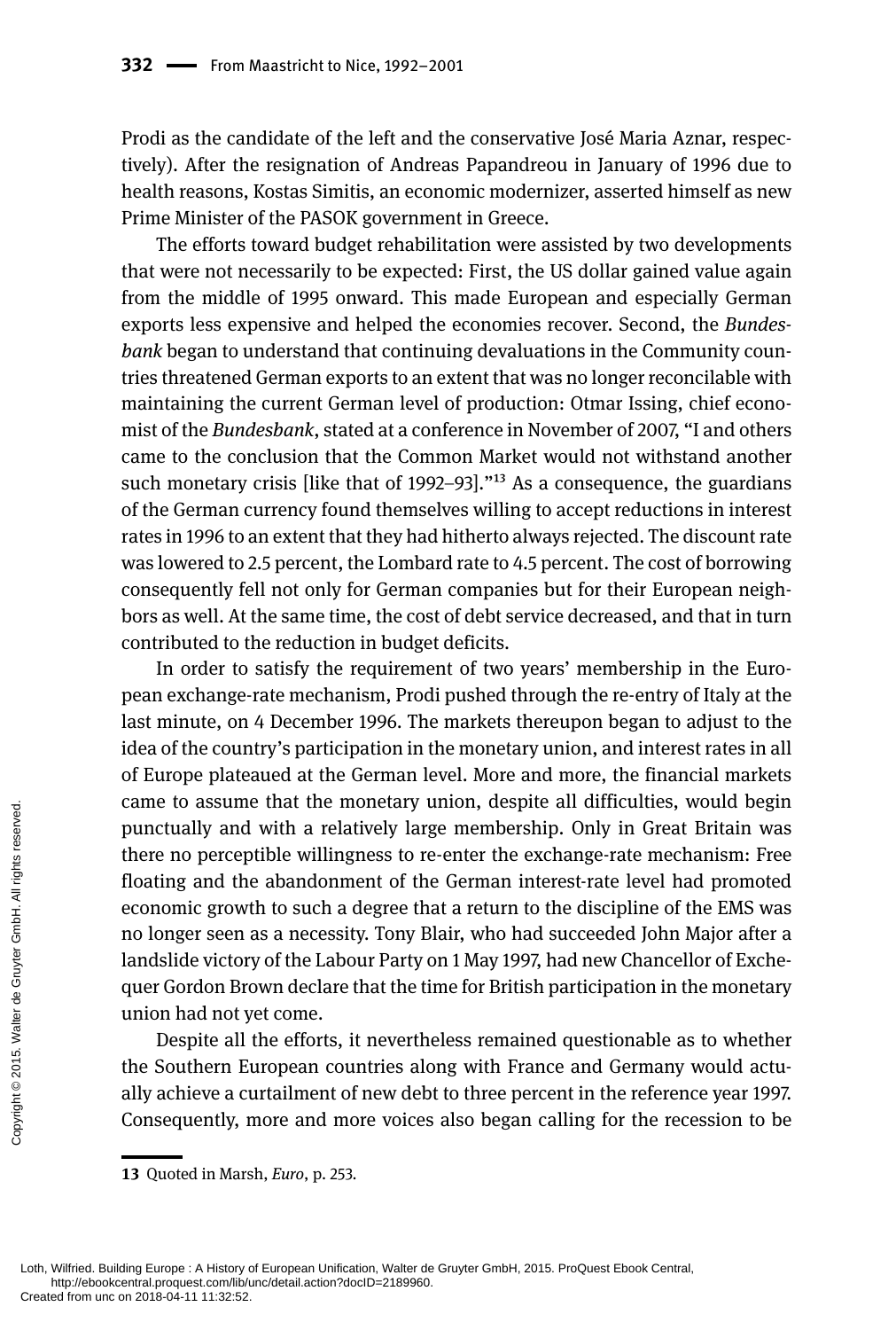taken into account when budget stability was measured; and the same voices began arguing the case for assessing the "trend" in budget development too. In France, Socialist party leader Lionel Jospin won early parliamentary elections on 25 May and 1 June 1997 with the slogan that the fight against unemployment must take precedence over a pinpoint introduction of the euro. Having been appointed prime minister by Chirac, Jospin refused to sign the Stability Pact in its existing form; signing of the document had been envisioned for the Council meeting in Amsterdam on 16 and 17 June.

For their part, however, the German government and the *Bundesbank* categorically rejected all attempts to weaken the Maastricht criteria or modify the Stability Pact. So often and so doggedly did Waigel repeat his insistence on exact adherence to the upper limit for budget deficits that his forcefully-Bavarian formulated "dreikommanull" ("three point zero") for a time became a German catchphrase in the French press. Passage of the Stability Pact at the Amsterdam Council meeting was only saved when the heads of state and of government—taking up a mediation proposal from Commission President Delors—simultaneously issued a decision by which the coordination of national economic policy in accordance with Articles 102 and 103 of the Maastricht Treaty be extended to social policy, employment policy, and structural reform. Moreover, a special summit for combating unemployment was promised. This took place on 21 and 22 November 1997 in Luxembourg and led to the coordination of national employment strategies with support of the European Investment Bank.

Regarding the Stability Pact itself—now dubbed the "Stability and Growth Pact" following a demand by Chirac—Kohl and Waigel had already had to accept reductions to their vision at a turbulent Council meeting in Dublin on 13 and 14 December 1996. Instead of automatic sanctions, there were to be decisions made by the Council of Ministers on sanctions. Beyond this, the possibility of "extraordinary circumstances" was acknowledged, under which sanctions could be set aside. At a Council of Ministers meeting on 7 July 1997, it was agreed that a recession amounting to two percent of GNP would be regarded as an extraordinary circumstance. In cases of a recession falling between two and .75 percent, the Commission was to provide recommendations regarding sanctions. Violating the upper limit of the budget deficit in the event of a recession amounting to less than .75 percent was to warrant sanctions in every case. For each percentage point by which a country went over the permissible deficit limit, funds equal to .25 percent of GNP were to be deposited with the Commission. The depositing country would lose the sum if the impermissible deficit were not eliminated after two years. December 1996. In<br>the Council of dinary circumstar<br>aside. At a Counci<br>sion amounting t<br>circumstance. In<br>commission was t<br>upper limit of the<br> $.75$  percent was to<br>which a country way<br>of GNP were to be<br>lose the sum if the<br> $\$ 

The Amsterdam Council meeting also regulated the relationship between countries that would be included in the introduction of the Community currency and those that could not or would not be: For the latter countries, the European

Loth, Wilfried. Building Europe : A History of European Unification, Walter de Gruyter GmbH, 2015. ProQuest Ebook Central, http://ebookcentral.proquest.com/lib/unc/detail.action?docID=2189960.<br>Created from unc on 2018-04-11 11:32:52.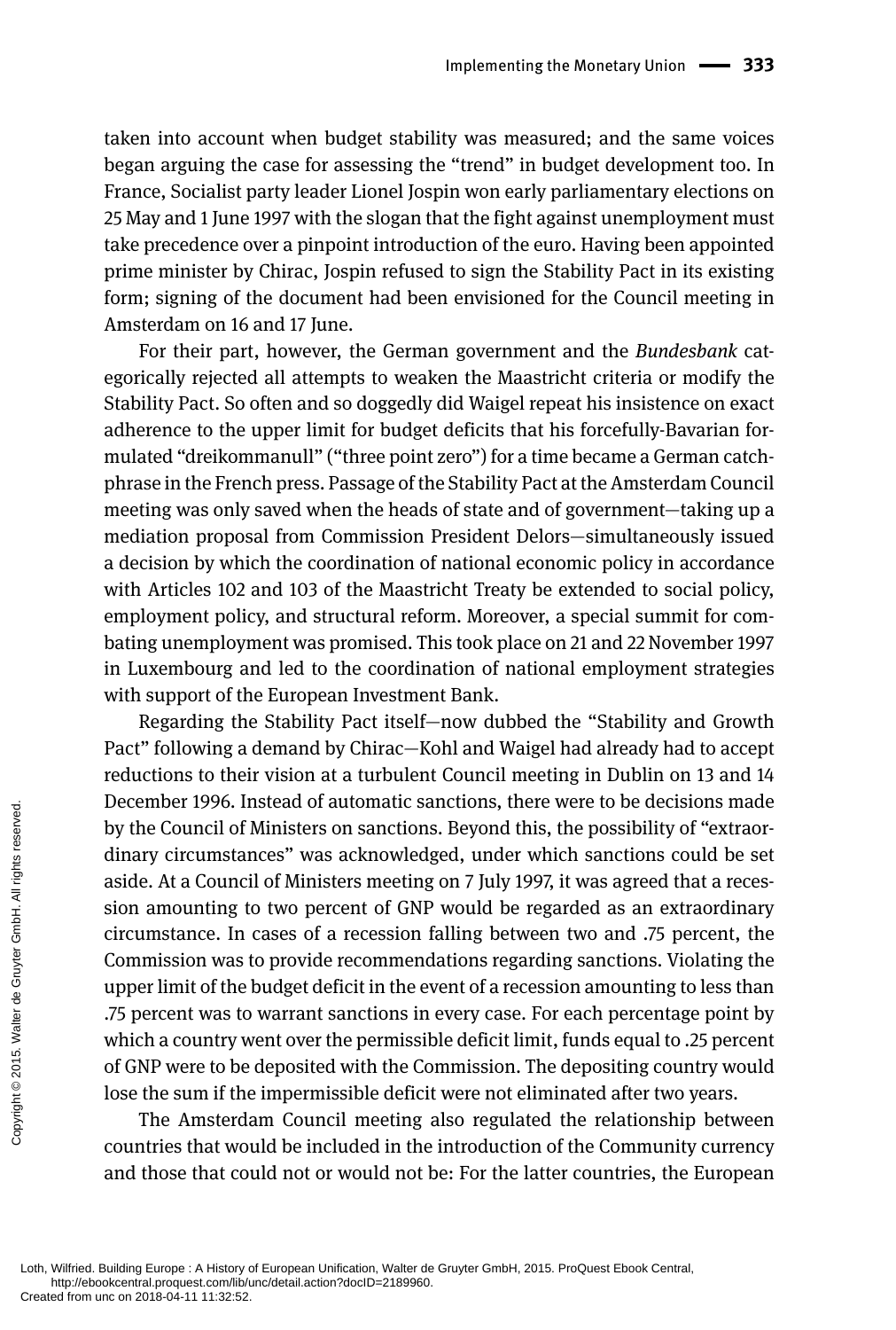Monetary System with a bandwidth of plus/minus fifteen percent would continue to be valid. Britain clearly saw no reason in any of this to return to the exchangerate mechanism. Sweden, which in the meantime had joined the Maastricht Treaty, announced that it wanted to hold off on entry into the monetary union. Denmark however accepted the new regulations and even officially returned to the old fluctuation range of plus/minus 2.25 percent.

The governments interested in participating in the monetary union from the beginning then helped a bit more with short-term stability measures and with more or less creative bookkeeping. Jospin's government followed through with the hike in the value-added tax that had been decided by its conservative predecessor; it also raised the business tax and the increment value tax. The Prodi government undertook sharp cuts in social welfare benefits and decided on a temporary tax hike that two years later was to be refunded at sixty percent. Even the Kohl government incorporated proceeds from privatizations and surpluses in health insurance and old-age pensions into its calculations of the German budget deficit. In the assessment undertaken in the autumn of 1997, the Commission was thus able to determine that all candidates would in fact satisfy the entry criteria. Only Greece, with a current budget deficit of over four percent would need to remain outside the Eurozone. The criterion of total indebtedness of not more than sixty percent—which especially threatened to disqualify Italy and Belgium—was disregarded. Here, the Commission argued with strong political plausibility that progress in debt reduction had been made by all candidates without exception.

The publication of the evaluations by the Commission on 14 October 1997 caused much surprise. A few months earlier, hardly anyone had expected that nearly all members of the monetary system would qualify for the transition to the third stage. Worries about monetary stability and opposition to social welfare cuts after a "summer of uncertainty" thus dwindled, and the implementation of the decisions on the transition could everywhere be carried out in a climate of secure majorities. On 25 March 1998, the Commission and the European Monetary Institute officially announced that eleven countries had met the conditions for entry on 1 January 1999: Germany, France, Belgium, the Netherlands, Luxembourg, Italy, Spain, Portugal, and Ireland as well as new members Austria and Finland. On 2 May 1998, the heads of state and of government issued a decision on the start of the monetary union. In order to forestall speculation at the last minute, it was agreed that the bilateral exchange rates of the currencies to be unified would not be changed up to the end of the transition period.<sup>14</sup> The decisions of the decisions of secure majorities<br>  $\frac{1}{2}$  and the decisions of secure majorities<br>
tary Institute of for entry on 1 Ja<br>
bourg, Italy, Sp<br>
Finland. On 2 M<br>
on the start of the minute, it was<br>
unified wo

The decision to create a monetary union with eleven members was overshadowed by wrangling over the appointment to the governorship of the European

**<sup>14</sup>** *Agence Europe*, Special issue, 3 May 1998.

Loth, Wilfried. Building Europe : A History of European Unification, Walter de Gruyter GmbH, 2015. ProQuest Ebook Central, http://ebookcentral.proquest.com/lib/unc/detail.action?docID=2189960.<br>Created from unc on 2018-04-11 11:32:52.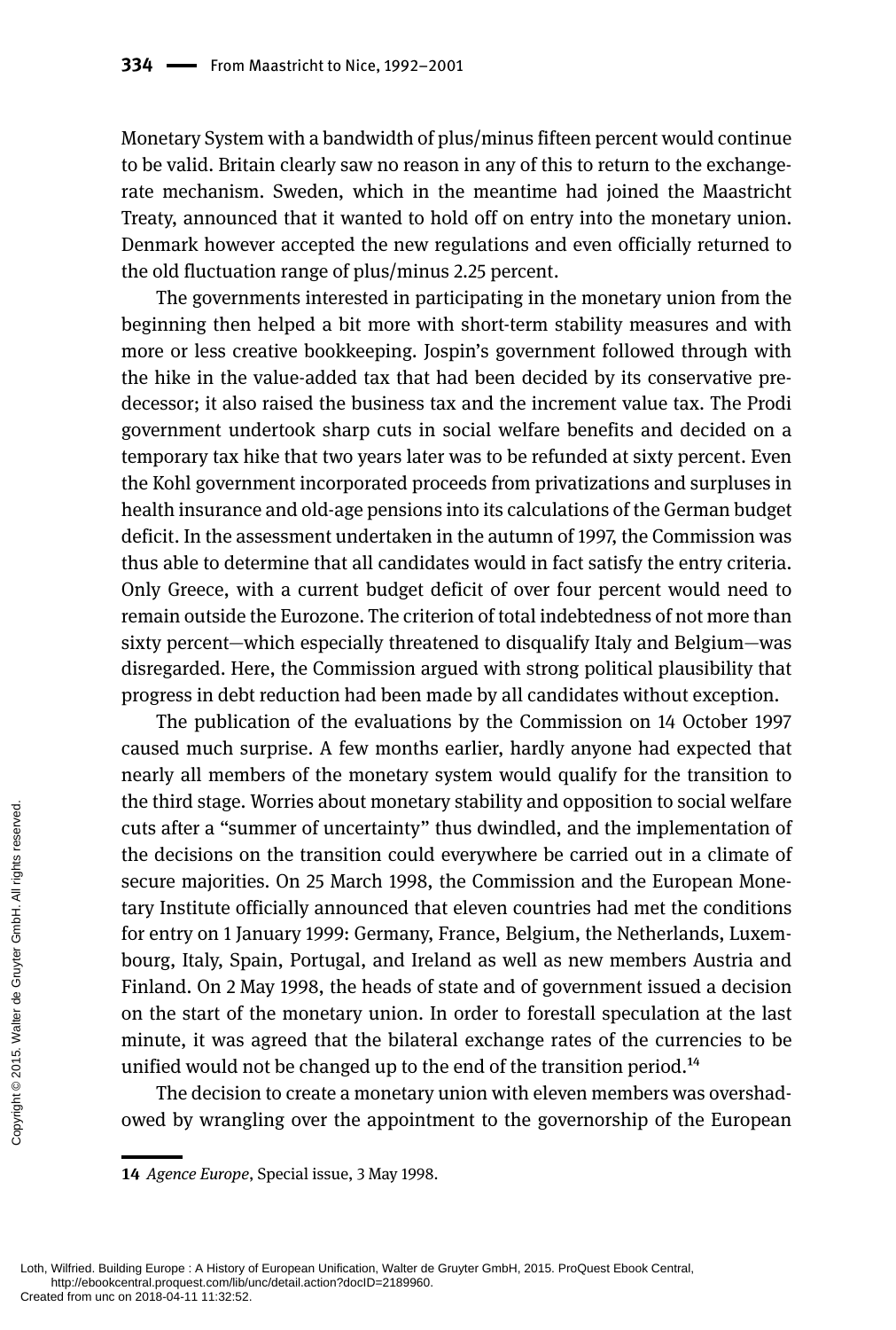Central Bank. The former Dutch Central Bank Governor Wim Duisenberg was in fact envisioned for the post; he had assumed the office of president of the European Monetary Institute on 1 July 1997 only after more or less clear assurances that he would also remain at its head after it had been expanded to become the European Central Bank. The new French government however was of the opinion that the office should be held by a French person, and Chirac concurred. On 4 November 1997, Chirac and Jospin jointly presented Jean-Claude Trichet as their candidate. Tietmeyer and Waigel blocked compromise proposals by which the term would be divided between Duisenberg and Trichet. The struggle over the two candidates stretched into the night of 2–3 May 1998. In the end, it was decided that Duisenberg should receive the appointment but at the same time he was asked not to serve the entire eight-year term due to age; after his resignation, Trichet would succeed him.

This compromise was not at all well received. Duisenberg raised eyebrows in hard-currency countries with his declaration that he had "freely chosen not to serve the whole eight years." When four days later he explained to the European Parliament that he could ultimately remain in office for the whole eight years, the French felt that they had been duped.<sup>15</sup> It was in fact the case that the advocates of a strong Community currency had once again prevailed. In the Federal Republic, however, that was not clearly perceived. Kohl faced criticism for the slightly-absurd Brussels decision. It is difficult to know if this contributed to his electoral defeat on 27 September 1998. What is certain is only that, despite earlier assurances to his wife and to Wolfgang Schäuble (who wanted to succeed him), Kohl once again stood for election not least of all because he feared that the introduction of the euro could fail without him.<sup>16</sup>

That did not happen, however. Kohl's successor Gerhard Schröder had once in an interview with the *Bild-Zeitung* characterized the new currency as a "sickly premature birth" that would increase unemployment in Germany; $^{17}$  after his election to the chancellorship, however, he emphasized the opportunities that a weaker Community currency offered to German exports. Duisenberg welded the heterogeneous ECB Council into a collegial body that was wholly committed to the goal of price stability. In October of 1998, the new guardians of the currency agreed to a target of holding the increase in consumer prices to just under two percent over the medium term—exactly as the *Bundesbank* had always practiced. Aided by a continuing economic recovery and historically-low inflation rates, the Final did Hot I<br>
in an interview wi<br>
premature birth"<br>
election to the cha<br>
weaker Communi<br>
heterogeneous EC<br>
the goal of price s<br>
agreed to a target<br>
percent over the n<br>
Aided by a continue<br>
served.<br>  $\frac{15}{200}$ <br>  $\frac{15$ 

**<sup>15</sup>** Marsh, *Euro*, p. 273; Schwarz, *Kohl*, pp. 813–815.

**<sup>16</sup>** Heribert Schwan, *Die Frau an seiner Seite. Leben und Leiden der Hannelore Kohl*, Munich: Heyne, 2011, pp. 242ff.

**<sup>17</sup>** *Bild-Zeitung*, 26 March 1998.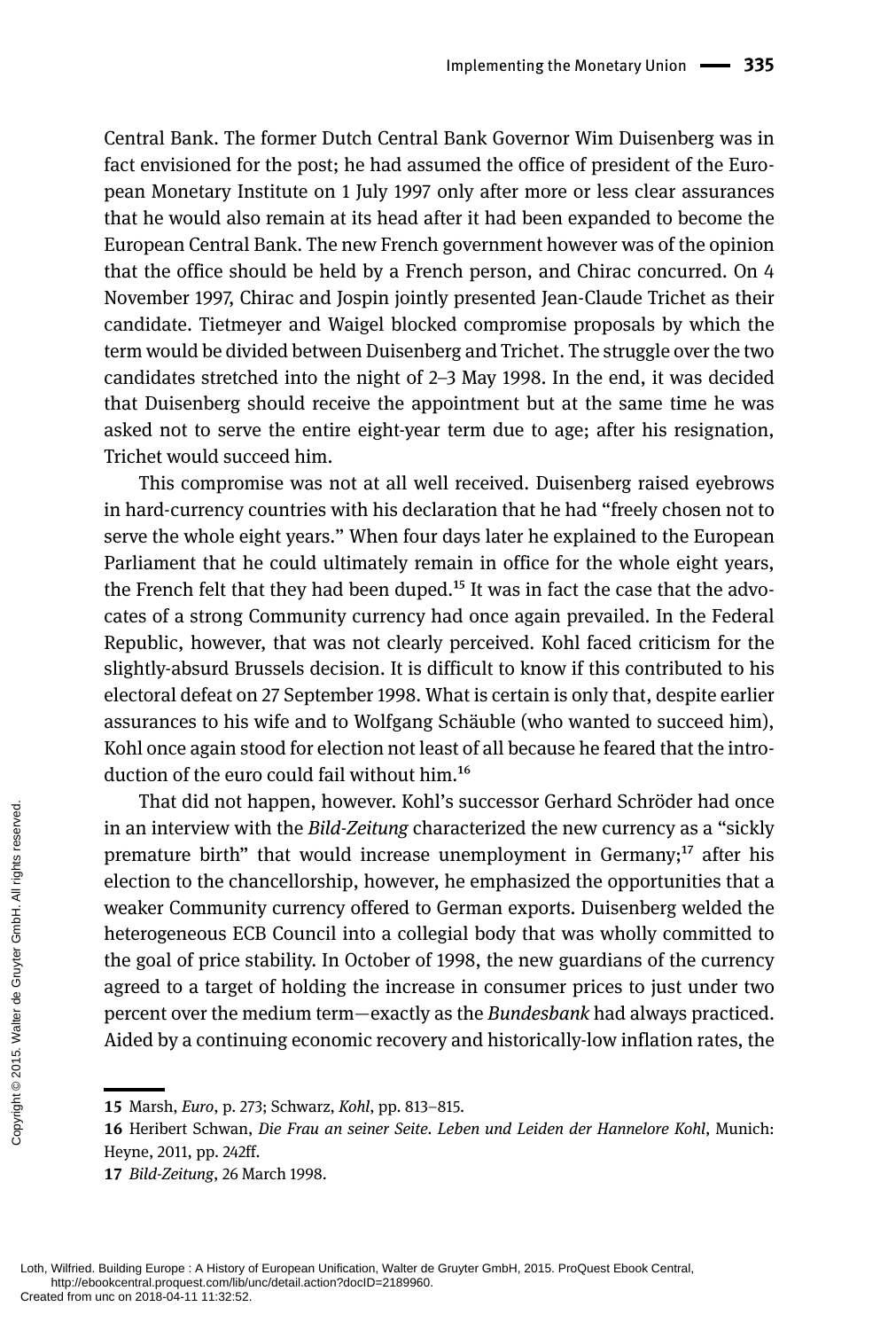transition to the Community currency took place in a relatively-relaxed atmosphere. In December of 2001, the citizens of the Eurozone were able to receive the first common coins and bank notes; and these could then be put to use beginning on 1 January 2002.

Among those citizens were the Greeks. Nothing less than a national trauma had been unleashed by the determination that Greece was the only willing country that had failed—just barely—to meet the entry criteria. The Simitis government had stepped up its reform efforts once again at least in order to be able to join in when Euro cash was introduced. In December of 1999, it announced that the convergence criteria had been achieved; in June of 2000, this finding was confirmed by the Council of Economic and Finance Ministers. Doubts as to the soundness of the Greek figures (which would be confirmed four years later by the conservative successor government) were overshadowed by the concern about fundamentally endangering Simitis' modernization program if the country were to be rejected again. According to the decision of the Ecofin Council, Greek entry into the monetary union could occur on 1 January 2001, that is, still with time enough to prepare for the general introduction of Euro cash.<sup>18</sup>

### **The Northern Expansion**

Parallel to the contention over ratification of the Maastricht Treaties and the implementation of the monetary union, the Council of Ministers and the Commission were negotiating on the accession of countries that up to that point had been hindered from becoming members of the European Union due to their neutral status in the East-West conflict. After the EEC entry of Britain, Ireland, and Denmark in 1972–73, Austria, Switzerland, Liechtenstein, Sweden, and Finland had—along with the remaining EFTA countries Iceland, Portugal, and Norway—completed bilateral tariff and trade treaties with the Community. These amounted to the incremental establishment of free-trade zones for the commercial and industrial sectors but provided for only limited liberalization for the agricultural sector. The Danish government, with its special interest in the dismantling of limitations on trade with its northern neighbors, had in 1982 taken the initiative for a further *rapprochement* between the EC and EFTA. In 1984, this had resulted in an agreement for creating a "unified European Economic Area" The times are the Finland had—a<br>
and Denmark<br>
Finland had—a<br>
Norway—compl<br>
amounted to th<br>
cial and indust<br>
agricultural sec<br>
mantling of lim<br>
the initiative for<br>
the initiative for<br>
and resulted in<br>
sexested in<br>
a Wilfrie

**<sup>18</sup>** Wilfried Loth, "Kreativ, vor allem in Buchführung. Wie Athen in die Eurozone gelangte und Berlin seinen Widerstand aufgab," in: *Frankfurter Allgemeine Sonntagszeitung,* 18 Sept. 2011.

Loth, Wilfried. Building Europe : A History of European Unification, Walter de Gruyter GmbH, 2015. ProQuest Ebook Central, http://ebookcentral.proquest.com/lib/unc/detail.action?docID=2189960.<br>Created from unc on 2018-04-11 11:32:52.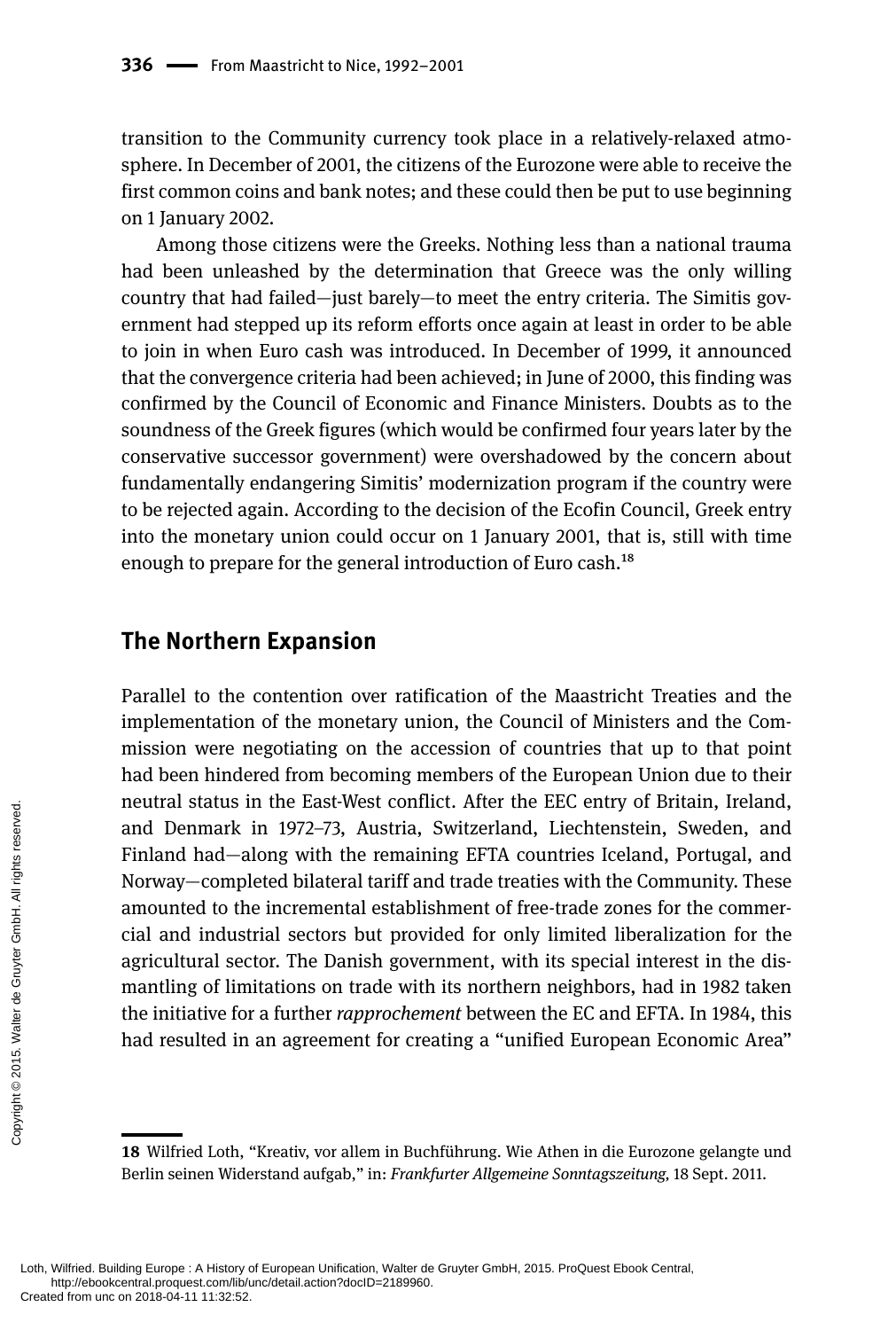(EEA) that was to be characterized by further dismantling of protectionism and expansion of economic cooperation.<sup>19</sup>

The agreement was signed on 9 April 1984 in Luxembourg, but implementation did not occur. On the EC side, there was too much fear of disrupting the internal-market program, while on the EFTA side there was a too-categorical rejection of supranational elements. In formal negotiations that began in June of 1990, the EC Commission on the one hand demanded complete adoption of all regulations of the internal market, while on the other hand rejecting the creation of common decision-making mechanisms. In the Agreement on the European Economic Area signed on 2 May 1992 in Porto, the EFTA countries had to content themselves with specified transition deadlines for sensitive individual economic areas. Liberalization in the agricultural and fishing sectors was left to future bilateral talks. Beyond that, the EFTA countries had to participate in the Cohesion Fund for structurally-weak EC regions; in the transit agreement, Switzerland and Austria had to concede the passage of increased truck traffic through Alpine passes.

It was not least of all for this reason that the Agreement on the EEA was rejected by a very small majority of 50.3 percent of the Swiss people in a referendum of 6 December 1992. The agreement went into effect on 1 January 1994 after the remaining EFTA countries had committed themselves in an additional adaption protocol to paying some seventy-eight percent of the Swiss portion of the Cohesion Fund.20

In the meantime, five of the seven remaining EFTA countries—Portugal of course having joined the Community on 1 January 1986—had already submitted applications for full membership in the EC. The first to do so was Austria on 17 July 1989. Sweden followed suit on 1 July 1991 after Prime Minister Ingvar Carlsson had held conversations with his fellow Socialists Felipe González in Spain and Franz Vranitzky in Austria. The Finnish government submitted its application for membership on 18 March 1992, the Swiss on 26 March 1992, and the Norwegians initiated their second application on 25 November 1992. If they would have to adopt the regulations of the internal market anyway so as not to face discrimination in economic exchanges with their most important trading partners, the governments of all these countries wanted to be able to participate in decision-making on an equal footing. After the Swedish government had submitted Soli Indu Held Coli<br>
and Franz Vranitz<br>
ion for members<br>
wegians initiated<br>
have to adopt the<br>
crimination in ecc<br>
the governments<br>
sion-making on a<br>
and Wirtschaftspolit<br> **19** Waldemar Humm<br>
und Wirtschaftspolit<br>
Beiträg

**<sup>19</sup>** Waldemar Hummer, "Annäherung zwischen EG und EFTA-Staaten: Außen-, Neutralitätsund Wirtschaftspolitische Problemfelder," in: Fritz Schwind (ed.), Österreichs Weg in die EG – Beiträge zur europäischen Rechtsentwicklung, Vienna: OAW Verlag, 1991, pp. 7–52.

**<sup>20</sup>** Thomas Pedersen, *European Union and the EFTA Countries. Enlargement and Integration*, London, 1994, pp. 33–78; Michael Gehler, *Vom Marshall-Plan bis zur EU. Österreich und die europäische Integration von 1945 bis zur Gegenwart*, Innsbruck: Studienverlag, 2006, pp. 201–203.

Loth, Wilfried. Building Europe : A History of European Unification, Walter de Gruyter GmbH, 2015. ProQuest Ebook Central, http://ebookcentral.proquest.com/lib/unc/detail.action?docID=2189960.<br>Created from unc on 2018-04-11 11:32:52.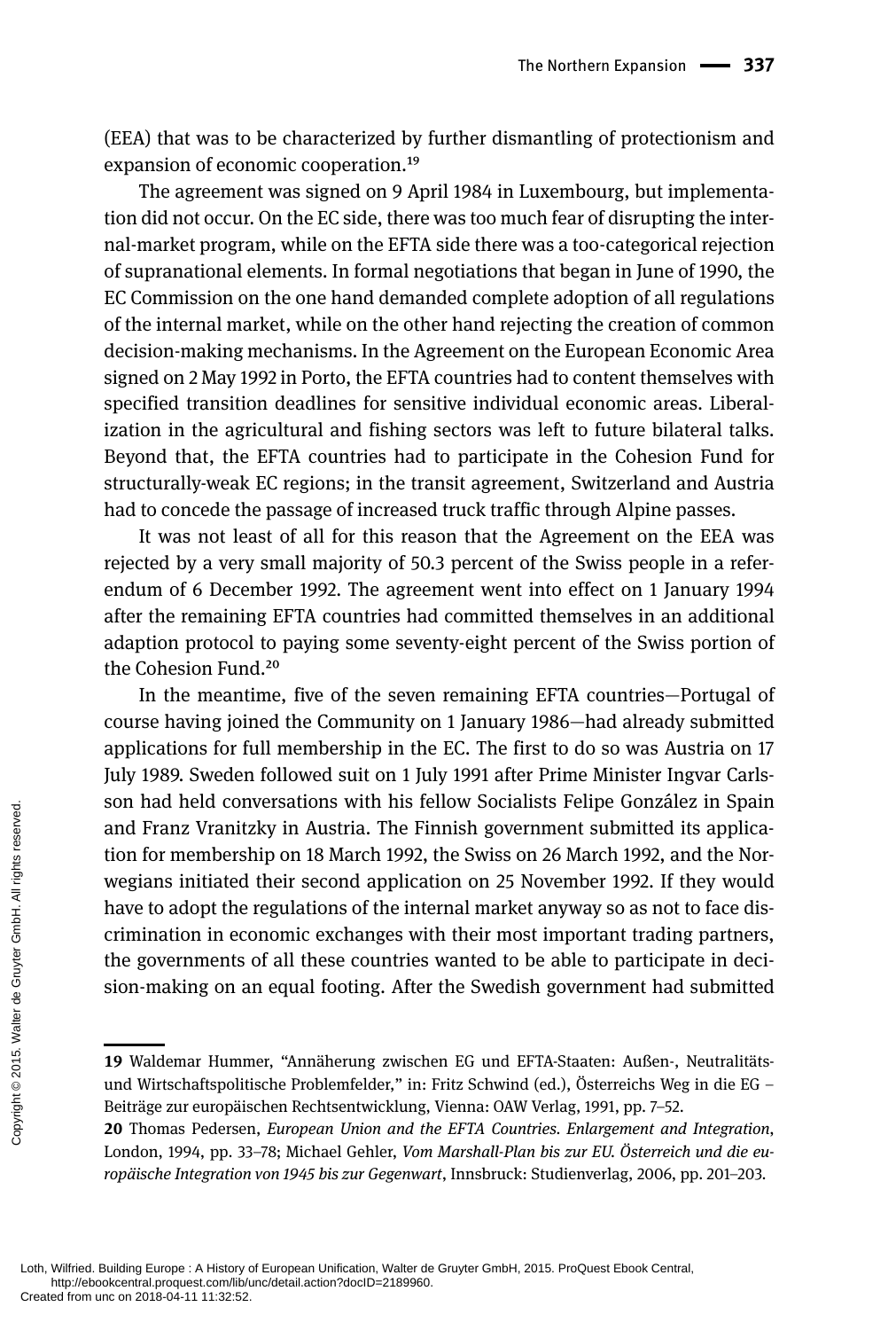its application, the remaining governments additionally became fearful of losing out on the opportunity of increasing their competitiveness.

Among those countries that had been neutral up to this point, there was moreover the necessity of repositioning themselves after the elimination of the East-West division of the European continent. In its application, the Austrian government under Chancellor Franz Vranitzky had emphasized the need to hold fast to the Austrian commitment to neutrality, which raised some eyebrows in Brussels and in Paris too. In the Swedish application that came two years later, there were merely reservations as to participating in Common Foreign and Security Policy (CFSP). The Finnish government even made assurances that it wanted to constructively take part in CFSP, which had in the meantime been secured in the Maastricht Treaty. Now having been freed from the commitments of the Finno-Soviet Treaty, Helsinki was seeking protection against turbulence in neighboring Russia.<sup>21</sup>

It was not only in Copenhagen that the EFTA countries' applications for entry were welcomed. In Bonn and London too, the prospect of opening new markets was appealing. John Major also saw an opportunity to water down the supranational dimension of the Community that had just been strengthened in Maastricht. Conversely, in Paris and Brussels, there were fears for the EU's ability to act if the number of members were to grow so quickly from twelve to seventeen. Delors therefore undertook efforts to revise the decision for the pillar structure of the Treaty on European Union. In a paper that he wanted to present to the European Council in Lisbon in late June of 1992, he advocated for a new institutional model to be developed parallel to the upcoming entry negotiations and for new members to be required to accept it along with the *acquis communautaire*.

The surprising Danish "no" to the Maastricht Treaties in the referendum of 2 June rendered this initiative void. Now, even some of the Commission members no longer saw it as opportune to push the supranational dimension of the treaties. The Commission also issued a warning about assuring the EU's ability to function and reducing the democratic deficit. Nevertheless, as Delors complained, "the members of the European Council dismissed our concerns with a wave of the hand without according them the requisite attention."<sup>22</sup> The Commission was instructed "to accelerate the necessary preparatory work" in order to achieve a "speedy conclusion to negotiations" with the EFTA countries that were seeking admission. Before the opening of accession negotiations, it was the case that only the ratification process of the Maastricht Treaties was to be completed and that From the state of the commission and reducing the members of the hand without a instructed "to a "speedy concluined" or "speedy concluined" or "speedy concluined" or "speedy concluined" or "speedy concluined"  $\frac{1}{2}$  ad

**<sup>21</sup>** *Ibid*., pp. 167–199; Maria Gussarsson, "Combining dependence with distance: Sweden," in: Kaiser and Elvert (eds.), *Enlargement*, pp. 170–188; Hanna Ojanen, "If in 'Europe', then in its 'Core'? Finland," *ibid*., pp. 150–169.

**<sup>22</sup>** Delors, *Erinnerungen*, p. 431.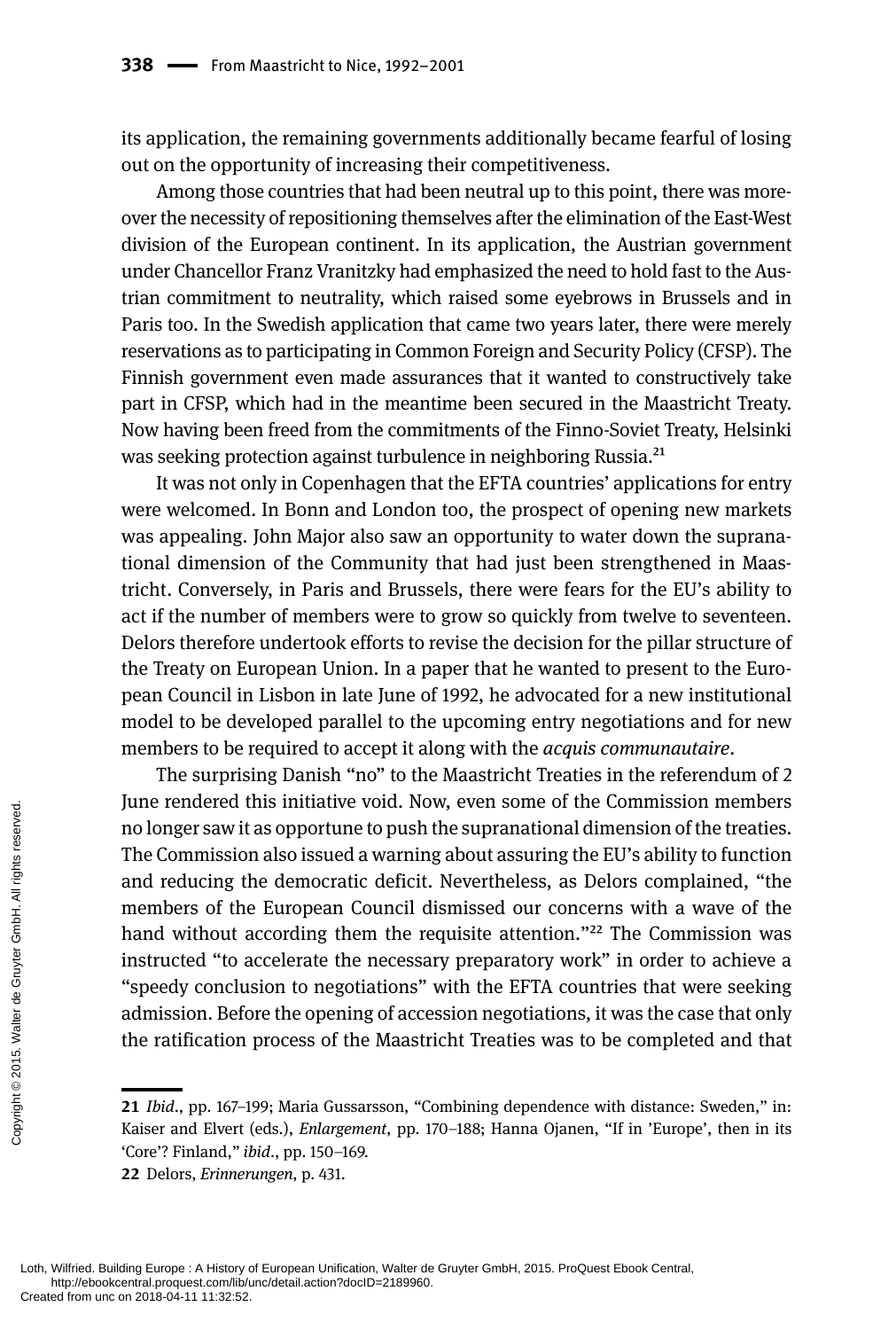the budgetary framework planning of the "Delors II Package" for the years 1993 to 1999 be passed. $23$ 

The latter was achieved at the Council meeting in Edinburgh on 11 and 12 December 1992. Delors was not able to win the sought-after expansion of the Community's budget volume from 1.20 percent of GNP to 1.37 percent by 1997, but an expansion to 1.27 percent to 1999 was approved. Any increase in the agricultural budget was halted in accordance with a reform decision of 21 May 1992 that foresaw the reduction of guarantee prices as well as quantitative caps along with premiums for shutdowns. Also, a "monetary reserve" was stricken by which a weak dollar's negative effects on the competiveness of agricultural exports were to be compensated. At the same time, the Council was able to raise expenditures for the Regional Fund by seventy-two percent; and with great skill, González was able to push through a proposal whereby the new Cohesion Fund would be accorded a more or less reasonable amount of fifteen billion ECUs. Only on the issue of increasing the research budget did Delors suffer a bitter disappointment.

Mitterrand's second precondition for the opening of accession negotiations completion of the ratification process—was dropped at this Council meeting. Under pressure from Kohl, the French president now also agreed to the demand that negotiations start right at the beginning of the next year so that entry could take place on 1 January 1995. The German chancellor was convinced that offense would be the best defense in stanching the growing weariness with Europe that had shown itself during the ratification debates. Institutional reforms that Delors had regarded as necessary were put off until negotiations on a revision of the Maastricht Treaty, which were envisioned for 1996.<sup>24</sup>

Talks with Austria, Sweden, and Finland began on 1 February 1993 and with Norway on 5 April. For Switzerland, however, the Commission did not prepare any negotiation package. After the rejection of the EEA Agreement in the referendum of December 1992, the Swiss application was no longer regarded as current, even though it had not officially been withdrawn. Given that large portions of the items for negotiation had already been dealt with as part of the EEA talks, progress was rapidly made. Sweden, like Britain and Denmark, wanted the right to say "no" to the transition to the third stage of the monetary union; this was categorically rejected. The reservations shown by Austria and Sweden regarding Common foreign and security policy were dispelled by assurances that active, Not way off 3 April<br>
any negotiation produces<br>
even though it has<br>
the items for negotiation<br>
progress was rapi<br>
to say "no" to the<br>
categorically rejec<br>
Common foreign<br>  $\frac{1}{2}$ <br>  $\frac{1}{2}$ <br>  $\frac{1}{2}$ <br>  $\frac{1}{2}$ <br>  $\frac{1}{2$ 

**<sup>23</sup>** "Schlussfolgerungen des Vorsitzes des Europäischen Rates vom 26./27.6.1992," *Jahrbuch der Europäischen Integration 1992/93*, pp. 408–433.

**<sup>24</sup>** "Schlussfolgerungen des Vorsitzes des Europäischen Rates vom 11./12.12.1992," *ibid*., pp. 439–478.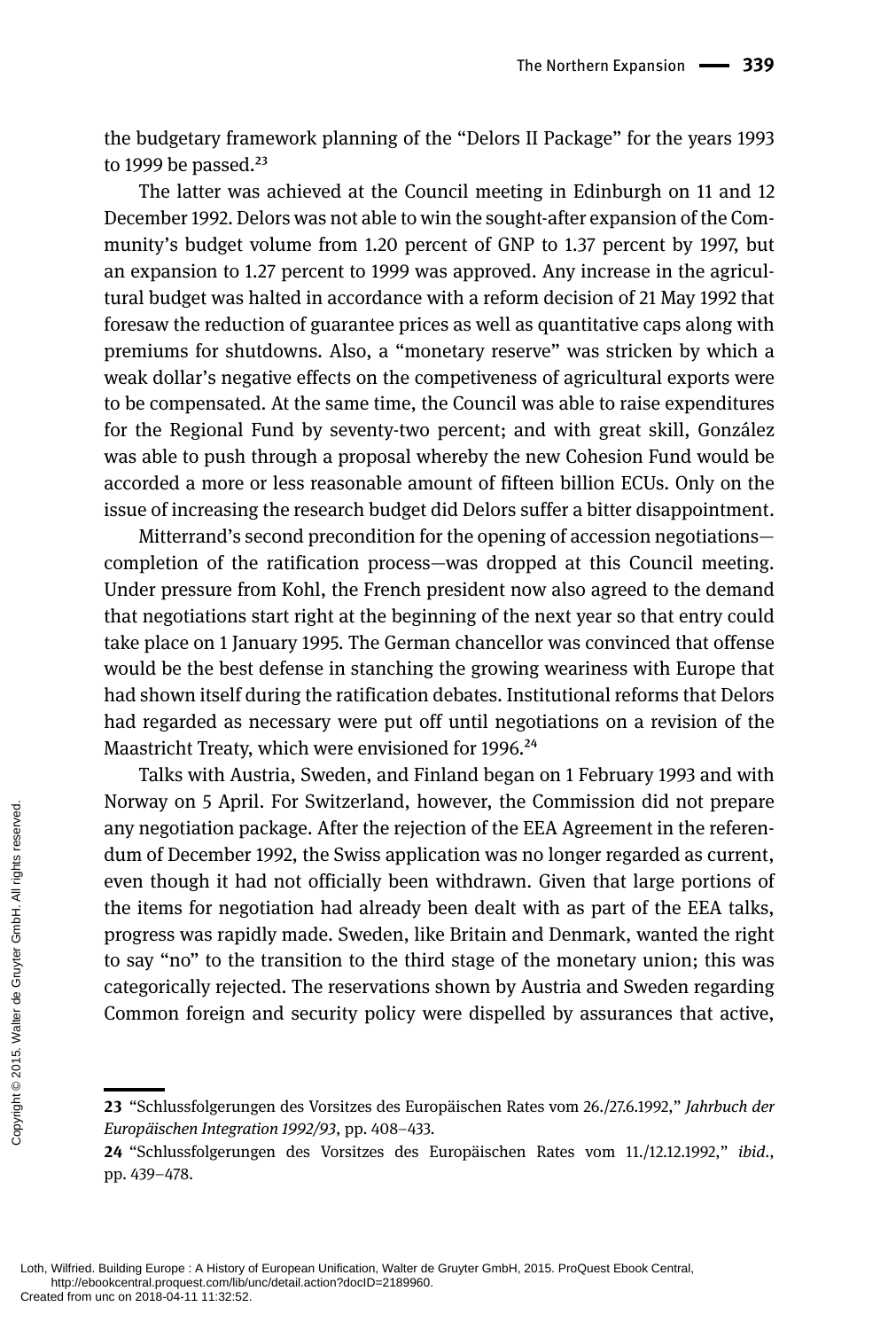solidarity-focused participation in these policies would be very much compatible with the principles of non-alignment.

Aside from this, the candidates pressed to participate in regional promotion and to receive generous exceptional and transitional regulations for agriculture and fishing. After tough resistance, this was largely conceded at the last minute. With British and German support, Delors succeeded in crafting compromises in February and March of 1994 that accommodated the interests of the applicants. Austria was able to negotiate a certain prolongation of the limits on traffic transiting the country as well as equalization payments for agriculture; Sweden was able to win higher levels of support for its agriculture; Finland got Community assistance for some eighty-five percent of its territory; and Norway obtained the continuation of exclusive fishing rights north of the  $62<sup>nd</sup>$  parallel for three years. On balance, these exceptional regulations meant that the new members would become net payers into the Community in 1998 for the first time.<sup>25</sup>

There were significant tensions at the close of negotiations on the future weighting of votes in the Council of Ministers. Whereas the issue of representation of the new members in the Commission and in Parliament was resolved simply by expanding the number of seats, the British and Spanish governments refused to accept any increase in the number of votes needed to block a decision by qualified majority in the Council. The British were motivated by a desire to render majority decision-making more difficult, whereas the Spaniards feared a permanent ascendancy of the "northern countries" at the expense of the south. At a meeting of the foreign ministers in the northern Greek city of Ioannina on 24 March 1994, it was agreed that the number needed for a minority block would indeed be raised from twenty-three to twenty-seven. However, when reaching a quorum of at least twenty-three votes, it was to be the case that "everything [would be] attempted" to win over four more votes for a majority solution in "an appropriate timeframe." In vain, the Commission called attention to the fact that this self-commitment had no legal weight given that it was not specified in a treaty. In fact, it became more complicated to reach decisions in the Council due to this "Ioannina Formula."

The European Parliament viewed this all the more critically as its demand that before the Community expanded to accept new members, there be negotiations on improving the functioning of the Union was disregarded, just as the warnings of the Commission had been. When after the initialing of the accession treaties on 30 March 1994 the Council of Ministers submitted the applications to Parliament for approval (as had been foreseen ever since the Single European Act had taken Example the Commission<br>  $\frac{1}{2}$  and  $\frac{1}{2}$  and  $\frac{1}{2}$  and  $\frac{1}{2}$  and  $\frac{1}{2}$  and  $\frac{1}{2}$  and  $\frac{1}{2}$  and  $\frac{1}{2}$  and  $\frac{1}{2}$  and  $\frac{1}{2}$  for approval (as<br>  $\frac{1}{2}$  and  $\frac{1}{2}$  and  $\frac{1}{2}$  and

**<sup>25</sup>** Francisco Granelli, "The European Union's Enlargement Negotiations with Austria, Finland, Norway and Sweden," in: *Journal of Common Market Studies* 1/1995, pp. 117–141; Delors, *Erinnerungen*, pp. 463ff.; Gehler, *Vom Marshallplan*, pp. 210–225.

Loth, Wilfried. Building Europe : A History of European Unification, Walter de Gruyter GmbH, 2015. ProQuest Ebook Central, http://ebookcentral.proquest.com/lib/unc/detail.action?docID=2189960.<br>Created from unc on 2018-04-11 11:32:52.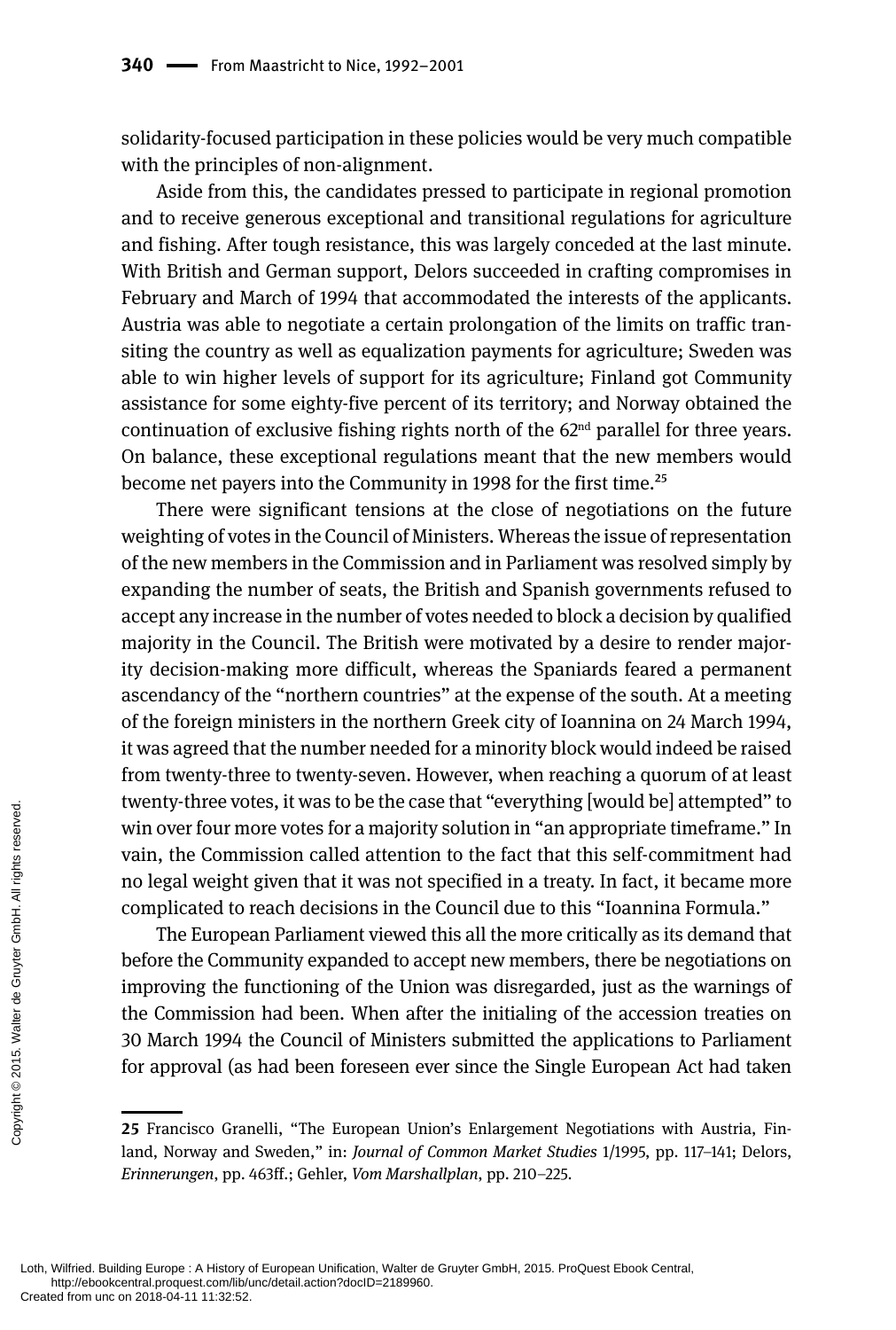effect), there was thus much unwillingness among the MEPs to take up the matter in the current legislative period. The governments feared however that if a decision had to wait until new parliamentary elections in June, there would not be sufficient time for ratification before the end of the year. The governments therefore put great pressure on the deputies, many of whom had to fear for their re-nomination. In a letter to the chairs of all factions in Parliament, Kohl promised to start a work group to prepare institutional reforms in which Parliament would participate along with representatives of the countries and the Commission. Whole delegations of ministers from the candidate countries implored the deputies not to stir up opposition to the entry applications in their countries via an attitude of refusal.

This multifaceted pressure brought results: On 4 May, a majority of 305 to 150 MEPs (with thirteen abstentions) voted against a bill by Claude Cheysson and others to defer the accession treaties. The treaties themselves were then passed with still greater majorities. On 25 June, they were signed at the meeting of the European Council on the island of Corfu.

In the ratification debates that began immediately thereafter in all four countries, it became clear that entry implied a clear step into globalized modernity. In regions that lived largely from agriculture or fishing, fear of this step predominated, whereas in cities there was often passionate promotion of entry. Those on the left who were conscious of tradition as well as environmentalists often spoke out against it. In Austria, where a referendum occurred at an early date (12 June) there was a clear majority of 66.4 percent in favor. In Finland too, where a referendum was held on 16 October, there was unambiguous approval by a margin of 56.9 percent. Conversely, only a slim majority of 52.2 percent approved Swedish entry on 13 November. In Norway, where a referendum was held on 28 November, a similarly slim majority of 52.2 percent rejected entry; the dynamic coming from the entry decisions of neighboring countries had not been sufficient to overcome the persistent opposition in the north of the country this time either.

On 1 January 1995, it was thus only Austria, Finland, and Sweden that entered the European Union. The Europe of the Twelve had now become the Europe of the Fifteen. Norway remained in a less comfortable European economic sphere, much to the regret of its industry and urban population in the south. So too Iceland, which in order to protect its fishing grounds from the fleets of EU states had not even presented an application for membership. Conversely, Liechtenstein had not applied after the rejection of the EEA Treaty by neighboring Switzerland. The membership numbers of the institutions were once again revised after Norway failed to enter: Now, only three additional votes rather than four were required for a qualified majority according to the Ioannina Formula.<sup>26</sup> The entry decision<br>the entry decision<br>the persistent opp<br>On 1 January 1<br>the European Uniie<br>Fifteen. Norway re<br>to the regret of its<br>which in order to<br>even presented a<br>not applied after the membership num<br>failed to enter: No

**<sup>26</sup>** Gerbet, *Construction*, pp. 413–416.

Loth, Wilfried. Building Europe : A History of European Unification, Walter de Gruyter GmbH, 2015. ProQuest Ebook Central, http://ebookcentral.proquest.com/lib/unc/detail.action?docID=2189960.<br>Created from unc on 2018-04-11 11:32:52.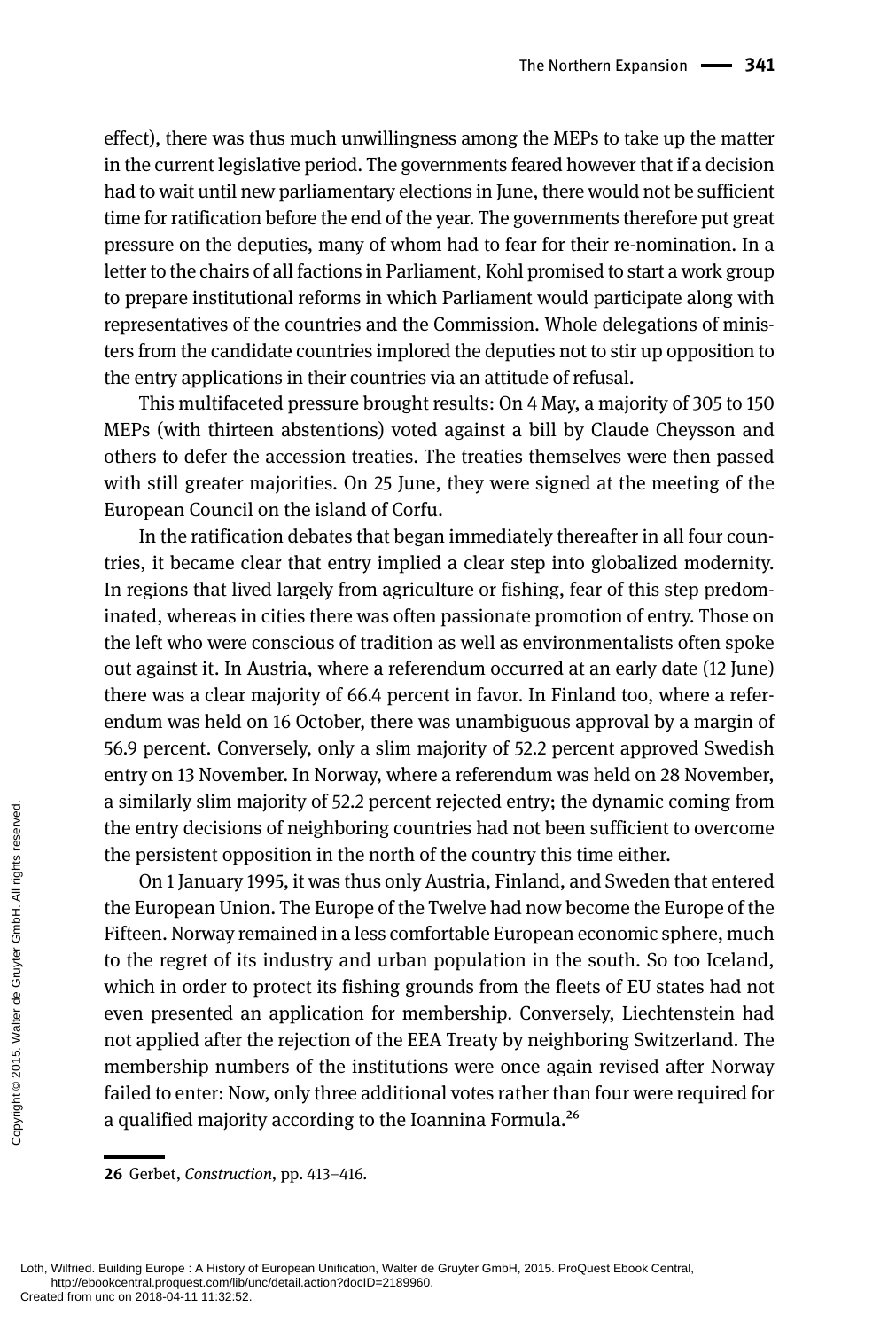With the new members, it was possible to continue the course of deepening the EU and making it more substantial overall. Austria experienced a boost in economic internationalization and a rise in productivity, which served to maintain the high approval rating seen in the referendum on entry but which also brought more support to the xenophobic rightwing populism of Jörg Haider. In terms of integration policy, the government was above all engaged in deepening economic integration; it also thereby contributed to the realization of the monetary union on a broad basis. Finland too participated energetically in the establishment of the monetary union. Moreover, Finnish European policy was engaged in the expansion of Common foreign and security policy; it also consistently contributed to the strengthening of European organs. In contrast, Sweden remained aloof from the supranational perspective of the EU and therefore did not participate in the transition to the monetary union. Sweden was however thoroughly engaged In the Common foreign and security policy and also spoke out for eastward expansion of the Union as quickly as possible.

### **The Way to Amsterdam**

The difficulties in which the Maastricht Treaties found themselves after the Danish referendum of 2 June 1992 led the heads of state and of government to extend the mandate of Jacques Delors for two additional years, up to the turn of the year 1994–95. The experience he had in the meantime gained would help not only in steering clear of the rocks that threatened the ratification of the treaties but also in carrying out the upcoming enlargement with the EFTA countries in such a manner that the precarious consensus that underlay the conclusion of the treaties would not be shattered. The European Council in Lisbon on 26 and 27 June 1992 therefore confirmed the extension of Delors' term for two more years.

Delors made use of the additional period in office to initiate a project that had engaged him more and more since the Danish referendum: improving the competitiveness of the European Union in global terms. He saw with concern that the economies of the US and of Far Eastern countries were growing faster than those in Europe and that unemployment in the countries of the Union was at a high level and continuing to increase, whereas it was much lower in the US and the Far East. As he explained to the heads of state and of government at the Copenhagen Council meeting of 21 and 22 June 1993, the unemployment rate in the Community had gone from two percent before the oil crisis of 1973–74 to an average of seventeen percent. Fewer than sixty percent of the working-age population actually held a job. In the US, the figure was approximately seventy percent and more than seventy-five percent in Japan. Not without some justification, Delors saw in Such a manner<br>
treaties would 1<br>
June 1992 theref<br>
Delors mad<br>
engaged him m<br>
petitiveness of t<br>
economies of the<br>
in Europe and t<br>
level and contin<br>
East. As he expl<br>
Council meeting<br>
had gone from t<br>
teen percent. F<br>
he

Loth, Wilfried. Building Europe : A History of European Unification, Walter de Gruyter GmbH, 2015. ProQuest Ebook Central, http://ebookcentral.proquest.com/lib/unc/detail.action?docID=2189960.<br>Created from unc on 2018-04-11 11:32:52.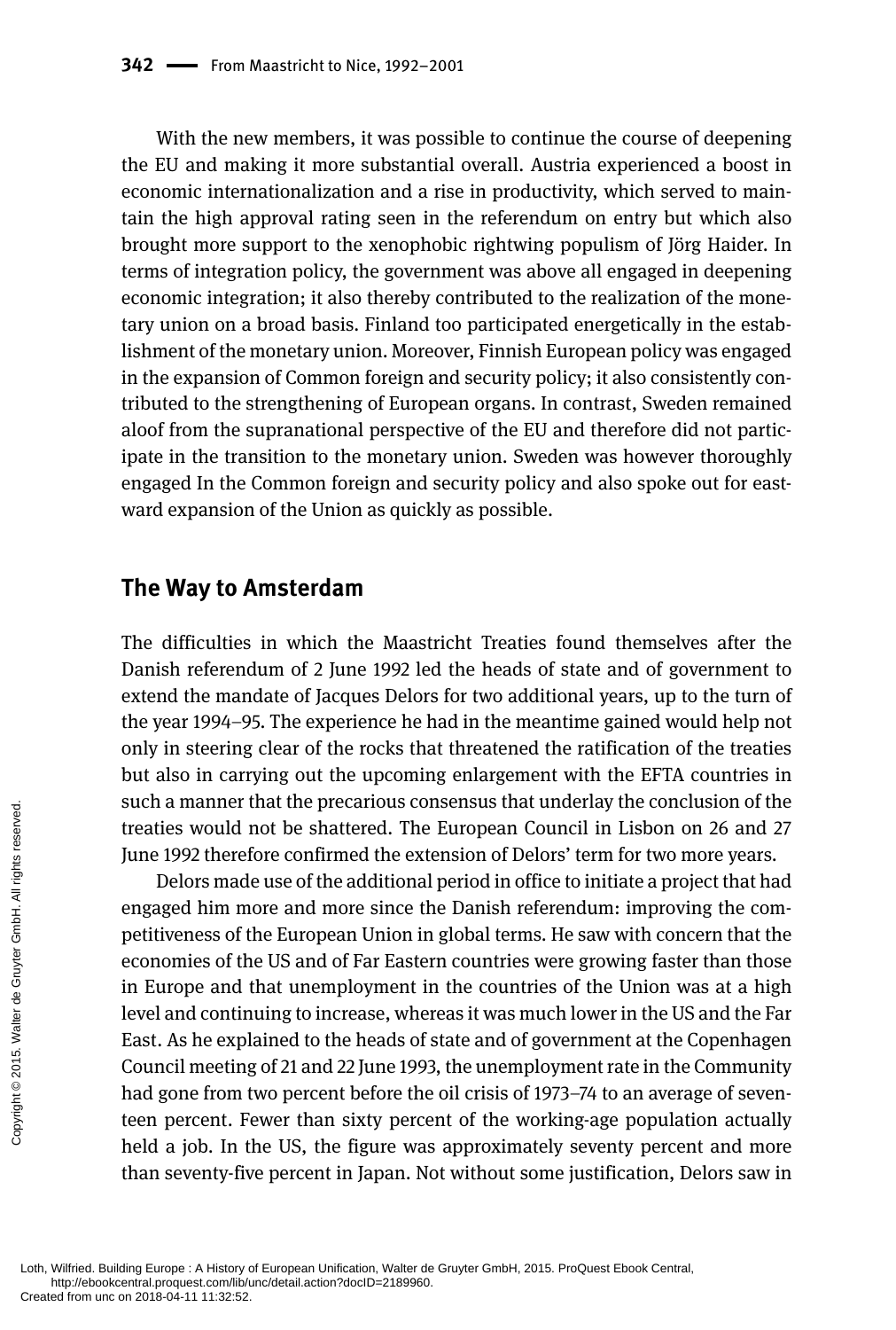this one of the reasons for the growing opposition to deepening the integration process as well as a threat to the stability of the democratic order *per se*.

With support from the Forward Studies Unit ("Cellule de prospective"), which he had established within the Commission in 1989, he therefore developed a plan for securing competitiveness and employment on a European level. He found support for this from Kohl and Mitterrand as well as the Danish Council presidency of the first half of 1993. He was thus able to have the European Council in Copenhagen charge the Commission with drafting a "White Paper on Growth, Competitiveness, and Employment." Presented to the European Council in Brussels on 10 and 11 December 1993, this document emphatically portrayed once again the structural problems in European economies and called for quite varied measures: Firstly, it advocated more flexibility in the job market, part-time work, and division of jobs on the company level, better job-placement services, and continual upgrading of worker qualifications. Secondly, it envisioned massive investment in the expansion of efficient transportation networks, energy supply, and telecommunications across Europe. Thirdly, the introduction and spread of new information technologies were to be promoted; and fourthly, it urged additional efforts in the promotion of research once again. $^{27}$ 

According to the white paper, the amount of money needed for the necessary infrastructure initiatives totaled some 120 billion ECUs spread over the subsequent six years, that is, twenty billion per year. Five billion of this was to come annually from the Community budget, seven billion from the European Investment Bank, and the remaining eight billion from Community bond issues, the so-called "Union bonds." It was exactly here that the Achilles' heel of the plan was to be found: Although the heads of state and of government approved the white paper in principle, neither John Major nor Helmut Kohl nor Ruud Lubbers would hear of new Community bond issues—the Briton taking this position on principle, the German and the Dutchman doing so with an eye toward the stability goal of the monetary union. At the Brussels Council meeting, there was thus only a decision to create two work groups—on the question of networks and on information technologies—which were to report initially to the Council of the Finance Ministers. Writte paper in principle, the Gernary would hear of new principle, the Gernary of the mood only a decision to information techn<br>
Finance Ministers<br>  $\frac{1}{2}$  rights  $\frac{1}{2}$  one year late<br>
it was nonetheles<br>
transportat

One year later, at the Council meeting of 9 and 10 December 1994 in Essen, it was nonetheless possible to approve a list of priorities for the expansion of transportation infrastructure that encompassed fourteen different major projects. However only three billion Ecus from the Union were available to finance them; thirteen billion was contributed by the member states. In regard to the IT

**<sup>27</sup>** "The White Paper on Growth, Competitiveness and Employment. The Challenges and Ways Forward into the 21<sup>st</sup> century." COM (93) 700 final, Brussels, 1993.

Loth, Wilfried. Building Europe : A History of European Unification, Walter de Gruyter GmbH, 2015. ProQuest Ebook Central, http://ebookcentral.proquest.com/lib/unc/detail.action?docID=2189960.<br>Created from unc on 2018-04-11 11:32:52.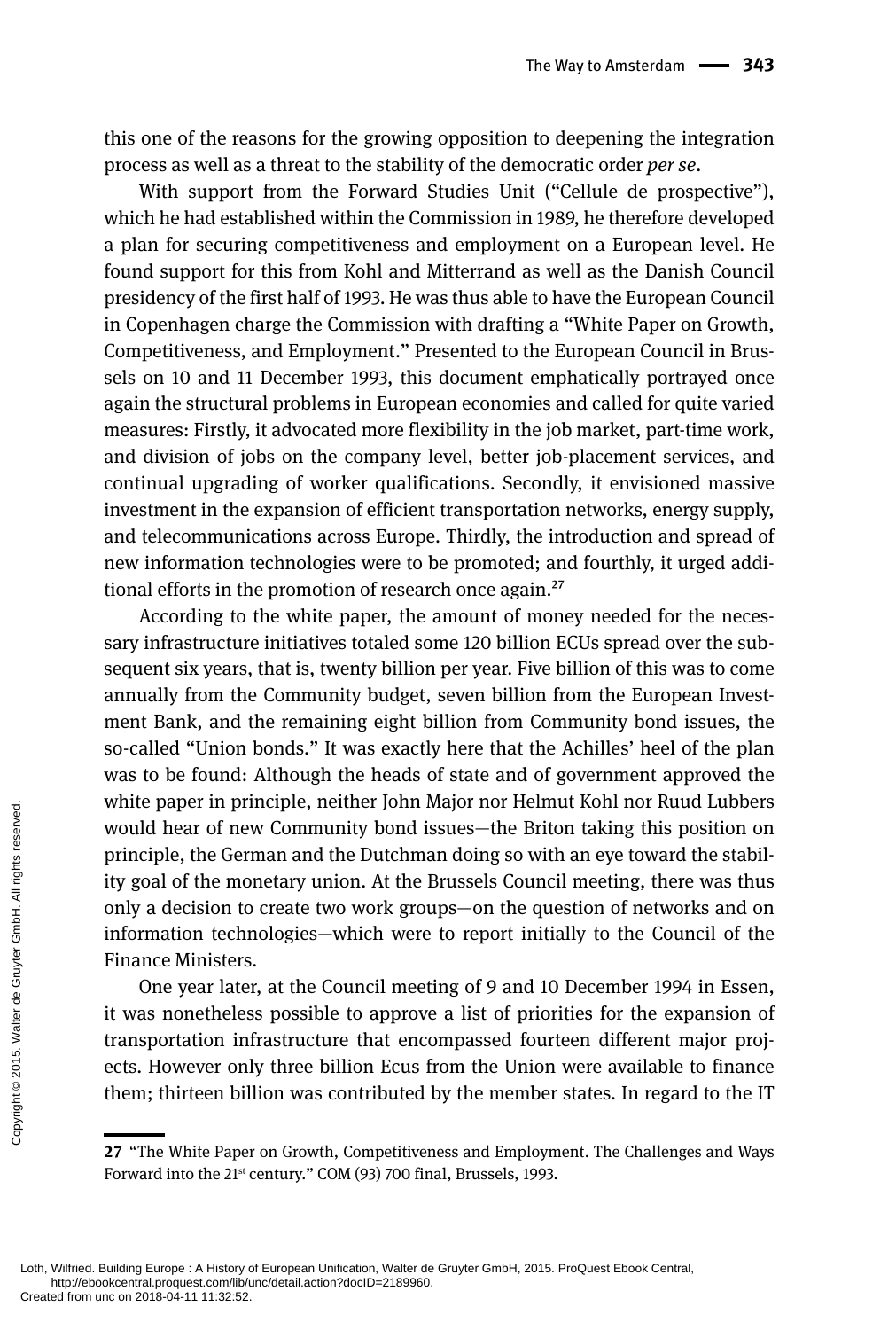revolution, the heads of state and of government saw their task as primarily one of creating the necessary legal and economic parameters. Beyond this, the white paper essentially aided in initiating and coordinating *national* employment policies, about which there were regular reports at the level of the European Union. Delors' initiative therefore did not bring about a great leap into the leading position in global economic competition as he had envisioned. It did however contribute to having the economic policies of the Union face up to the challenges of globalization, even before the concept became fashionable, and also to having those economic policies become more strongly harmonized.<sup>28</sup>

The launch of the White Paper on Growth, Competitiveness, and Employment also served to increase once again Delors' reputation and political weight at the end of his term in office, both of which had suffered due to his high-handed behavior when the Maastricht Treaties were being worked out. Several heads of government therefore asked that he serve another term. His time in office had already been extended beyond eight years, however; and Delors had stated that this would be his last term. Moreover, Mitterrand had now categorically determined that "It's enough."<sup>29</sup> It is possible that he was thinking that the Commission president, who had in the meantime become quite popular in France too, should be won over as his successor in the French presidency. For his part, Delors certainly did not go in for that proposition. He was now sixty-nine years old and had repeatedly suffered from sciatica; the French presidency seemed to him too grueling and the prospects of winning it too uncertain as well. After maintaining a low profile for several months, he announced in early December of 1984 that he was not willing to be a candidate for the office.

Dutch Prime Minister Ruud Lubbers was initially suggested as Delors' successor in the office of Commission president. However, neither Kohl nor Mitterrand was willing to accept that—the chancellor because the Christian Democrat Lubbers had all too clearly sided with those wanting to slow down the process of German unification and the French president because he was convinced that Lubbers had steered the Maastricht Summit all too much to the benefit of the British. Consequently, the two presented a competing candidate at the Council meeting on Corfu on 24 and 25 June: Belgian Prime Minister Jean-Luc Dehaene, likewise a Christian Democrat. With both candidates having their foreign ministers represent them, the Council gave eight votes to Dehaene and four to Lubbers. As president of the Council, Papandreou then wanted to push through the candidacy of Dehaene. However, he ran into fierce opposition from Major, whose slogan was that there should be no second Delors and who rejected Dehaene as Exercise the United States of German unif<br>
Lubbers had all<br>
of German unification<br>
Exercise on Corps and States in British. Consequent<br>
dices a Christens ters represent the As president of didacy of Deha<br>
slogan was that<br>

**<sup>28</sup>** Endo, *Delors*, pp. 191–206; Drake, *Delors*, pp. 113–143; Delors, *Erinnerungen*, pp. 465–479. **29** *Ibid*., p. 454.

Loth, Wilfried. Building Europe : A History of European Unification, Walter de Gruyter GmbH, 2015. ProQuest Ebook Central, http://ebookcentral.proquest.com/lib/unc/detail.action?docID=2189960.<br>Created from unc on 2018-04-11 11:32:52.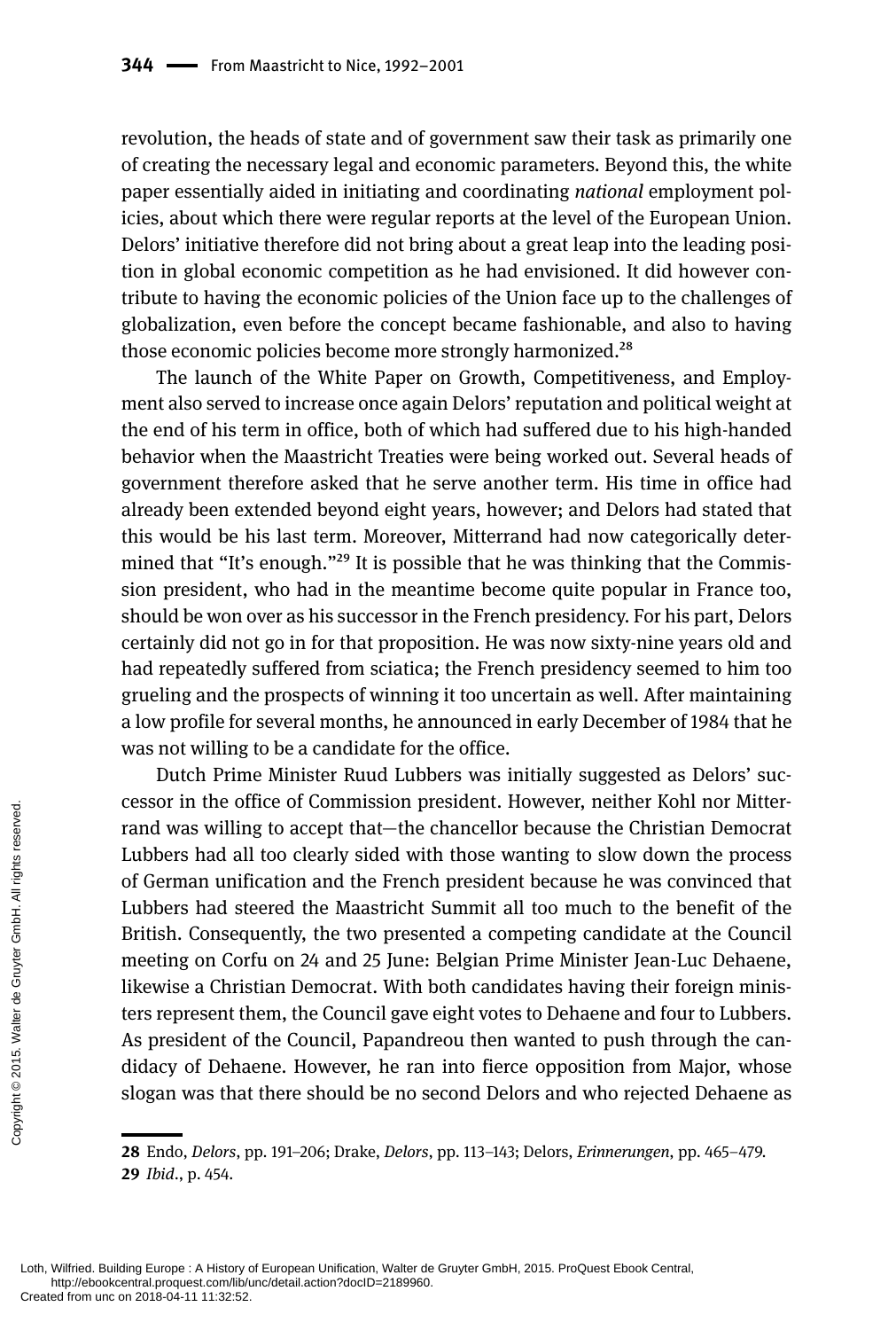"too federalist." In the end, the decision on the nomination of the next Commission president had to be deferred—to a special meeting of the European Council set for 15 July in Brussels.<sup>30</sup>

After returning from Corfu, Kohl reached an agreement with Major, Mitterrand, and new Italian Prime Minister Silvio Berlusconi that Luxembourg Prime Minister Jacques Santer be the common candidate. Santer too was a Christian Democrat and from his whole political socialization no less federalist in orientation than Dehaene. Since 1987, he had been chairman of the European Peoples Party and had been in close contact with Kohl. This may have been unknown to Major, or perhaps he felt it sufficient to have demonstrated his toughness to the British public at least once. Santer hesitated somewhat to take up the post given that Luxembourg's voters had just confirmed him for a second term as prime minister. Only after Kohl explained to him that he was the only candidate who could find all-round acceptance did he agree. On 15 July, he was unanimously nominated by the Council. The office of prime minister of Luxembourg was assumed by Foreign Minister Jean-Claude Juncker.

As a compromise candidate, it was difficult for Santer to garner authority. The newly-elected European Parliament confirmed him on 21 July by a margin of only 260 to 238, with twenty-three abstentions. The mistrust that was expressed in those results stemmed less from the person of Santer than from the process by which he had come to office. Santer however understood how to apportion responsibility in the new Commission such that effective cooperation among the now-twenty commissioners was assured. Parliament honored this in that it approved the Commission as a whole on 18 January 1995 by a margin of 416 to 103, with fifty-nine abstentions. In regard to further implementation of the Internal Market, the transition to the monetary union, as well as engagement for growth and employment, the Santer Commission continued the course charted by Delors.

Conversely, in regard to the strengthening of European institutions, the new Commission did not evince the strong profile that had characterized Delors. Santer initially had to concern himself with building consensus in the heterogeneous Commission. This did not allow him any opportunity to make a mark personally as an advocate of effective government in the Union. He left the representation of the Commission within the Reflection Group, which was to prepare the revision of the Maastricht Treaty, to former Spanish Foreign Minister and General Secretary of the European Council Marcelino Oreja. Malket, the transis<br>
and employment,<br>
conversely, ir<br>
Commission did<br>
Santer initially ha<br>
neous Commission<br>
sonally as an advo<br>
tation of the Commission<br>
revision of the Ma<br>
Secretary of the Endem<br>
served and the B.<br> **30** 

**<sup>30</sup>** *Ibid*., p. 480; Michael Gehler, "Jacques Santer (1995–1999): President of the Commission in times of transition," in: Jan van der Harst and Gerrit Voerman (eds.), *An Impossible Job? - The Presidents of the European Commission, 1958–2014*, London: John Harper Publishing, 2015, pp. 197–222.

Loth, Wilfried. Building Europe : A History of European Unification, Walter de Gruyter GmbH, 2015. ProQuest Ebook Central, http://ebookcentral.proquest.com/lib/unc/detail.action?docID=2189960.<br>Created from unc on 2018-04-11 11:32:52.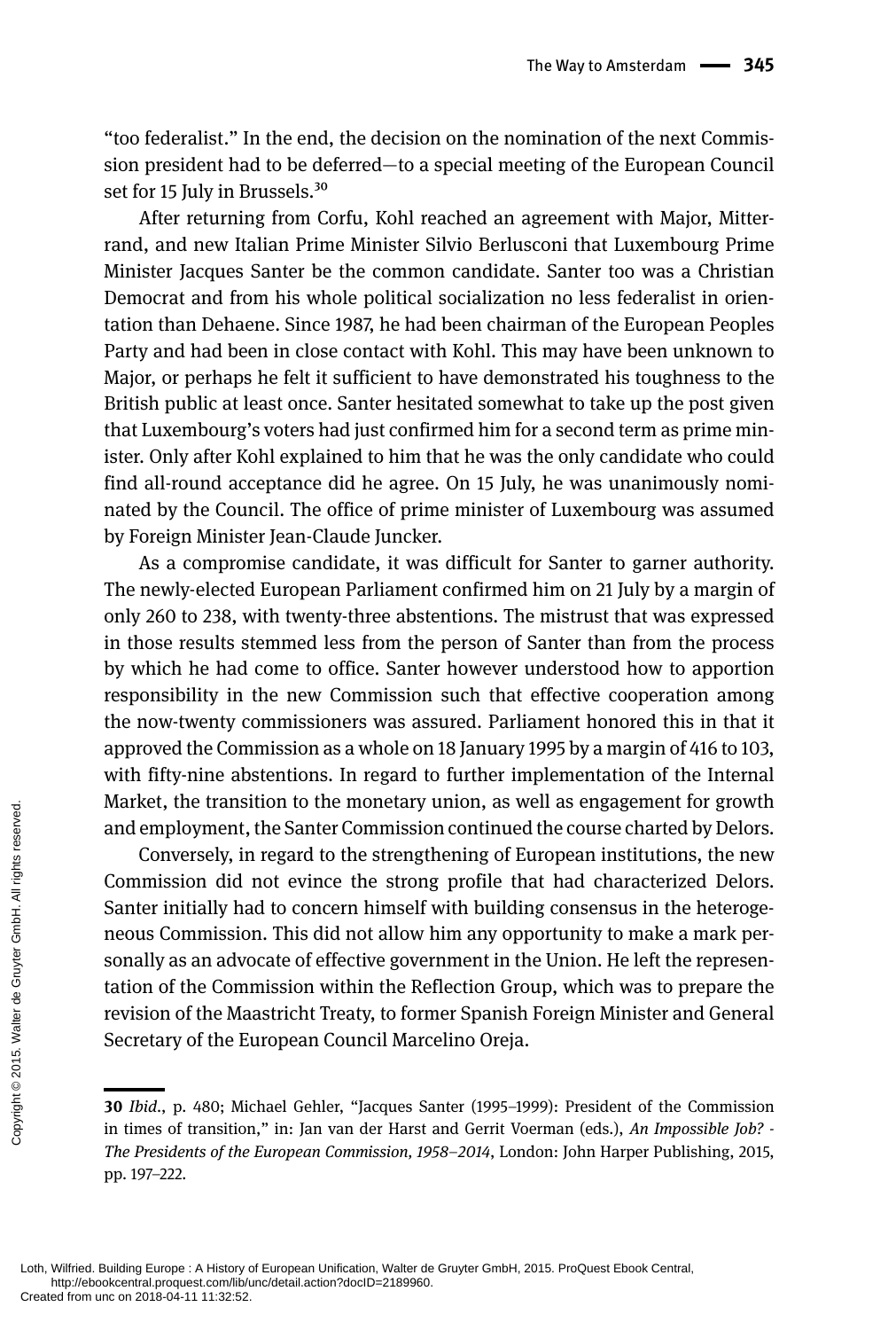The Reflection Group was established by the European Council in Corfu in accordance with Kohl's promise to the faction leaders in the European Parliament. Mitterrand's former European advisor Élisabeth Guigou and the German Christian Democrat Elmar Brok represented Parliament in the body. Together with the representative of the Commission president, they saw to it that the report the group presented on 5 December 1995 under the chairmanship of former Spanish Foreign Office State Secretary Carlos Westendorp actually did list the problems of the Maastricht construct: The inadequacy and lack of coherence of the second and third pillars as well as the extraordinary complexity of the decision-making process. The report offered a three-part objective for treaty revision: To bring Europe closer to the citizens, to strengthen the Union's ability to act in the wider world, and to organize the institutions of the Union so as to be more democratic and more effective—especially with an eye toward the next (and larger) expansion to the east that was coming up. $31$ 

Discussion of the pending reform was enlivened by a position paper published by the CDU/CSU faction of the German Bundestag on 1 September 1994 under the names of its chairman, Wolfgang Schäuble, and his foreign-policy spokesman, Karl Lamers. In the document, these two German specialists in European policy voiced support for accelerated integration of the Eastern-European countries into the Union as well as development of a common foreign policy and creation of a European defense. Secondly, they called for a stronger focus of the Union on "the model of a federative state structure": The reform should orient itself on conceptions "according to which the European Parliament incrementally develops into a law-making organ on an equal footing alongside the Council [...] and the Commission takes on characteristics of a European government." Thirdly, these two German Christian Democrats demanded that the "hard core of countries focused on integration and willing to cooperate" be institutionalized and further solidified. The countries belonging to this core—in the view of the CDU/CSU faction there were only France, Germany, and the Benelux states at that time—should be involved in all projects of increasing integration or cooperation, the other countries only insofar as they were interested and insofar as it was possible for them.<sup>32</sup> From the set of countries focus<br>
and further solid<br>
CDU/CSU factio<br>
time—should be<br>
the other countris sible for them.<sup>32</sup><br>
sible for them.<sup>32</sup><br>
sible for them.<sup>32</sup><br>
and Otto Schmuck<br>
mente zur Regieru<br>
pp. 107–114.<br> **32** 

**<sup>31</sup>** Bericht der Reflexionsgruppe, Messina 2. Juni 1995 / Brüssel 5. Dezember 1995. Dokument des Generalsekretariats des Rates, Nr. SN 520/1/95/REV 1 (REFLEX 21); excerpts in: Mathias Jopp and Otto Schmuck (eds.), *Die Reform der Europäischen Union. Analysen – Positionen – Dokumente zur Regierungskonferenz 1996/97*, Bonn: Bundeszentrale für politische Bildung, 1996, pp. 107–114.

**<sup>32</sup>** CDU/CSU Fraktion des Deutschen Bundestages, "Überlegungen zur europäischen Politik, 1.9.1994;" published in: *Blätter für deutsche und internationale Politik* 10/1994, pp. 1271–1280.

Loth, Wilfried. Building Europe : A History of European Unification, Walter de Gruyter GmbH, 2015. ProQuest Ebook Central, http://ebookcentral.proquest.com/lib/unc/detail.action?docID=2189960.<br>Created from unc on 2018-04-11 11:32:52.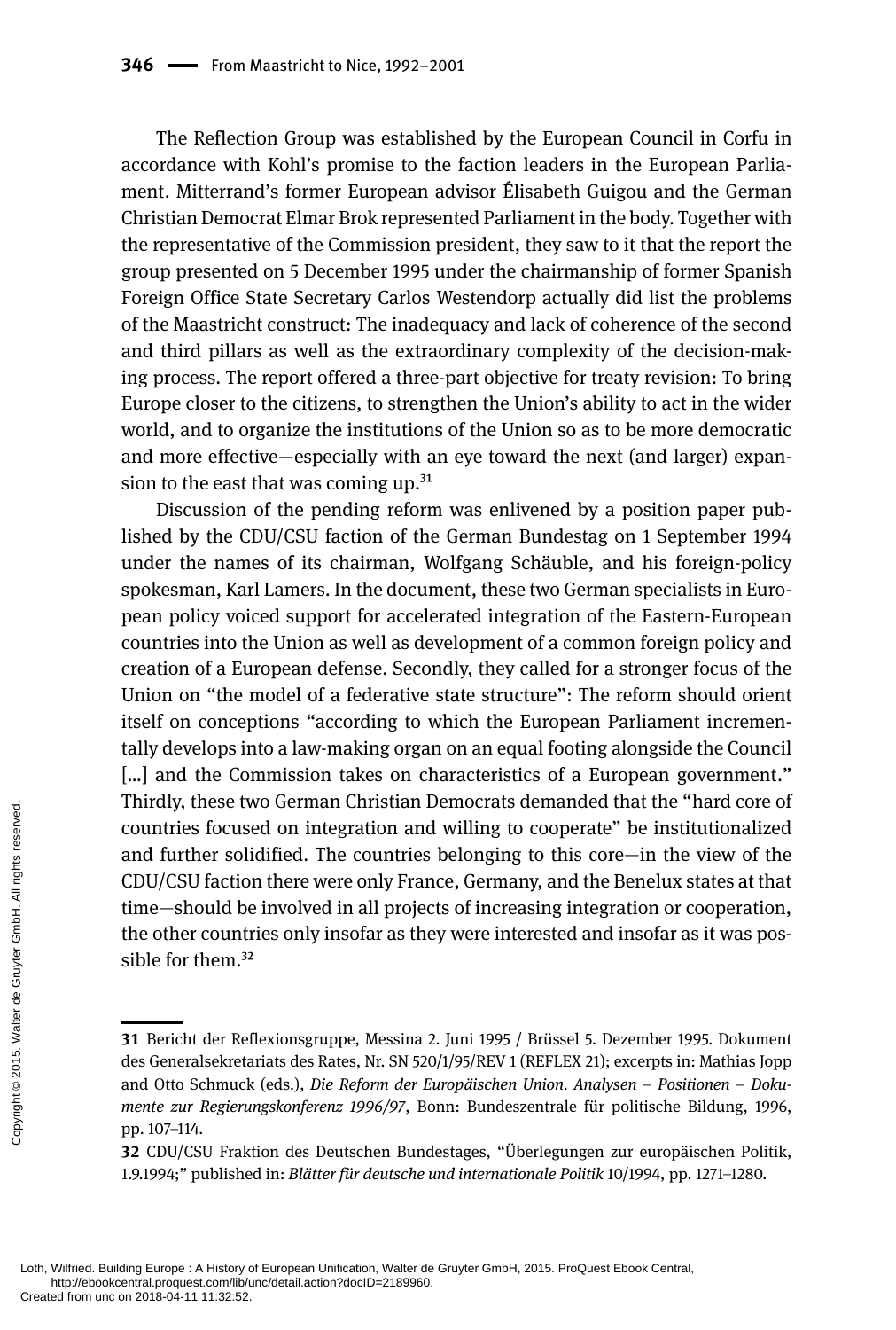The Schäuble-Lamers Paper generated manifold criticism. Some rejected the focus on federalism, some bridled at the creation of a hard core, whereas others rejected both. Berlusconi immediately complained to Kohl about the attempt to shove Italy—a founding member—into the ranks of a second-class of less-integrated states. Mitterrand appeared "troubled." Major polemicized against the attempt to accord individual states a "privileged status." The intense and sometimes rather muddled debate<sup>33</sup> nevertheless led in the run-up to the government conference on reform of the Maastricht Treaties to agreement between Chirac and Kohl to anchor the principle of selective integration in the Union Treaty; this principle was already being practiced in regard to the Franco-German corps, the abolition of border controls, and the monetary union. On 6 December 1995, they wrote a joint letter to the chairman of the Council, stating that "While preserving the unitary institutional framework of the Union, states that desire it and are in a situation" to do so should have "the opportunity opened to them of developing increased cooperation."34

The government conference opened with a meeting of the Council of Ministers on 29 March 1996 in Turin. The main work lay with a committee consisting of representatives from among the foreign ministers and the Commission. The representatives of Parliament who had participated in the work of the Reflection Group were not part of this committee; they were however regularly informed as to the progress of the negotiations and could express their opinions on them. Moreover, the president of Parliament could present positions at the monthly meetings of the Council of Ministers and the gatherings of the European Council. Up to the end of 1996, this office was held by German Social Democrat Klaus Hänsch; in accordance with an internally-coordinated agreement of the two largest parliamentary factions, he was succeeded by the Spanish Conservative José-Maria Gil-Robles. With this setup, there was greater openness in the negotiations, though with more contingency in the results.

The draft treaty was ready by 12 June 1997 and was then once again modified and made more precise in some important points at the Amsterdam Council meeting of 16 and 17 June.<sup>35</sup> Regarding the introduction of "increased coopera-

**34** Jopp and Schmuck, *Reform*, pp. 115–117.

**<sup>33</sup>** Cf. Stefan Honecker, "Die Debatte um das 'Kerneuropa'-Papier der CDU/CSU-Fraktion," in: Roland Erne, *et al*. (eds.), *Transnationale Demokratie. Impulse für ein demokratisch verfasstes Europa*, Zurich: Realotopia Verlag, 1995, pp. 330–341; Valérie Guérin-Sendelbach, *Frankreich und das vereinigte Deutschland*, Opladen: Leske und Budrich, 1999, pp. 205–220. Created from unc on 2018-04-11 11:32:52.<br>
Created from unc on 2018-04-11 11:32:52.<br>
Created from unc on 2018-04-11 11:32:52.<br>
Created from unc on 2018-04-11 11:32:52.<br>
Created from unc on 2018-04-11 11:32:52.<br>
Created fro

**<sup>35</sup>** On the course of the government conference and the results, Mathias Jopp, Andreas Maurer, and Otto Schmuck (eds.), *Die Europäische Union nach Amsterdam. Analysen und Stellungnahmen zum neuen EU-Vertrag*, Bonn: Europa Union, 1998; Werner Weidenfeld (ed.), *Amsterdam in der Analyse*, Gütersloh: Bertelsmann Stiftung, 1998.

Loth, Wilfried. Building Europe : A History of European Unification, Walter de Gruyter GmbH, 2015. ProQuest Ebook Central, http://ebookcentral.proquest.com/lib/unc/detail.action?docID=2189960.<br>Created from unc on 2018-04-11 11:32:52.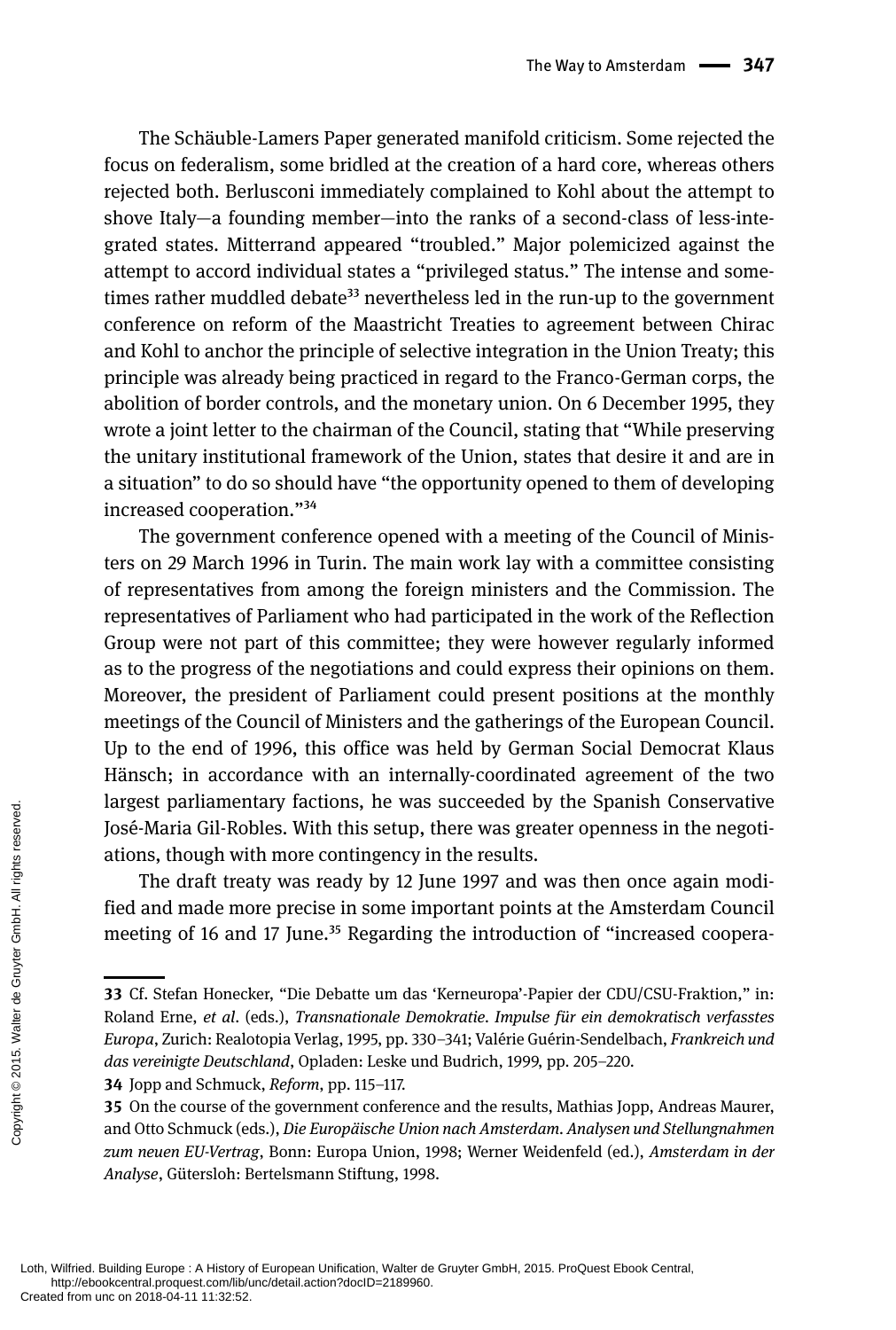tion," it was above all the British government that voiced opposition. This resulted in a significant limitation on the possibilities for applying it. In principle, it was only to be possible when more than half of the member states wanted to participate. Only in regard to the third pillar of justice and police cooperation could there be a decision by qualified majority. Its use was not foreseen at all in the realms of foreign and security policy, and in the Community area, a veto right was enshrined against its introduction by majority decision. Furthermore, motions could only be proposed after the Commission had given its approval to them; and they were not allowed to involve areas that lay solely within the responsibility of the Community. This meant that a systematic strengthening of the core of the Union, as the authors of the Schäuble-Lamers Paper had envisioned, was as good as eliminated.

Of immediate practical significance in this context was only that the abolition of border controls within the EU area was a concrete case of increased cooperation that was taken up in the treaty; this had been agreed upon by Kohl and Mitterrand in May of 1984 and had in the meantime been gotten underway via the Schengen Agreement of 14 July 1985 and an implementation agreement of 19 June 1990. The original agreement among France, Germany, Belgium, the Netherlands, and Luxembourg had in the meantime been joined by Italy (1990), Spain (1991), as well as Portugal and Greece (both 1992). Austria joined in 1995, and at the end of 1996 so too did Denmark, Sweden, and Finland. This meant that only the island nations of Britain and Ireland remained outside the Schengen Agreement. Border crossing without checkpoints had been achieved for the core group of Schengen states in March of 1995. It also applied to Austria from 1997 and to the Scandinavian states from 2000.<sup>36</sup> Owing to the designation of the Schengen agreements as "increased cooperation," Community organs became responsible for carrying them out.

In general, a substantial portion of cooperation in the area of "internal affairs and justice" (the so-called third pillar of the Maastricht Treaty) was taken into the Community sphere with the Amsterdam Treaty. It was not only in regard to the lifting of internal borders and common regulation of external borders but also in common regulation of visa issuance, asylum and immigration policy, punishment of organized crime, terrorism, and drug trafficking as well as cooperation in civil law areas that a "space of freedom, security, and law" was to emerge within five years. At the urging of some German states and Austria, all of which Example the community spherical set on any interest of the community spherical community spherical community spherical community spherical set of the community spherical set of the community spherical set of the control o

**<sup>36</sup>** Hans-Claudius Taschner, *Schengen. Die Übereinkommen zum Abbau der Personenkontrollen an den Binnengrenzen von EU-Staaten*, Baden-Baden: Nomos, 1997; Andreas Pudlat, "Der lange Weg zum Schengen-Raum: Ein Prozess im Vier-Phasen-Modell," in: *Journal of European Integration History* 17 (2011), pp. 303–325.

Loth, Wilfried. Building Europe : A History of European Unification, Walter de Gruyter GmbH, 2015. ProQuest Ebook Central, http://ebookcentral.proquest.com/lib/unc/detail.action?docID=2189960.<br>Created from unc on 2018-04-11 11:32:52.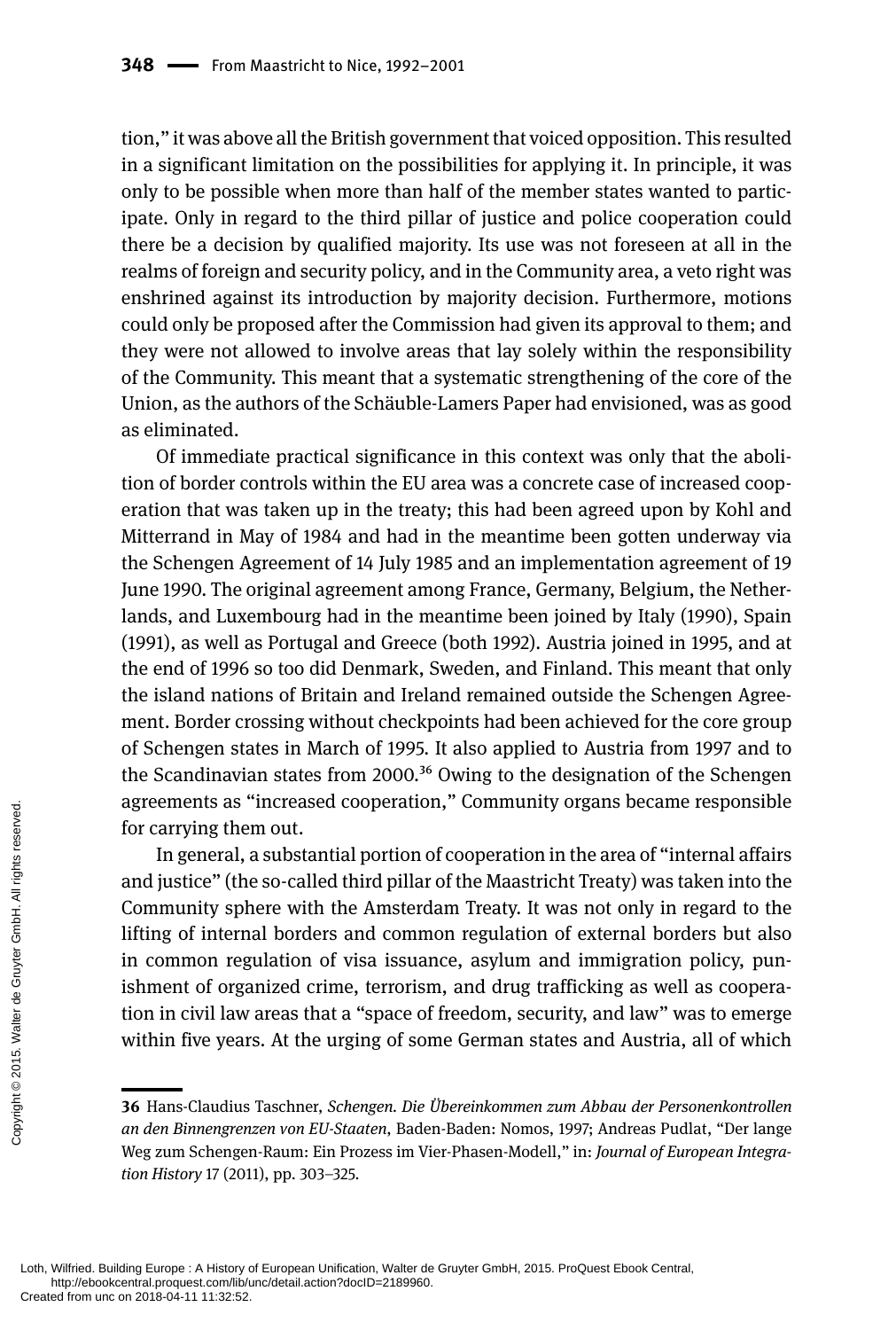saw themselves confronted to an especially great degree by the flood of immigrants from Eastern Europe, the countries reserved the right of retaining unanimous decision-making on visa issuance even after the expiration of the five-year period.37 In the area of police and judicial cooperation in criminal affairs, which remained in the third pillar, procedures were simplified and agreement was reached on increased participation by the common police authority Europol in criminal investigations within five years.<sup>38</sup>

Also contributing to the strengthening of the common legal area was the fact that the Council in its constellation of heads of state and of government was given a guardian role in the preservation of the "basic principles of freedom, democracy, and respect for human rights and fundamental freedoms as well as the rule of law." If it were unanimously determined that a country was impinging on these basic principles (and here the vote of the country in question would not be included), the Council could then by qualified majority decide to suspend "certain rights" of said country indefinitely; the country's responsibilities would however remain. Respect for the basic principles was also explicitly declared to be a criterion for accepting further candidates for membership. Lastly, the European Court was given authority to monitor adherence to the European Convention on Human Rights in the activities of Community organs. Out of this came a higher level of protection of fundamental rights of EU citizens by the Union.

The desired increase in the Union's closeness to the citizenry would also serve to strengthen the social responsibilities of the Community. Right after the election victory of the Labour Party on 1 May 1997, new British Prime Minister Tony Blair declared that Great Britain would join the social policy protocol of the Maastricht Treaty. This meant that the agreement on introducing minimum standards in occupational safety, equality between men and women, social security, and collective exercise of workers' interests—which during the treaty negotiations of 1991 had met with the stubborn opposition of John Major—could be included in the new Community treaty at the last minute. Moreover, a section on employment could be included and was additionally fostered by the victory of leftist parties in the French parliamentary elections of 1 June 1997. It declared the promotion of a "higher level of employment" to be a goal of the Union and sought to further it via regular required reporting by member states, recommendations, exchange of information, and pilot projects. Farther-reaching conceptions for promoting employment-policy measures financially were derailed by opposition from the German government. At base, the conservative-liberal government in Bonn did Exercise the new Communication<br>
on 2019 had met withe new Communication<br>
could be included<br>
in the French parl<br>
a "higher level of<br>
it via regular requestion, a<br>
employment-polic<br>
German governme<br>
Sexual Reserved.<br> **37** Am

**<sup>37</sup>** Amsterdam Treaty, Articles 61–69.

**<sup>38</sup>** Amsterdam Treaty, Articles 30–32.

Loth, Wilfried. Building Europe : A History of European Unification, Walter de Gruyter GmbH, 2015. ProQuest Ebook Central, http://ebookcentral.proquest.com/lib/unc/detail.action?docID=2189960.<br>Created from unc on 2018-04-11 11:32:52.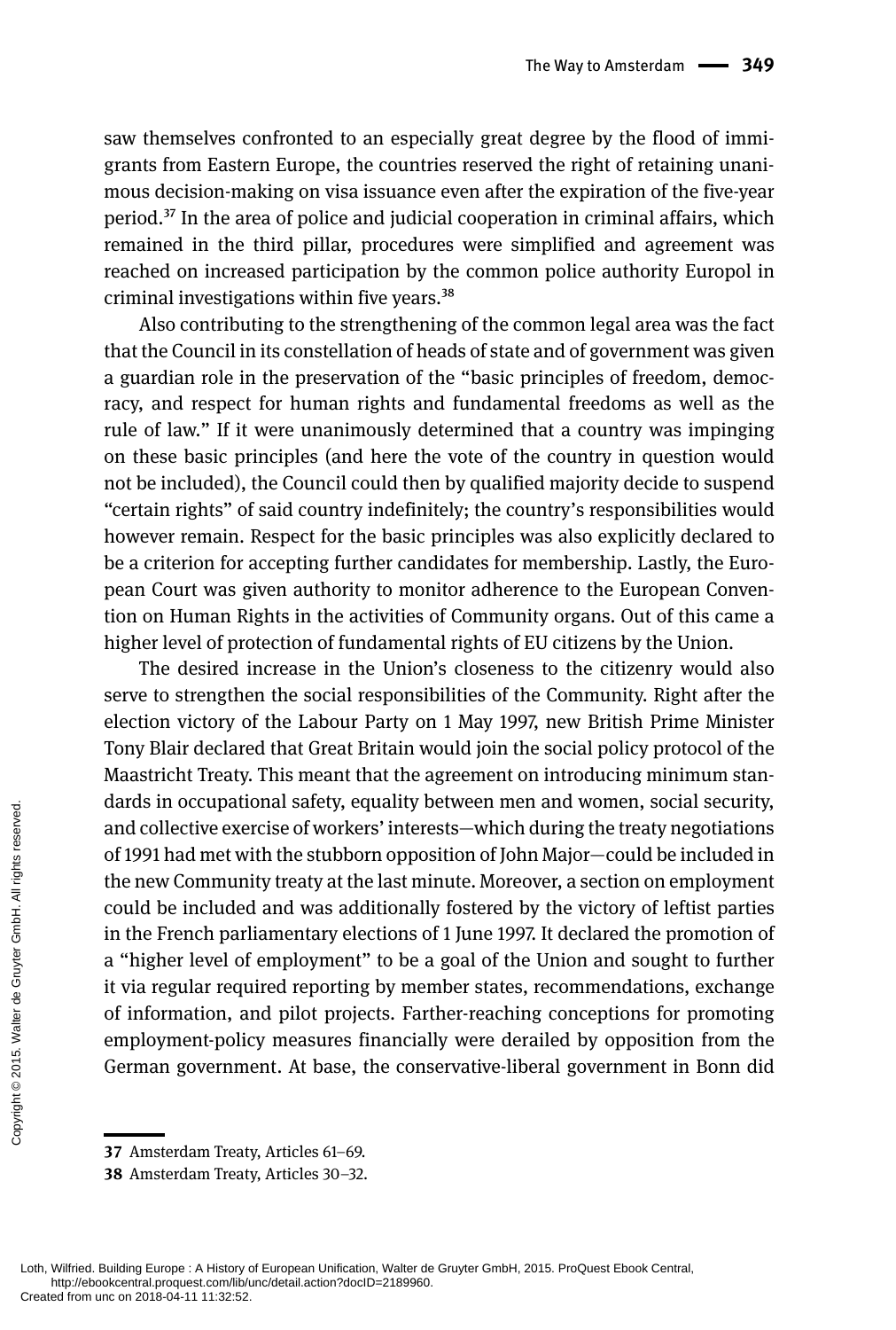not think much of such measures; furthermore, it did not want its voters to incur any further financial burden via the Community.

The change of government in London also made possible an expansion of the rights of Parliament: The process of equal co-decision-making by Parliament was extended to almost every area of Community policy in which the Council decided by qualified majority with the exception of the monetary union. This involved approximately seventy percent of all legislative acts of the Community; beforehand, it had been only roughly thirty percent. Beyond that, the process of co-decision-making was significantly simplified: Legal acts could from now on be passed at their first reading (as long as Parliament made no changes to the Council proposal or in cases when the Council accepted all such changes). A third reading, which put the blame for the failure of a mediation process one-sidedly on Parliament, was completely eliminated. It continued to be the case that the Council would need to consult Parliament before passing binding legal acts in the area of criminal law and police cooperation. In regard to the naming of the Commission president, it would in the future be the case that a hearing in advance would no longer suffice—Parliament would now be explicitly required to approve the mutual proposal of the governments.

The latter was all the more significant because in naming the other Commission members, it would no longer suffice to consult the designated president. Rather, mutual agreement would need to be reached with him or her. Beyond this, the president was given the "political leadership" of the Commission. In a declaration passed by the government conference, it was additionally specified "that he will enjoy broad discretion in the allocation of tasks within the Commission, as well as in any reshuffling of those tasks during a Commission's term of office."<sup>39</sup> This amounted to a kind of power to direct in the areas of strategies and division of tasks. Taken together, Parliament's required approval along with the strengthening of the position of the Commission president opened up the chance for the European party alliances to name alternative candidates for the office of president, thus having the voters participate in the decision on the next president and his or her program.

For the European Parliament, the expansion of its rights and the strengthening of the position of the Commission president constituted "a breakthrough," as President of the European Parliament Klaus Hänsch commented in retrospect: "In Maastricht the door from advisory to decision-making parliament had been opened a crack; it now stood open."40 This success was due not least of all to its two representatives, Guigou and Brok, who had largely concentrated on these From the European of the European president, thus and his or her p<br>
For the European president, thus<br>
and his or her p<br>
For the European president of the Gruyter<br>
Fresident of the "In Maastricht topened a crack<br>
served. Th

**<sup>39</sup>** Erklärung zur Organisation und zur Arbeitsweise der Kommission.

**<sup>40</sup>** Klaus Hänsch, *Kontinent der Hoffnungen. Mein europäisches Leben*, Bonn: Dietz, 2011, p. 113.

Loth, Wilfried. Building Europe : A History of European Unification, Walter de Gruyter GmbH, 2015. ProQuest Ebook Central, http://ebookcentral.proquest.com/lib/unc/detail.action?docID=2189960.<br>Created from unc on 2018-04-11 11:32:52.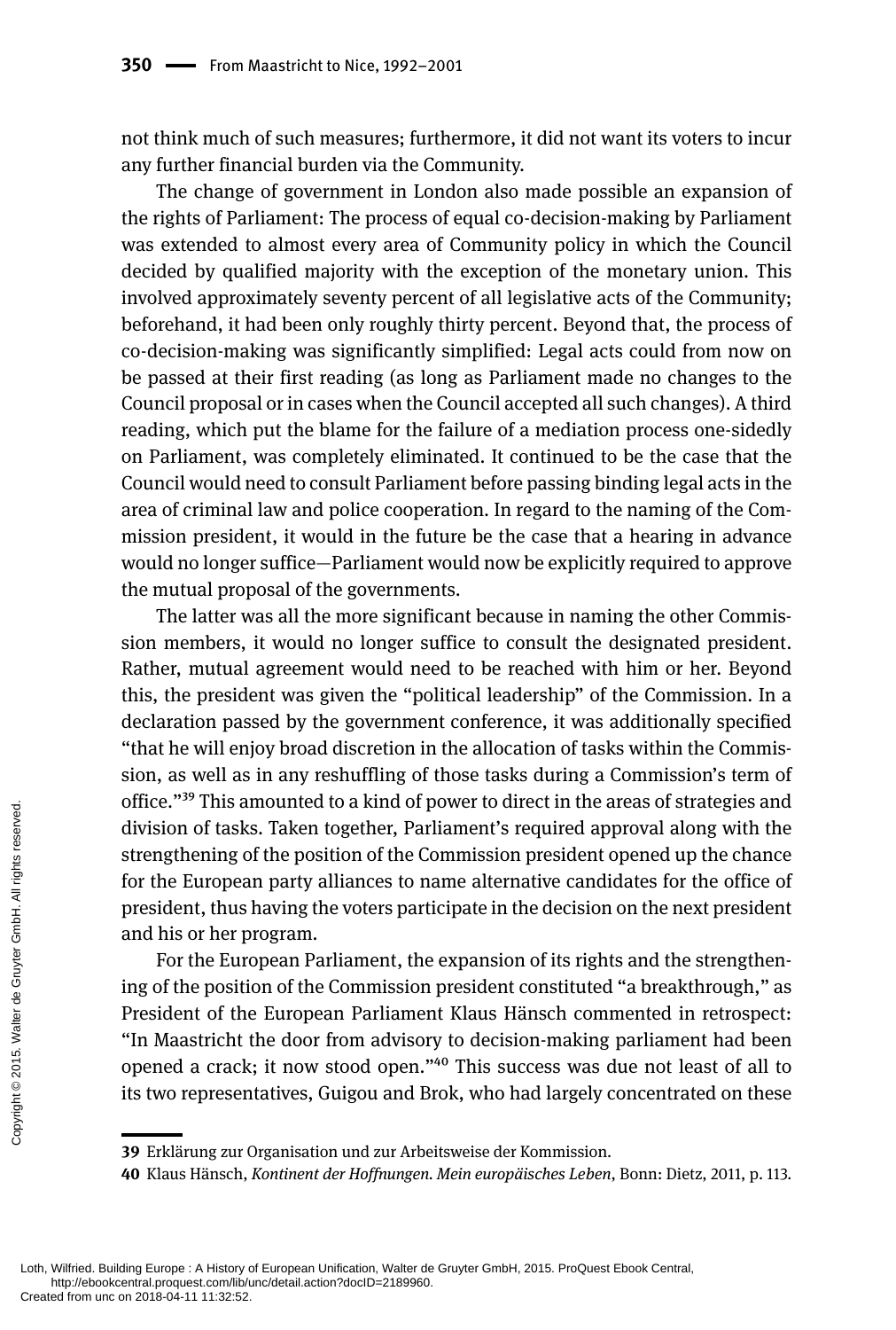points in the negotiations and were thereby able to exercise significantly more influence over the results of those negotiations than had been formally accorded them. Important too was that Kohl had been able to win over his new partner Chirac—who had been hesitant at first—for the generalization of the co-decision-making process.

Parliament's success was nevertheless significantly limited given that the number of policy fields in which the Council decided by qualified majority was hardly expanded at all. It was only Belgium and Luxembourg that were prepared to accept thoroughgoing application of the majority principle. France, Spain, and Britain rejected the introduction of majority voting in institutional questions; the German delegation opposed majority voting in sensitive individual areas such as cultural policy, industrial policy, and environmental policy due to pressure from individual ministries and German states. In general, there was little willingness to allow majority voting for legal acts that would directly affect the budget of the Community. In the end, of some fifty-six policy areas in which unanimous decision-making had been in effect, only four were transferred into the category of majority decision-making, mainly in the realm of research and technology policy. It was not only the case that the Council and Commission alone would continue to decide on policies regarding agriculture, industry, competitiveness, and taxes, but also that Parliament would have no co-decision-making authority on basic questions of the monetary union or on policy regarding water, regional planning, energy, or the introduction of increased cooperation.

The French government would have been willing to offer greater concessions on the issue of majority decision-making if there had simultaneously been a recalculation of vote strength in the Council to the benefit of the larger member states. In fact, the already-completed inclusion of new states and the accession of additional members implied a loss of voting weight by those states that in terms of population and economy were the largest; at the same time, this situation offered Parliament greater opportunities for finding allies in the Council for a blocking minority. However, the smaller states rejected a reweighting of the votes to the benefit of larger states either completely (as was the case with Greece, Ireland, Finland, and Sweden), or appealed for a system of double majorities (that is, majority of the weighted votes plus majority of the population) along with simultaneously raising the minimum number of votes needed for majority decisions. Likewise, they opposed reducing the number of Commission members to the number of distinct task areas (approximately ten) and instead insisted that each country be represented by a member on the Commission. Mediation attempts by the German delegation, which advocated a system of double majorities without an increase in the minimum number of votes required, failed due to the resistance of the French representatives. They did not want to accept the loss of equal status with Germany From the anteady-community members implied<br>tion and economy<br>ment greater oppo<br>However, the sman larger states eithe<br>and Sweden), or a the weighted vote<br>raising the minim<br>they opposed red<br>distinct task areas<br>represented by

Loth, Wilfried. Building Europe : A History of European Unification, Walter de Gruyter GmbH, 2015. ProQuest Ebook Central, http://ebookcentral.proquest.com/lib/unc/detail.action?docID=2189960.<br>Created from unc on 2018-04-11 11:32:52.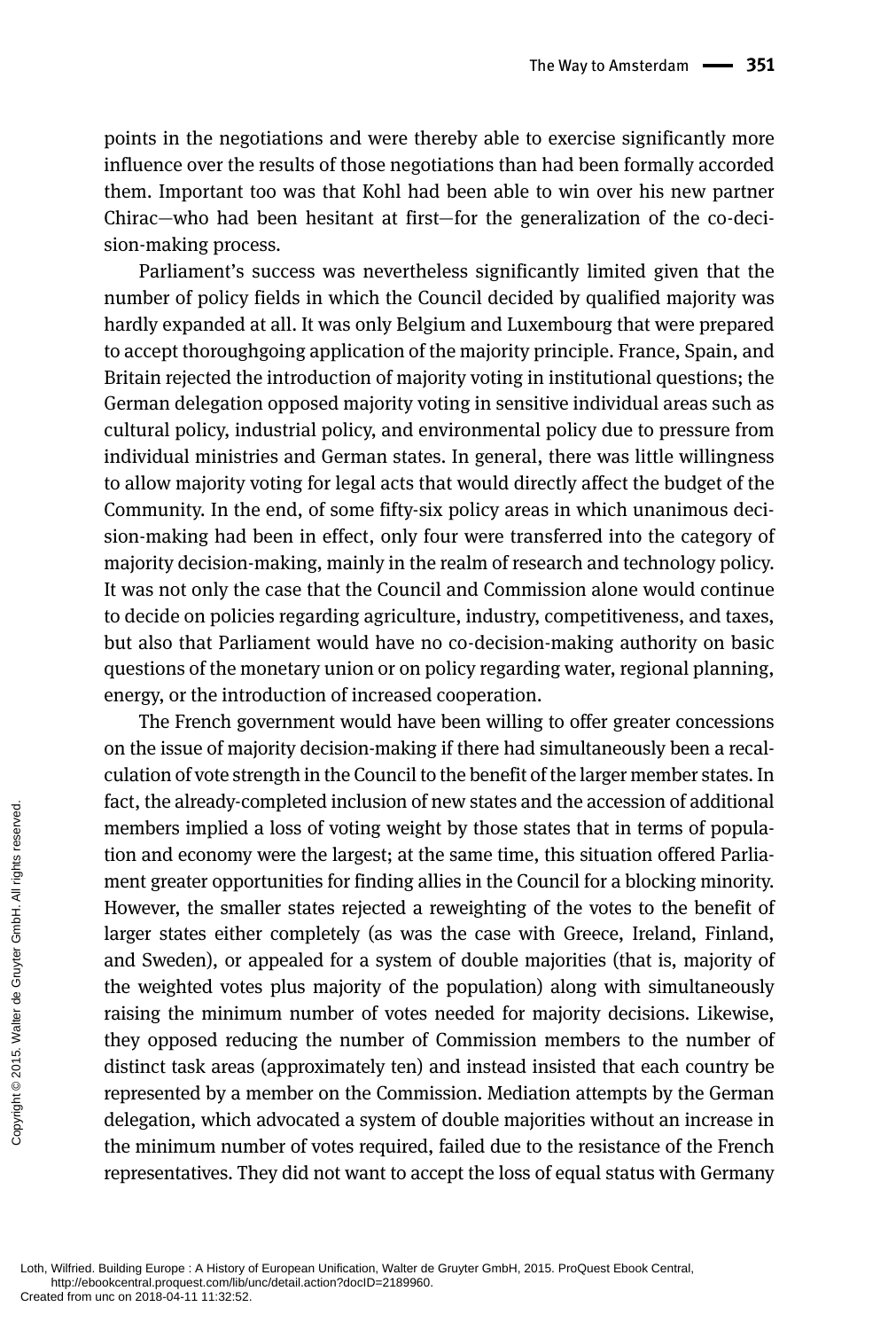that such a system threatened to bring about. In the event that the number of Commission members was reduced, the French were also unwilling to forgo a French Commission member occasionally, as the smaller states were demanding.

The government conference almost threatened to collapse over the issues of the distribution of weight within the Council and the Commission's ability to act. In light of the sluggish pace of negotiations, Kohl had already signaled in the autumn of 1996 that "Maastricht II" might well need to be followed by a "Maastricht III"; he therefore suggested to his colleagues on the Council in Amsterdam on the night of 17–18 June 1997 that the disputed issues be deferred to a subsequent government conference.<sup>41</sup> They decided to do that. In the treaty, the status quo as to the weight of votes and the number of Commission members was confirmed. A protocol was then passed in which an agreement in two stages was envisioned: If the weighting of votes in the Council had been "changed in a way that was acceptable to all member states" by the time the next enlargement of member states had come into effect, then from that point onward, each member state would be able to appoint only one commissioner. "No later than one year from the date on which the number of member states exceeds twenty," a further government conference was to be called "in order to review comprehensively the terms of the treaties regarding the composition and operating principles of the organs."42

In the final analysis, adjusting the weight of votes in the Council and the composition of the Commission to the demands of expansion had failed due to the refusal of French policy to give up the central role that France had up to that point always played at the European level.<sup>43</sup> Conversely, the continuing Franco-German harmony regarding Common Foreign and Security Policy led to some progress compared to the terms of the Maastricht Union Treaty. The foreign and Europe ministers of the two countries agreed on common guidelines, which they passed on 27 February 1996. These called for improving the decision-making ability in foreign and security policy by introducing the principle of constructive abstention, the creation of a planning and analysis unit for developing common strategies, and the establishment of a "new function, which will contribute to better visibility and coherence of CFSP."44 Progress compared from the Europe minister<br>
gassed on 27 F<br>
ability in foreign<br>
abstention, the<br>
strategies, and<br>
better visibility<br>  $\frac{20}{20}$ <br>  $\frac{20}{20}$ <br>  $\frac{20}{20}$ <br>  $\frac{20}{20}$ <br>  $\frac{20}{20}$ <br>  $\frac{20}{20}$ <br>  $\frac{20}{20}$ 

**<sup>41</sup>** Weidenfeld, *Amsterdam*, p. 32.

**<sup>42</sup>** Protokoll über die Organe im Hinblick auf die Erweiterung der Europäischen Union.

**<sup>43</sup>** In the contemporary French literature, a supposed backing away by Kohl from the goal of deepening the integration is often made responsible for the failure of the reform proposals regarding representation on the Council and in the Commission; see, for example, Stark, *Kohl*, p. 387. However, this ignores the French attitude toward mediation proposals.

**<sup>44</sup>** Jopp and Schmuck, *Reform*, pp. 118–120.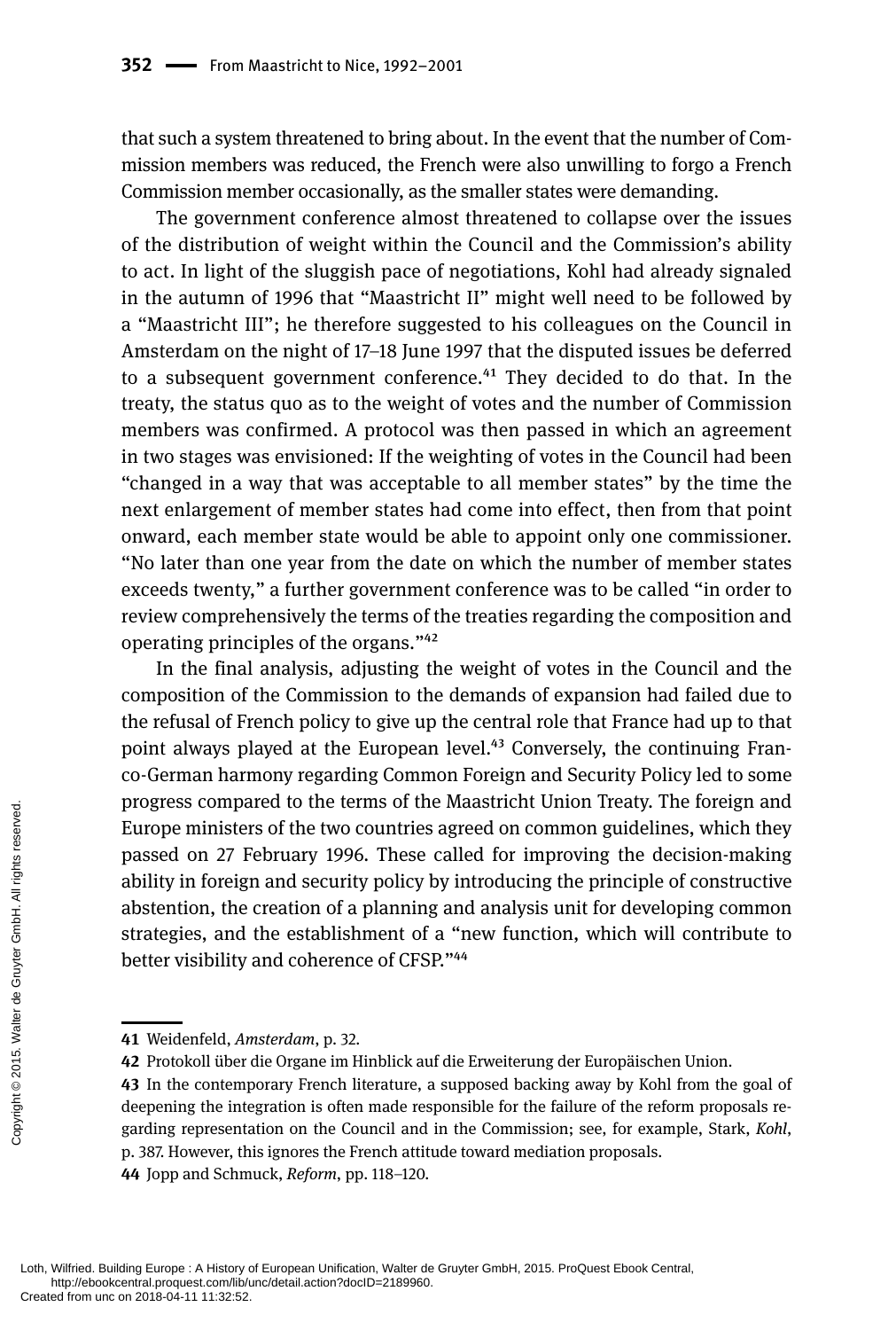It proved possible to have these goals approved in the government conference in their essentials, though also with nuances. The instrument of constructive abstention was defined to the effect that a country declaring itself not bound to participate in implementation would still be bound to participate in financing. In the future, majority voting was to be possible not only in the implementation of common actions but also in all measures within the framework of a commonly-defined strategy. Nevertheless, dissenting Council members were accorded the right, as in the case of setting up "increased cooperation," to prevent application of majority voting. Such a decision could only occur if the heads of state and of government in the European Council had decided differently than their foreign ministers had done previously in the Council of Ministers. Additionally, majority rule was not to be in effect for the sending of troops on a foreign military mission. On this point, German Foreign Minister Klaus Kinkel and Defense Minister Volker Rühe differed from French conceptions.

Further, a declaration of the government conference created a "policy planning and early-warning unit," which was to be recruited from the ranks of the General Secretariat of the European Council, the ministries of the member states, the Commission, and the WEU. Its leadership lay with the general secretary of the European Council, who now additionally took on the task of a "High Representative for Common Foreign and Security Policy." French conceptions of shaping the CFSP representation as a political office with great foreign impact could not be approved given opposition from the British and the neutral states. Also, the German proposal to entrust the High Representative with the chairmanship of the Political Committee—the weekly gathering of the political directors of the foreign ministries of all member states—was rejected as too far-reaching.

Neither did the French and Germans succeed in anchoring in the treaty a roadmap for transferring the WEU into the EU. However, there was a decision regarding "closer institutional links to the WEU with a view to the possibility of the integration of the WEU into the Union"; these were to be worked out within a year after the treaty came into effect. It was to be possible for the European Council to decide on further steps as to common defense policy and the integration of the WEU in the EU. Aside from that, the European Council's responsibility for guidelines was already to be extended to the WEU at that time. In regard to "humanitarian tasks and rescue efforts, peacekeeping tasks, as well as combat deployments for overcoming crises," as defined in June of 1992 to be tasks of WEU military deployments (the "Petersberg Declaration" of the WEU Council of Ministers), those EU member states that were not also members of the WEU gained the right of equal participation.<sup>45</sup> From the integration of<br>
the integration of<br>
a year after the the the Council to decide<br>
tion of the WEU ir<br>
for guidelines was<br>
"humanitarian ta<br>
deployments for o<br>
signess in the strength of equal part<br>
right of equal pa

**<sup>45</sup>** Amsterdam Treaty, Article 17 and Protocol to Article 17.

Loth, Wilfried. Building Europe : A History of European Unification, Walter de Gruyter GmbH, 2015. ProQuest Ebook Central, http://ebookcentral.proquest.com/lib/unc/detail.action?docID=2189960.<br>Created from unc on 2018-04-11 11:32:52.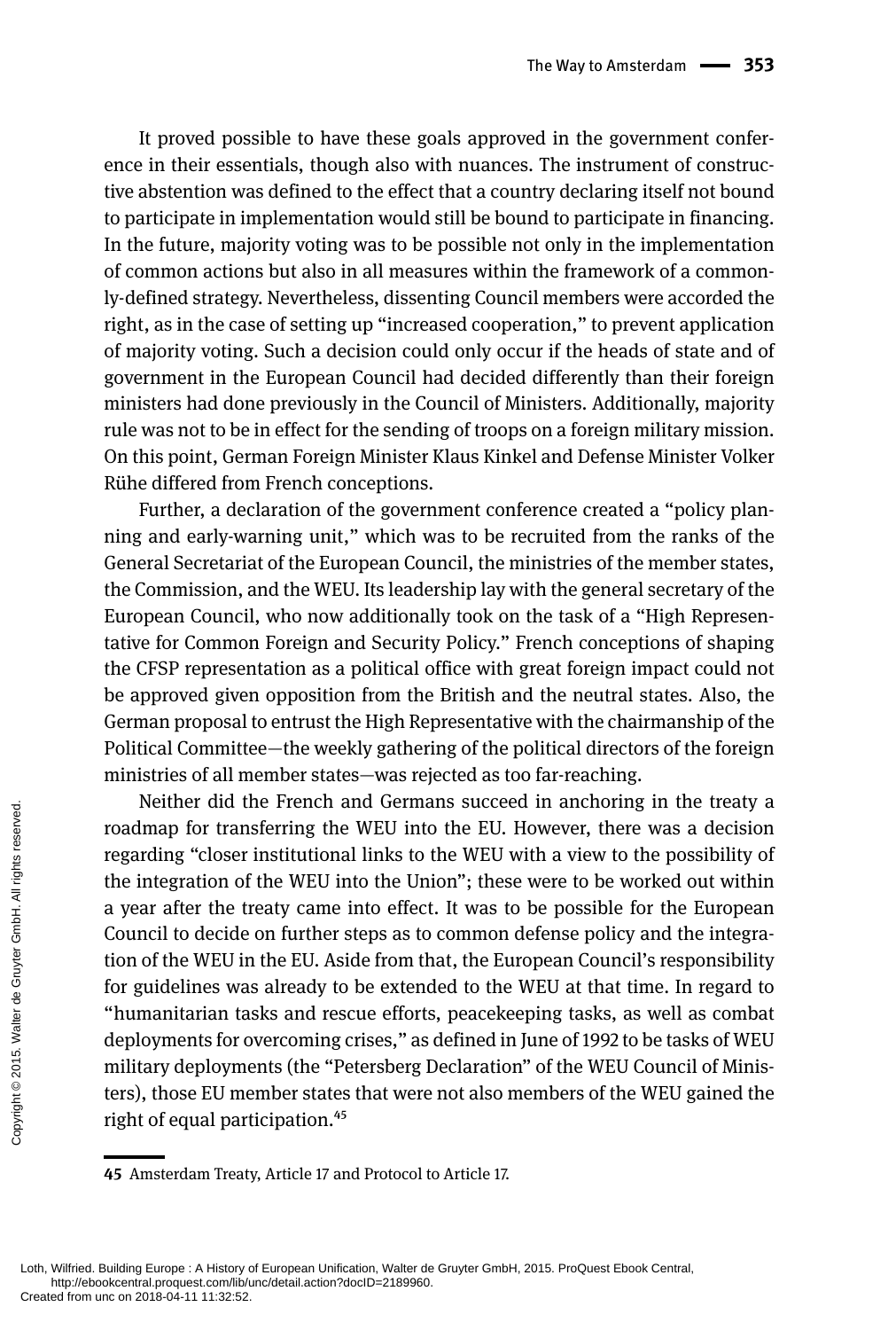The instrument of "increased cooperation" was not extended to the provisions on foreign and security policy. It was indeed the case that the German government had been willing to do so in October of 1996. However, after the representatives of Britain, Sweden, and Denmark had insisted on being able to prevent the introduction of increased cooperation by means of a veto, it was only the French delegation that continued to advocate the possibility of a group of states acting in the name of the Union. German Foreign Minister Klaus Kinkel no longer felt himself bound by the proposal that he had made together with his French colleague Hervé de Charrette. Increased defense policy cooperation by a core along the lines of the Franco-German model was thus left out of the treaty's regulations.46

The strengthening of Common Foreign and Security Policy thus did not end up being exactly as clear as Kohl and Chirac had called for in their joint letter of December 1995. Nothing else was to be expected given a situation in which the British and Dutch resistance from the time of the Maastricht negotiations had been augmented by the reticence of the new neutral and non-aligned members.

Together with the glaring failure of French leadership on the issues of the weighting of votes in the Council and the number of future Commission members, the impression arose that the government conference on reform of the Maastricht Treaties had contributed little to overcoming the problems facing the EU. "Muted jubilation," was the headline of the *Frankfurter Allgemeine Zeitung* over its report on the results of the Amsterdam Council meeting.<sup>47</sup> It was the case that the rights of the European Parliament had been considerably expanded and that the Commission president had seen a significant strengthening of his position, but those results ended up somewhat in the background. Little discussed by the public, the Amsterdam Treaty was signed on 2 October 1997. After conclusion of the ratification process, it came into effect on 1 May 1999.

Inspired by its success in the reform negotiations, the European Parliament exercised its oversight rights extensively even before the treaty had come into force. In so doing, it encountered all sorts of inconsistencies in the Commission's budget management for the year 1996. The approval envisioned for March of 1998 had to be postponed, and then more and more irregularities began coming to light. The criticism applied especially to Commissioner for Research, Innovation, and Science Édith Cresson, who had briefly served as a French prime minister under Mitterrand and who had clearly engaged in cronyism, as well as the Commissioner for External Relations with the Southern Mediterranean, Latin America, and the Middle East Manuel Marín, a Spaniard, in whose area of responsibility there was fraud in the handling of humanitarian aid. After demands for the resig-Example 1 Inspired by<br>
Exercised its over<br>
force. In so doir.<br>
budget manager<br>
had to be post<br>
light. The critici<br>
and Science Éd<br>
under Mitterran<br>
missioner for Ex<br>
and the Middle<br>
there was fraud<br>  $\overline{46}$  Stark, *Kohl* 

**<sup>46</sup>** Stark, *Kohl*, pp. 352–358 and 376ff.

**<sup>47</sup>** *Frankfurter Allgemeine Zeitung*, 19 June 1997.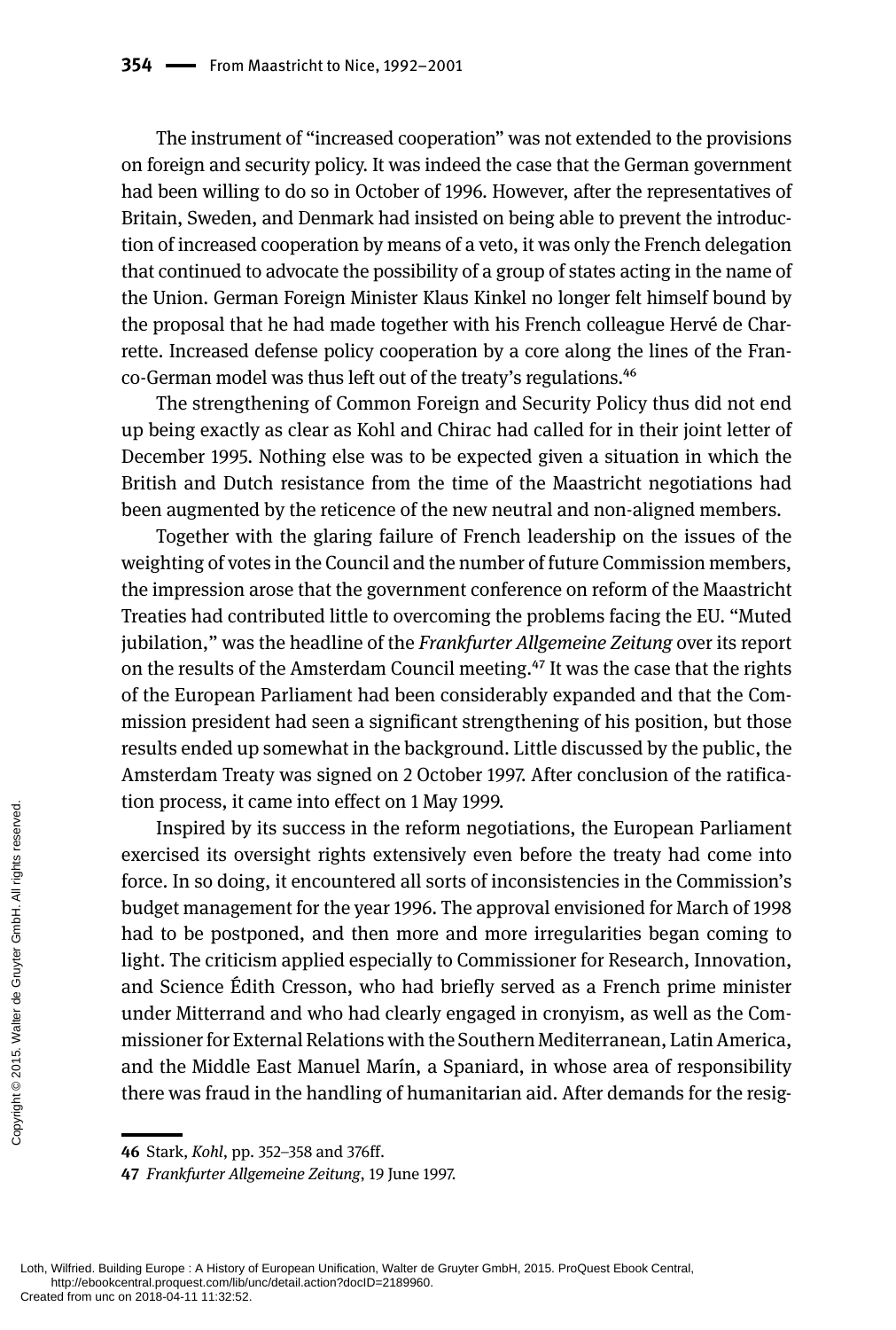nation of Cresson and Marín had brought no result, Parliament for the first time in its history refused to give the Commission its approval on 17 December 1998.

When this step did not lead to the voluntary resignation of the tainted commissioners, the MEPs pursued a vote of no confidence against the entire Commission, although a motion to that effect did not garner the required two-thirds majority on 14 January 1999. An investigatory commission was instead created and served to bring the Commission into still greater difficulties. In this body's report, presented on 15 March, the accusations against Cresson were expanded still further; and the Commission in general was accused of having lost control over the activities in its administration. There was no willingness, either individual or collective, to assume responsibility; and it was "difficult to find someone who exhibits the least sense of responsibility in this regard."<sup>48</sup>

After the disastrous impression that the report of the independent investigatory commission had produced, the Santer Commission could no longer hold. On the evening after the report's release, those deputies of the Socialist faction who had backed the Commission up to that point informed the president that they too would support a vote of no confidence. Santer, who up till then had been counting on the national governments to withdraw the controversial commissioners, was only able to avoid having the entire Commission removed from office by pushing through a decision for the collective resignation of all the commissioners on the evening of 15 March. The resignation was declared on the 16th. Santer and his colleagues remained in office as caretakers until a new Commission could be appointed.

Chancellor Gerhard Schröder, who held the Council presidency in the first half of 1999, now busied himself as a crisis manager. Already at the Council meeting of 24 and 25 March 1999 in Berlin, he succeeded in having Romano Prodi named the new president of the Commission; while serving as prime minister of Italy, Prodi had been able to bring his country into the Eurozone. The European Parliament confirmed Prodi in his new post on 5 May, and the appointment of the remaining Commission members then followed according to the co-decision-making process of the Amsterdam Treaty. Only a few people from the Santer Commission were named to the new Commission: Neil Kinnock as representative for the upcoming administrative reform, the Austrian Franz Fischler as commissioner for agriculture and fisheries, and the Italian Mario Monti as commissioner for competition. Among the newcomers who would have a significant impact were the Frenchman Pascal Lamy, former cabinet chief under Delors, as commissioner for trade; as commissioner for enlargement, the German Günter Verheugen, who up to that point had been Social Democratic minister of state in the Foreign Office; The meanuated From the president of the confirmed Prodi in the confirmed Prodi in the confirmed Prodi in the sion were named upcoming adminited approximate and finited and the served trade; as commissed trade; as commisse

**<sup>48</sup>** Quoted from Hänsch, *Kontinent*, p. 109. Cf. *ibid*., pp. 105–109 and Dietrich Rometsch, "Die Europäische Kommission," in: *Jahrbuch der Europäischen Integration 1998/99*, pp. 71–78.

Loth, Wilfried. Building Europe : A History of European Unification, Walter de Gruyter GmbH, 2015. ProQuest Ebook Central, http://ebookcentral.proquest.com/lib/unc/detail.action?docID=2189960.<br>Created from unc on 2018-04-11 11:32:52.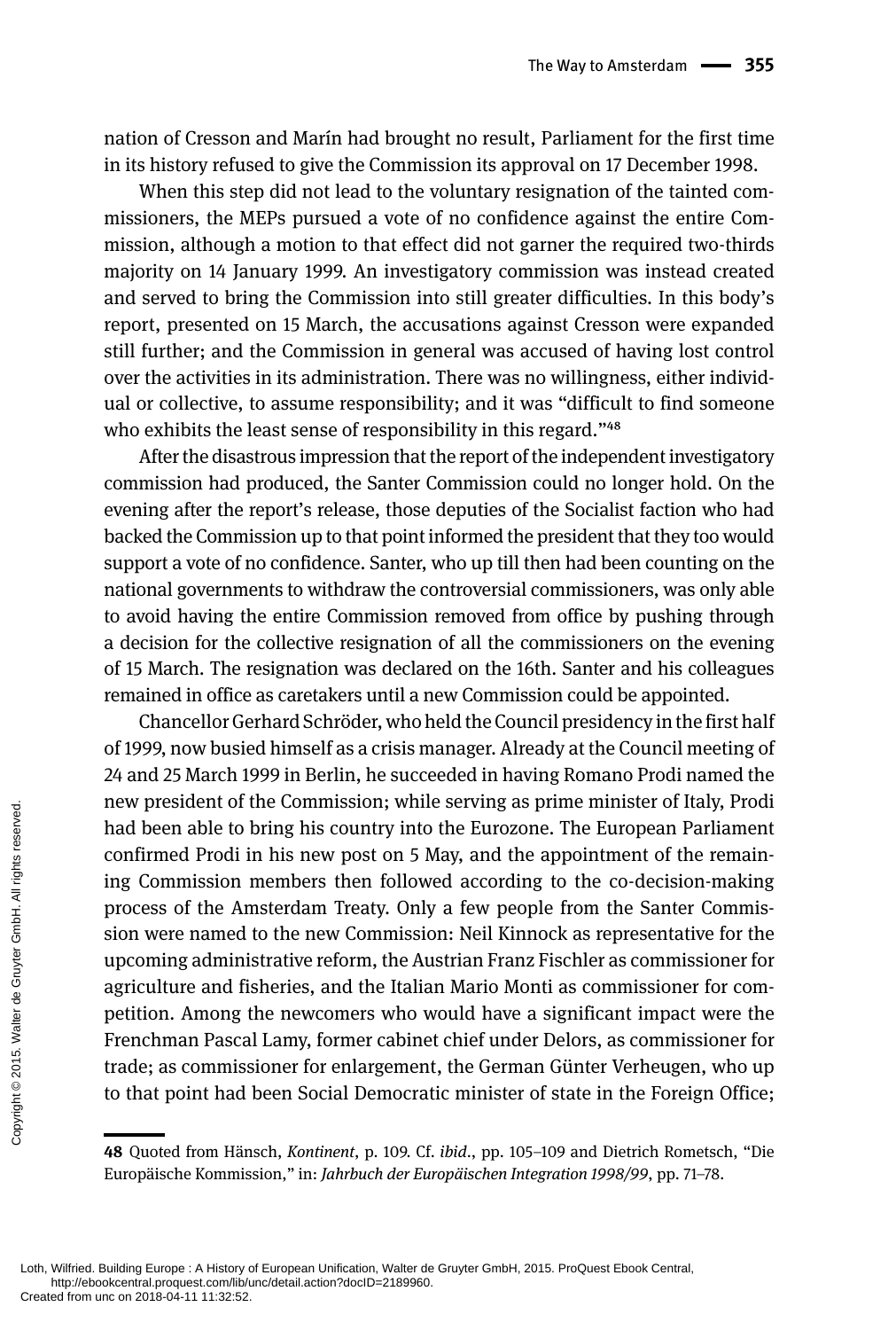and as commissioner for external relations, the Briton Chris Patten. After all the nominees had individually gone through hearings, Parliament voted to appoint the new Commission on 15 September 1999 by a very large majority. The new Commission then took up its work on 18 September.

Overall, the European Parliament emerged further strengthened from the confrontation with several members of the Santer Commission. The European Council also gained prominence, and the authority of the Commission was again increased over the medium term. The forced change in the membership of the Commission did not however suffice to arrest the loss of confidence in European politics by citizens. In the fifth direct election of the European Parliament, which took place between 10 and 13 June 1999, the percentage of nonvoters, which in 1994 had already been 43.2 percent, rose to 50.6 percent. It was also the case that the pressure to concentrate on necessary administrative reforms hindered the Prodi Commission, at least in its beginnings, from aggressively fulfilling its role of providing impetus to the integration process.

## **Security and Eastern Policy**

Implementing decisions for developing a common foreign and defense policy remained arduous. On the level of the Council of Ministers, it was indeed the case that a whole series of common positions was worked out, for example, in regard to pacification policy after the disintegration of Yugoslavia, the civil wars in Central Africa, and the prolonged conflict between Israel and the Palestinians. Incrementally, the Western European Union oriented itself toward its role as an instrument of common defense policy: with the transfer of its Permanent Representatives Council and its general secretariat from London to Brussels; the establishment of a satellite center, a logistics center, a planning unit, and a crisis-monitoring center; as well as the acceptance of new member Greece along with the NATO countries Turkey, Iceland, and Norway as associate members and the neutral EU countries Ireland, Austria, Sweden, and Finland as observers. Several multinational military units developed: for example, the Eurocorps consisting of fifty thousand French, German, Belgian, Spanish, and Luxembourger soldiers that was ready for deployment at the end of 1995; a Multinational Division made up of Belgian, British, Dutch, and German units; and the multinational Mediterranean forces Eurofor and Euromarfor. Created from unc n 2018-04-11 11:32:52.<br>Created from unc n 2018-04-11 11:32:52.<br>Created from unc n 2018-04-11 11:32:52.<br>Created from unc n 2018-04-11 11:32:52.<br>Created from unc n 2018-04-11 11:32:52.<br>Created from unc n 20

However, common actions remained largely confined to the posting of Union representatives to crisis regions, support for democratization and rebuilding programs, and the sending of election observers. The armed forces of the WEU were hardly made use of. It was only the case that from 1992 to 1996, the WEU together

Loth, Wilfried. Building Europe : A History of European Unification, Walter de Gruyter GmbH, 2015. ProQuest Ebook Central, http://ebookcentral.proquest.com/lib/unc/detail.action?docID=2189960.<br>Created from unc on 2018-04-11 11:32:52.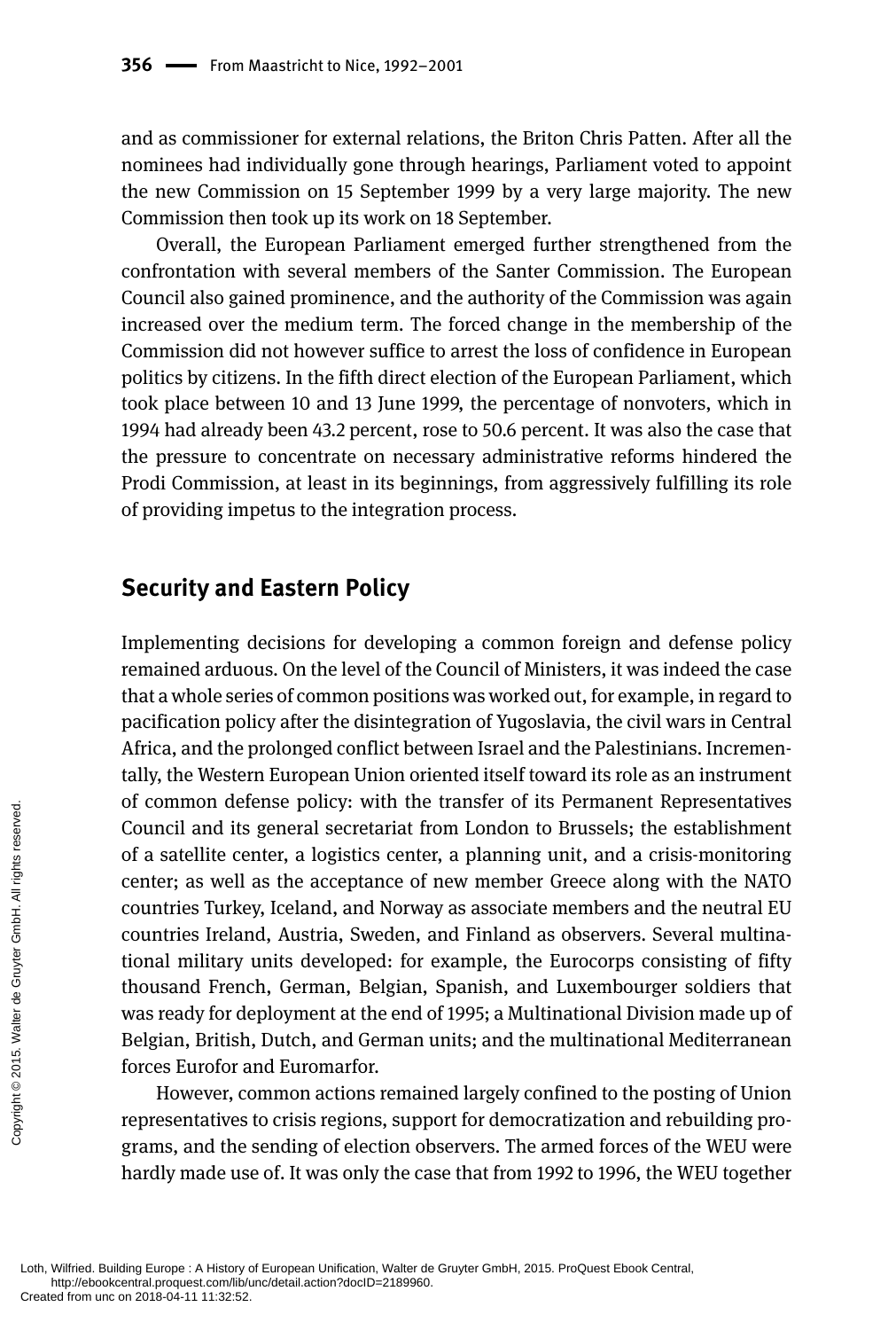with NATO and the UN secured an arms embargo against the countries of the former Yugoslavia and a trade embargo against Serbia-Montenegro. Beyond that, the EU administration of Mostar was supported by a military police force numbering about 180. Participation in the UN peace mission for Bosnia-Herzegovina was primarily by France, along with Belgium, the Netherlands, Spain, and lastly Great Britain; Italy provided air logistics. The weakness of the Europeans became clear when in May of 1995 some four hundred Blue Helmets were taken hostage by Bosnian Serbs and two months later when Dutch Blue Helmets had to stand by helplessly as soldiers of the Bosnian-Serbian Army murdered approximately eight thousand Muslims during the capture of the Protected Zone of Srebrenica. Only after American NATO warplanes had bombed Serbian positions in August was it possible to force a cessation of hostilities. The Dayton Peace Accords of 14 December 1995 were mediated by the US and overseen by an international peacekeeping force under the leadership of NATO.

The Europeans' glaring weakness in the conflict in Bosnia-Herzegovina could be attributed not least of all to the hesitancy of the Germans to engage militarily in an area outside the boundaries of NATO. This contributed to a situation in which the advantage gradually shifted in favor of NATO in the struggle over the autonomy of European defense. At the beginning of the 1990s Mitterrand had expected that after the end of the Cold War NATO would be dissolved and that an autonomous European armed force could take its place; it was now the case however that the Germans were gradually losing interest in a French nuclear umbrella and that NATO could acquire new tasks in the absence of available European alternatives. After a debate on the resumption of French nuclear testing by President Chirac in June of 1995 had once again made clear the difficulties that stood in the way of an Europeanization of nuclear strategy, Chirac decided in November to seek an European pillar *within* NATO. On 5 December, he announced that the French defense minister and chief of the general staff would in the future participate in the operations of the alliance. Six months later, Paris and Washington signed an agreement on the exchange of nuclear development data that was to make further test explosions unnecessary.

With this, French efforts for European autonomy were *de facto* reduced to the conventional sphere. Specifically, the Europeans would have the opportunity to receive material and logistical support from NATO for carrying out their own operations if and insofar as the US abstained from having American ground troops participate. At the NATO Council meeting in Berlin on 3 June 1996, a principle decision to that effect was formulated: The WEU was supposed to be able to operate in the future with support from NATO, though only if the particular operation had been unanimously approved by the NATO Council in advance. France The model of the way of an Europe<br>
to seek an Europe<br>
French defense m<br>
ipate in the operations<br>
signed an agreem<br>
make further test<br>
With this, Fre<br>
the conventional<br>
nity to receive ma<br>
own operations if<br>
troops particip

Loth, Wilfried. Building Europe : A History of European Unification, Walter de Gruyter GmbH, 2015. ProQuest Ebook Central, http://ebookcentral.proquest.com/lib/unc/detail.action?docID=2189960.<br>Created from unc on 2018-04-11 11:32:52.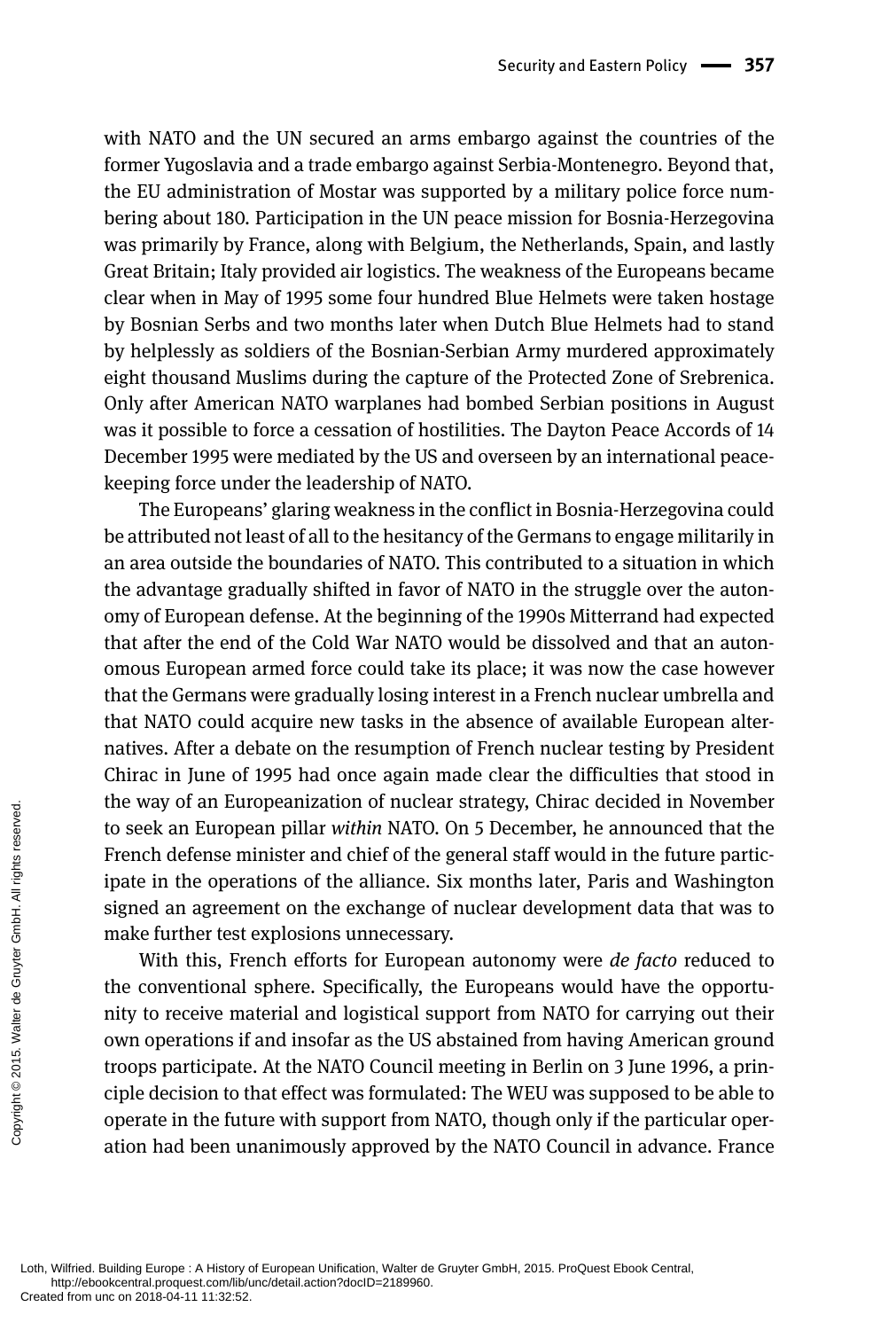pledged to return to the command structure of NATO at the implementation of this decision and to give up its special role within the Western alliance.<sup>49</sup>

Implementation of this decision did not come about however. France sought the permanent transfer of regional command authority in Europe to European generals. The Clinton administration in Washington was not willing to do that, however; it did not want to go beyond conceding individual, carefully defined missions that would be carried out autonomously by the Europeans. In February of 1997, Chirac then declared to US Secretary of State Madeleine Albright during her visit to Paris that the conditions for France's return to the command structure of NATO had not yet been fulfilled. Hubert Védrine, foreign minister in the Socialist government formed by Jospin in June of 1997, reinforced him in this decision. For him, the rapprochement of France with NATO undertaken by Chirac in December of 1995 constituted a strategic blunder that needed correcting.<sup>50</sup> At the Madrid meeting of the NATO Council on 8 and 9 July 1997, the continuing antagonism between France and the US became public; for its part, the German government, which was still not prepared to undertake military action outside allied territory, did nothing to support the French position. As a consequence, the exact structure of the "European pillar" of NATO remained unresolved.<sup>51</sup>

At the same time, NATO took a major step toward lastingly establishing itself as the decisive security organization on the European continent: Poland, Hungary, and the Czech Republic were invited to negotiate on entry into the Atlantic Alliance in 1999. It was less a clear strategy that lay behind this than Bill Clinton's desire to make a name for himself in foreign policy, along with his receptiveness to Polish and Czech desires. NATO got more problems than solutions with this eastward expansion but was from that point onward always present in the countries of Eastern-Central Europe; it was also to be expected that the expansion would go still further. Slovenia and Romania, which had likewise submitted applications, were not yet admitted despite support from a majority of European members of the alliance; in the closing communiqué of the Madrid NATO Council meeting, they were however named as possible candidates for the next round of expansion.<sup>52</sup> From the close of the close of the close of the close of the close of the close of the close of the close of the close of the forces and Kos Serbia. Blair, where  $\frac{20}{20}$  and  $\frac{20}{20}$  and  $\frac{20}{20}$  and  $\frac{20}{20}$ 

New dynamism came into European security policy only in the autumn of 1998 with the threatened escalation of the conflict between Serbian military forces and Kosovo-Albanians, who were fighting to gain independence from Serbia. Blair, who a year earlier had not yet had the courage to advocate British

**<sup>49</sup>** Soutou, *L'Alliance incertaine*, pp. 414–426.

**<sup>50</sup>** Chirac, *Le temps présidentiel*, pp. 220ff.

**<sup>51</sup>** Stark, *Kohl*, pp. 339–348.

**<sup>52</sup>** Vojtech Mastny, *Reassuring NATO. Eastern Europe, Russia, and the Western Alliance* (*Forsvarsstudier* 5/1997), Oslo: IFS, 1997.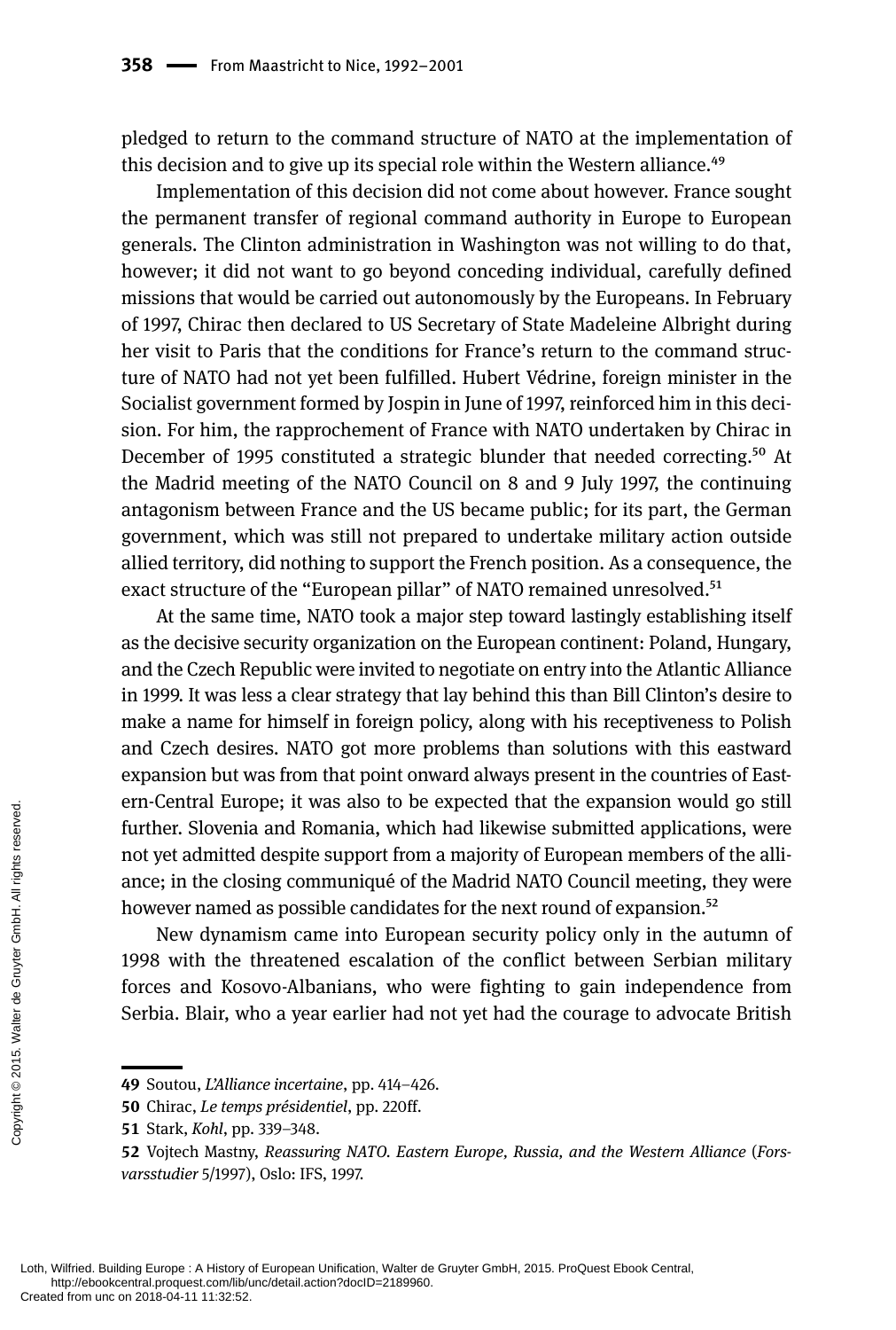participation in the Community currency, now saw a chance to profile himself in the sphere of European politics in which a leadership role for Britain was most likely to be had. With the Europeans' fear of a repetition of the traumatic experience of Bosnia-Herzegovina in mind, he advocated "fresh thinking" in security policy at an informal gathering of the European Council on 25 and 26 October in the Austrian town of Pörtschach: the assembly of credible European crisis reaction forces capable of deployment and that could engage autonomously if the US was not willing to get involved; this initiative could potentially be combined with the full integration of the WEU into the EU.<sup>53</sup>

Chirac immediately made use of this British change of course in security policy to get Blair to commit himself to the greatest extent possible to accelerated implementation of the Amsterdam decisions on security policy. At a meeting in St. Malo on 3 and 4 December, he gained Blair's agreement to a joint declaration in which the French president and the British prime minister announced that they wanted to work together because "the European Union needs to be in a position to play its full role on the international stage. […] To this end, the Union must have the capacity for autonomous action, backed up by credible military forces, the means to decide to use them, and a readiness to do so, in order to respond to international crises." As to the transfer of the WEU into the EU, there was still rather vague mention of "taking account of the existing assets of the WEU and the evolution of its relations with the EU."54

Military intervention in Kosovo was once again left to NATO. After the Serbian Army had begun a broad offensive against the Kosovo Albanians on 20 March 1999, NATO reacted on 24 March with air attacks on military and economic targets in Serbia, Kosovo, and Montenegro. After more than two months of bombardment, Serbian President Slobodan Milošević agreed to a withdrawal from Kosovo on 3 June; the UN decided on an international peacekeeping force, organized by NATO, with a temporary occupation of the province seeking independence.

The renewed experience of powerlessness in determining the targets of air strikes strengthened the will of the Europeans to achieve the ability to act autonomously. Still more important was the fact that because of the dispute in Kosovo, new German Foreign Minister Joschka Fischer had been compelled to push through in his "Green" Party—which traditionally had tendencies toward pacifism—fundamental approval of Bundeswehr deployments outside of NATO territory and have such deployments become capable of winning majority support in Germany overall. In order to avoid the isolation of Germany or the collapse of the Red-Green coalition even before its assumption of power, Fischer had to agree to participation of the Exercise the UN<br>
Serbidal Preserved<br>
Serbidal Created Strikes strengthen<br>
The renewed<br>
strikes strengthen<br>
omously. Still more<br>
new German Forei<br>
in his "Green" Par<br>
mental approval c<br>
such deployments<br>
In order to avoid t

**<sup>53</sup>** *Agence Europe*, 26–27 Oct. 1998, pp. 4ff.

**<sup>54</sup>** www.fco.gov.uk/en/newsroom/latest-news/?view=News&id=2244063.

Loth, Wilfried. Building Europe : A History of European Unification, Walter de Gruyter GmbH, 2015. ProQuest Ebook Central, http://ebookcentral.proquest.com/lib/unc/detail.action?docID=2189960.<br>Created from unc on 2018-04-11 11:32:52.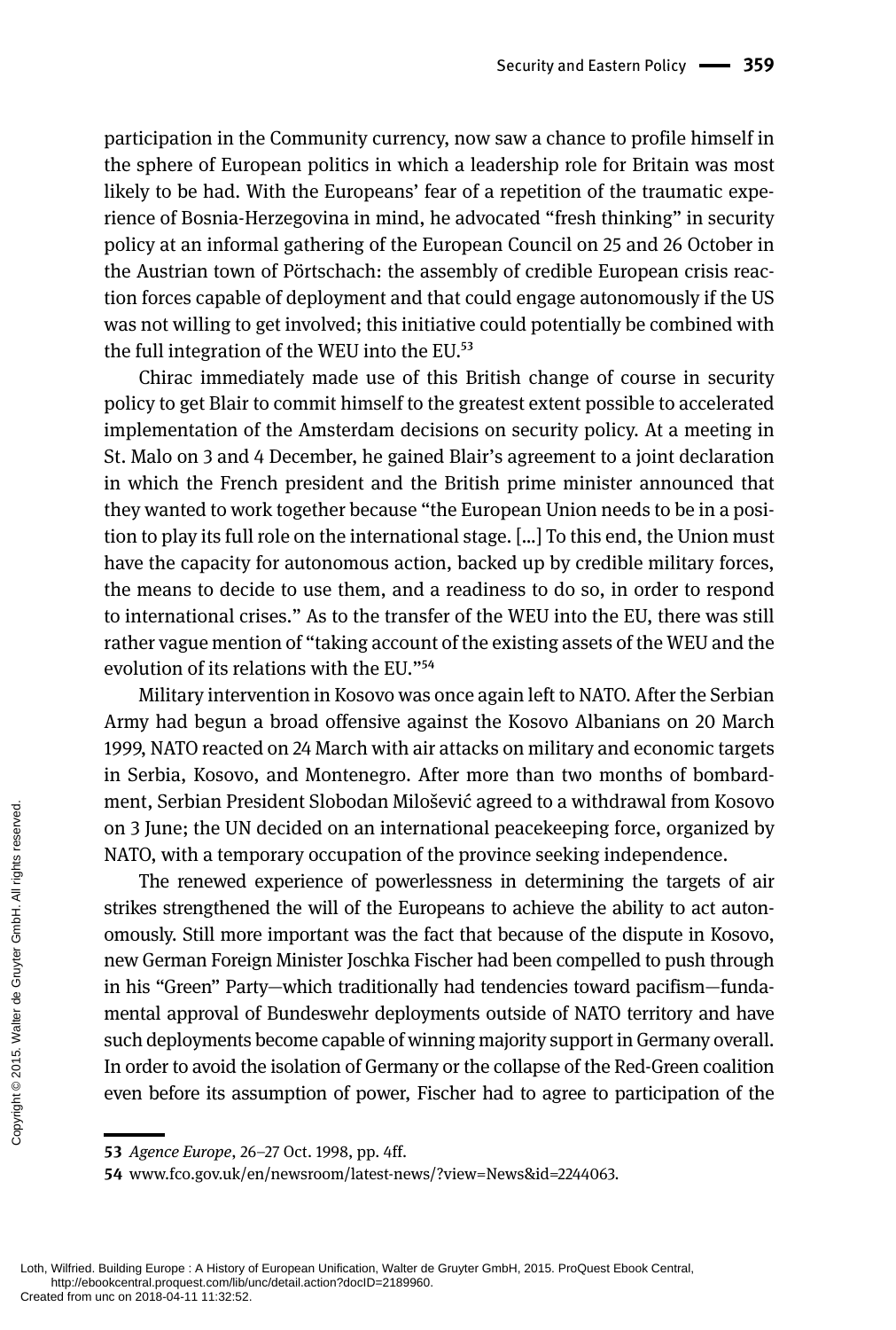Bundeswehr in a possible NATO intervention against the Greater-Serbian Army in the middle of October 1998. In mid-March, Milošević refused to sign a "temporary agreement" for the partial autonomy of Kosovo, an agreement that had come about not least of all due to pressure from the German government. He then began his offensive, and the government of Schröder-Fischer honored its commitment. Fischer justified his actions with the argument that he had drawn the lesson from recent German history not only of "never again war" but also of "never again Auschwitz."55

At the same time, Fischer made use of the German Council presidency during the first half of 1999 in order to develop more substance in European security policy at the European level, which had become possible due to the British change of course. At an informal gathering of the Council of Ministers on 13 and 14 March 1999 in the town of Reinhartshausen, he presented a discussion paper that made concrete proposals for implementing the St. Malo program. On that basis, the Cologne Council meeting of 3 and 4 June 1999 decided to improve the structures for a "European Security and Defense Policy" (ESDP): At the Council meetings of the foreign ministers, the defense ministers would now also participate as needed. The Political Committee of CFSP was to be expanded into a standing "Political and Security Committee" made up of high officials or ambassadors. Further, an EU Military Committee was to be created consisting of the national chiefs of general staffs as well as an EU Military Staff, which along with strategic planning was also to be responsible for implementing operations. The tasks of the WEU were to be "integrated" into the EU by the end of 2000.<sup>56</sup>

Beyond this, the German government ensured that with the very first strategy decided on after the Amsterdam Treaty came into effect—it involved the future relationship with Russia—the enforcement of unanimity for implementation measures would be dispensed with, and the treaty stipulations on it receded into the background. Likewise, the German government participated decisively in efforts to have none other than NATO Secretary General and former Spanish Foreign Minister Javier Solana named as first "High Representative" for CFSP. This gave the office political weight that went significantly beyond what had been decided in Amsterdam. Taking up his new post on 1 November 1999 and also assuming the office of WEU general secretary in a personal union, he gave the foreign policy line of the EU a face that was noticed by the public too. Bester and Minister Javier<br>  $\frac{1}{2}$  is the office politic in Amsterdam.<br>
the office politic in Amsterdam.<br>
the office of WE line of the EU a<br>  $\frac{1}{2}$  is  $\frac{1}{2}$  is  $\frac{1}{2}$  is  $\frac{1}{2}$  is  $\frac{1}{2}$  is  $\frac{1}{2}$  is

Loth, Wilfried. Building Europe : A History of European Unification, Walter de Gruyter GmbH, 2015. ProQuest Ebook Central, http://ebookcentral.proquest.com/lib/unc/detail.action?docID=2189960.<br>Created from unc on 2018-04-11 11:32:52.

**<sup>55</sup>** Joschka Fischer, *Die rot-grünen Jahre. Deutsche Außenpolitik – vom Kosovo bis zum 11. September*, Cologne: Kiepenheuer & Witsch, 2007, p. 185. Cf. *ibid*., pp. 110–147, 156–251.

**<sup>56</sup>** Europäischer Rat in Köln 3./4.6.1999, Schlussfolgerungen des Vorsitzes, Ziffer 17 und Anhang III. Cf. Uwe Schmalz, "Aufbruch zu neuer Handlungsfähigkeit. Die Gemeinsame Außen-, Sicherheits- und Verteidigungspolitik unter deutscher Ratspräsidentschaft," in: *Integration* 3/1999, pp. 191–204.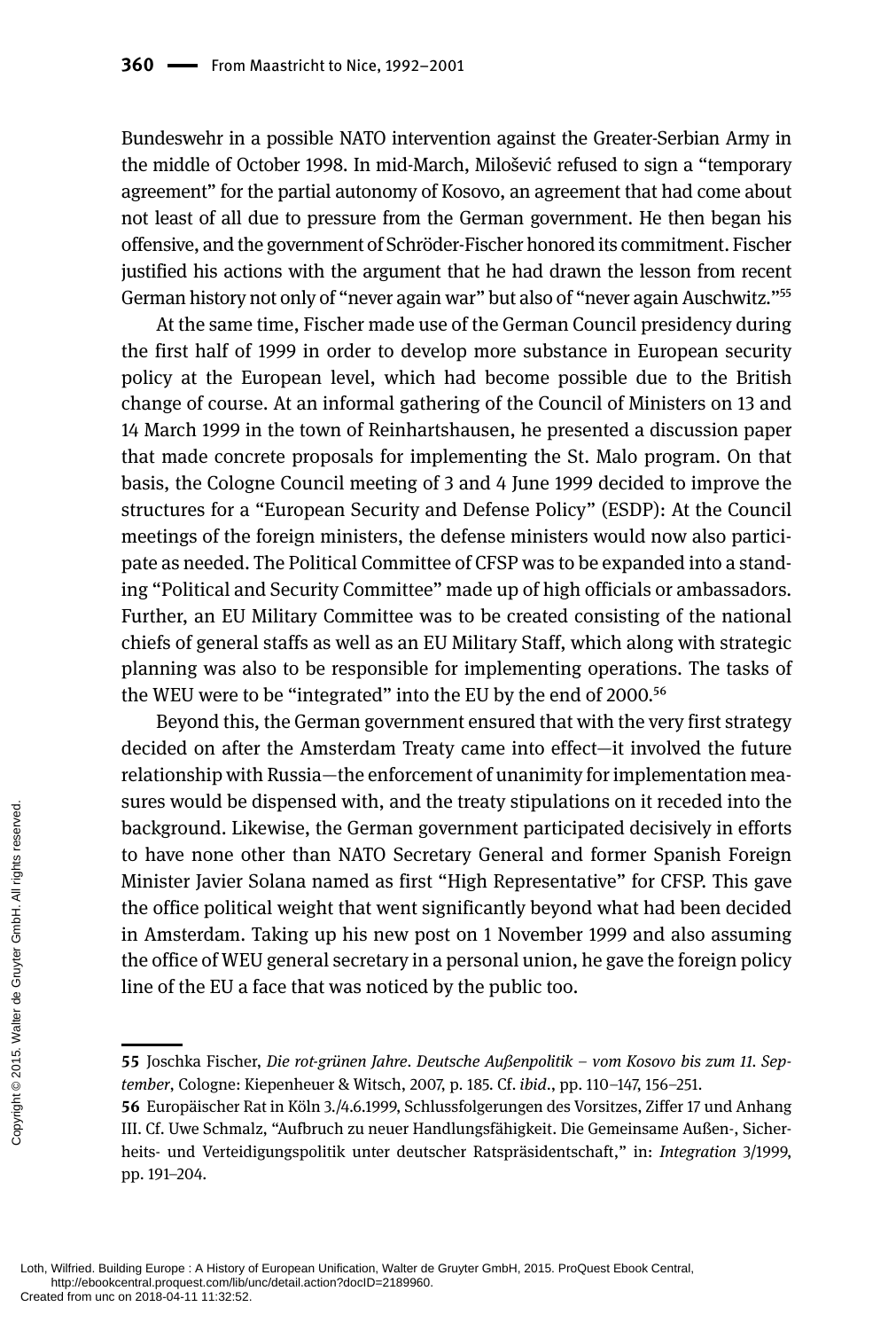Taking into account the qualms of NATO-oriented EU states as well as those of non-aligned ones, there were efforts up to the Council meeting in Helsinki on 10 and 11 December 1999 to specify that the EU military structure would actually only deal with crises outside the territory of the alliance. One result—contrary to what the German government had sought—was that the WEU was retained as an organization with a collective obligation of its members, even if its instruments and missions were taken over by the EU. Additionally, the heads of state and of government in Helsinki, following a British suggestion, committed themselves to organizing their militaries by the year 2003 so that a rapid deployment force of fifty to sixty thousand troops could be mobilized and its deployment be maintained for at least a year. At an "input conference" of the foreign and defense ministers on 20 November 2000, this decision was concretized to the effect that the sixty thousand ground troops were to be augmented by thirty thousand marines and air force personnel; some four hundred military aircraft and one hundred ships would be needed for this. Including the reserves necessary to maintain a deployment for more than a year, a total of approximately 150,000 personnel would be needed altogether.

In March of 2000, work began on setting up new institutions, regulating their relationships to NATO and the non-aligned EU states, as well as determining their modes of operation. In June, a Council committee on civil crisis management was added. Additionally, in the Portuguese city of Feira on 19 and 20 June, the European Council decided to keep five thousand police personnel available for civil crisis management. One thousand were to be deployable within thirty days. At the Council meeting in Nice from 7 to 10 December 2000, the responsibilities, mode of operation, and forms of cooperation were definitively regulated. The chiefs of the general staffs were to meet in the Military Committee two to four times a year, and the military representatives accredited in Brussels were to meet once a week. For those countries participating in NATO integration, these representatives were to be the same ones who were part of the NATO Military Committee. The Political and Security Committee was to meet twice per week at the level of ambassadors in Brussels; it could also however come together in the then-current form of a conference of the Political Directors of the Foreign Offices. An attempt by Germany and France to establish the High Representative of CFSP as chairman of the Political Committee was not successful; in the Nice reform treaty, it was only the case that there would be the possibility of entrusting him or her with the chairmanship in times of crisis.57 The sense of the military reserved.<br>
The same or cal and Security (<br>
dors in Brussels;<br>
of a conference of Germany and Fra<br>
of the Political Copyrights reserved.<br>
Sense that<br>
chairmanship in t<br>
Copyrights Jopp, "G<br> *ST* Ma

**<sup>57</sup>** Mathias Jopp, "Gemeinsame Europäische Sicherheits- und Verteidigungspolitik," in: *Jahrbuch der Europäischen Integration* 1999/2000, pp. 243–250; *idem*., "Europäische Sicherheits- und Verteidigungspolitik," in: *Jahrbuch der Europäischen Integration 2000/2001*, pp. 233–242.

Loth, Wilfried. Building Europe : A History of European Unification, Walter de Gruyter GmbH, 2015. ProQuest Ebook Central, http://ebookcentral.proquest.com/lib/unc/detail.action?docID=2189960.<br>Created from unc on 2018-04-11 11:32:52.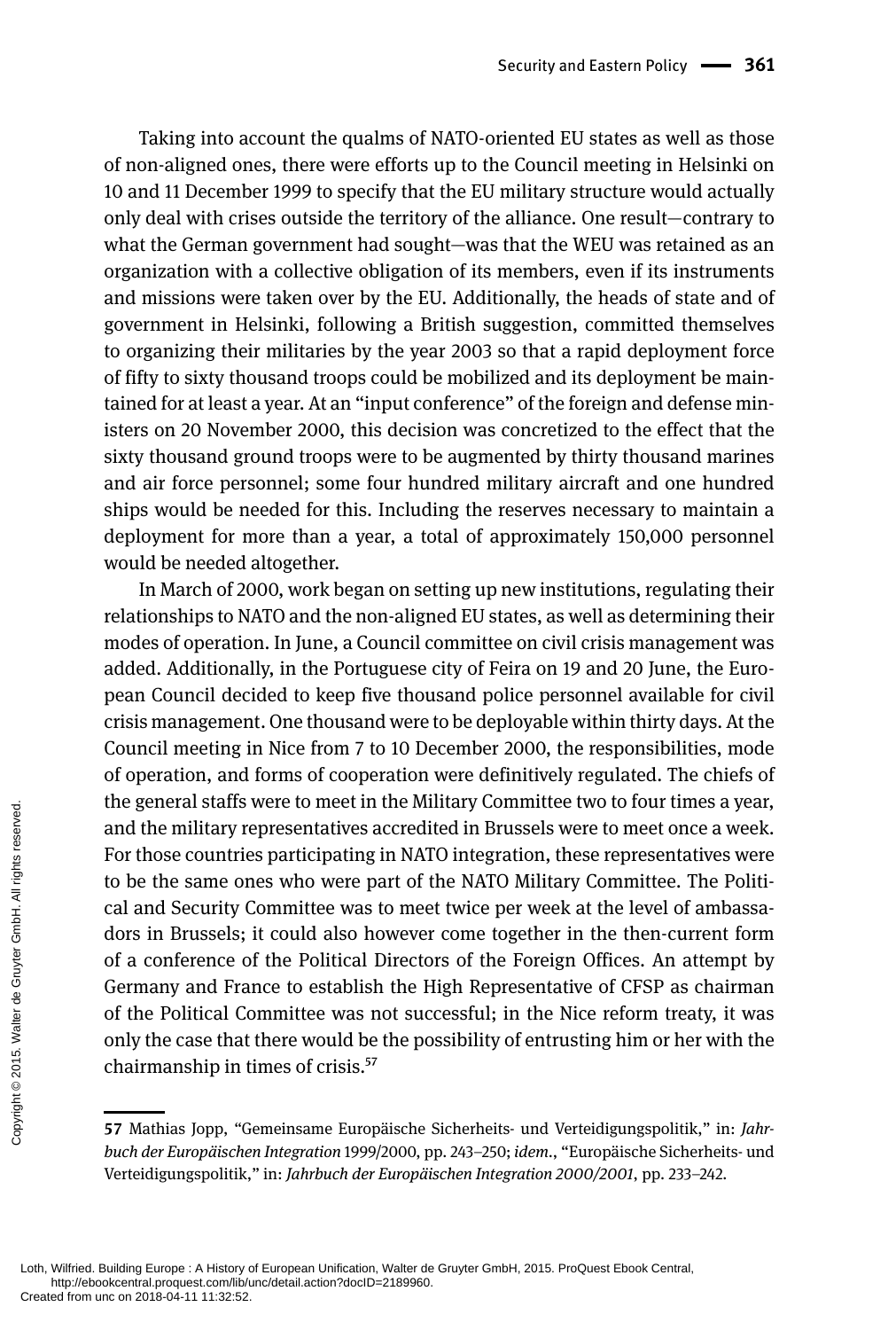With such results, France was no nearer to the goal of autonomous defense planning for Europe. It had received the option of doing such planning, however, at least in the conventional sphere. At the same time, the EU had created the military capability to act autonomously as crisis manager outside the territory of the alliance. It thereby had reacted in a basically appropriate way to Europe's changed security situation and so prevented further damage to European self-confidence.

This was all the more important given that the way had in the meantime been opened for enlargement of the European Union toward the east. Many countries and interest groups had hoped that the date of such expansion could be put off still further—the membership of numerous formerly communist states constituted a threat owing to competition from cheaper products and labor, transfer of production to countries with lower wage levels, as well as massive increases in expenditure for agricultural policy and structural improvements or the reduction of such expenditures or their transfer to the countries of Eastern and Southeastern Europe. In June of 1991, Mitterrand had said that it would take "decades" until membership in the Community would be possible for these countries.<sup>58</sup> The association agreements that the EU had completed with Poland, Hungary, and Czechoslovakia in December of 1991 after difficult negotiations—with similar agreements following in 1993 with Romania and Bulgaria, in 1995 with the Baltic States and Slovenia—explicitly included the proviso that these agreements would not predetermine later entry into the Union.<sup>59</sup>

The governments of the associated countries had however quickly declared that they could not be satisfied with mere association over the long term. They were supported in this by the German government, which had an active interest in the establishment of stable and prosperous democracies to the east of Germany. The British and Danish governments pushed even more strongly for the quickest possible accession of the associated countries, not least of all because they saw in eastward expansion a possibility of slowing down the supranational deepening of the Union. The hesitant governments of Western and Southern Europe ultimately could not close their minds to the demands for stabilizing the Eastern-European region. Thus, after repeated forays by the Commission, the European Council in Copenhagen on 21 and 22 June 1993 agreed to a declaration that "future cooperation with the associated countries is to be coordinated with the now-established The British and<br>
possible accessi<br>
eastward expan<br>
the Union. The l<br>
could not close<br>
region. Thus, af<br>
Copenhagen on<br>
tion with the as<br>  $\frac{1}{2}$ <br>  $\frac{1}{2}$ <br>  $\frac{1}{2}$ <br>  $\frac{1}{2}$ <br>  $\frac{1}{2}$ <br>  $\frac{1}{2}$ <br>  $\frac{1}{2}$ <br>  $\frac{1}{2$ 

**<sup>58</sup>** Radio interview, 12 June 1991, quoted from Bozo, *Mitterrand*, p. 357.

**<sup>59</sup>** On this and the following, cf. Graham Avery and Fraser Cameron, *The Enlargement of the European Union*, Sheffield: Sheffield Academic Press, 1998; Barbara Lippert (ed.), *Osterweiterung der Europäischen Union – die doppelte Reifeprüfung*, Bonn: Europa Union, 2000; Stark, *Kohl*, pp. 397–417; Peter Becker, *Die deutsche Europapolitik und die Osterweiterung der Europäischen Union*, Baden-Baden: Nomos, 2011, pp. 27–63 and 143–202.

Loth, Wilfried. Building Europe : A History of European Unification, Walter de Gruyter GmbH, 2015. ProQuest Ebook Central, http://ebookcentral.proquest.com/lib/unc/detail.action?docID=2189960.<br>Created from unc on 2018-04-11 11:32:52.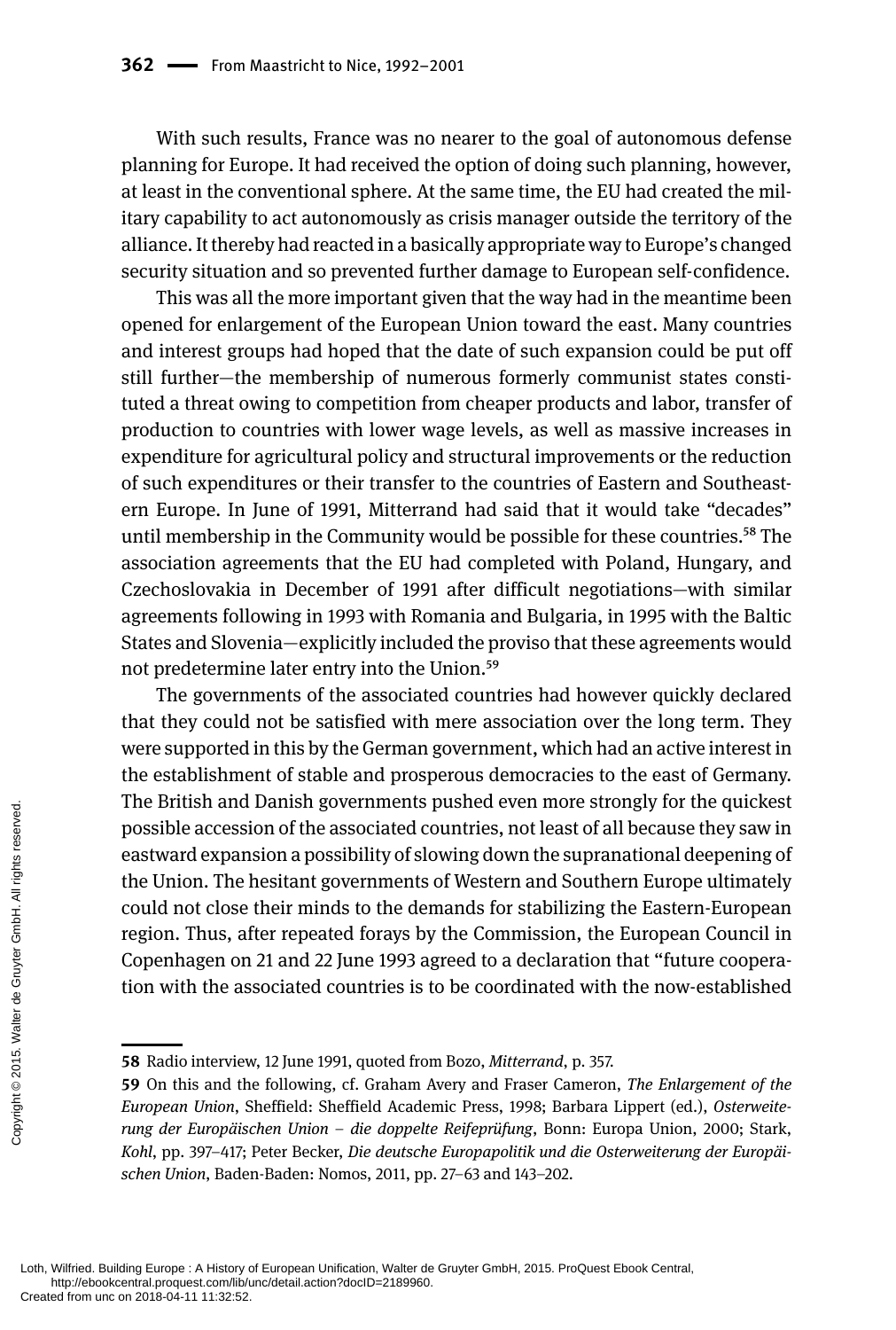goal of membership." At the same time, criteria were set down that would have to be met if the desire for entry were to be granted: Stable democratic order and rule of law, a functioning market economy, economic competitiveness, willingness to accept the *acquis communautaire* and the political objectives of the Union in full, as well as the existing Union's capacity to accept such countries.<sup>60</sup>

In order accelerate the fulfillment of these criteria, the European Council in Essen on 9 and 10 December 1994—after input from the Commission and the German Council presidency—established a "Structured Dialogue" between the governments of the member states, the European Parliament, and the governments of the associated countries. Already in the run-up to the Essen Council meeting, ministers with expertise from the candidate countries were brought into the process of working out a pre-accession strategy; it was essentially a matter of getting to know the Union's methods of operation. With his sense for symbolism, Kohl invited the heads of state and of government of the associated countries a few days before the Essen meeting for a first encounter with the members of the European Council on the fringes of the Council meeting; in the candidate countries themselves, this was regarded as a clear sign of the actual willingness of the Union to accept them.

However, the material preparation strategy could only be partially implemented through further measures to facilitate trade and promote investment as agreed to in Essen. In light of manifold opposition to unwelcome competition from the candidate countries, it took until November of 1995 before there was a majority in the Council of Ministers for a mere five percent increase in the tariff quota for Centraland Eastern-European countries. The German agricultural minister was among those opposing a greater increase or more flexibility in the quota. Intensive pressure from the German chancellor was once again needed for the European Council of 15 and 16 December 1995 in Madrid to hold out a concrete date for the beginning of entry negotiations: six months after conclusion of the government conference on reform of the Maastricht Treaties, that is, at the beginning of the year 1998. The only countries that received a firm commitment to the opening of negotiations at that time were the Mediterranean states Cyprus and Malta, which had submitted applications in 1990. For the Central- and Eastern-European countries, it was only the case that the Council was "anxious to reach" the beginning of negotiations at the same point in time. The European Commission was given the task of taking a position on the entry requests and producing a report on all the issues involved.<sup>61</sup> Sure from the definition of 15 and 16 Decemption of the M only countries that that time were the applications in 199 the case that the C the same point in position on the en applications in 199 the case that the C the sam

**<sup>60</sup>** "Europäischer Rat in Kopenhagen 21./22.6.1993, Schlussfolgerungen des Vorsitzes." in: *Europa-Archiv* 48 (1993), pp. D258–D276, the quote on p. D264.

**<sup>61</sup>** "Europäischer Rat von Madrid 15./16.12.1995, Schlussfolgerungen des Vorsitzes, Teil A, Abschnitt III," in: *Bulletin der Europäischen Union* 12/1995, pp. 9–85, the quote on p. 20.

Loth, Wilfried. Building Europe : A History of European Unification, Walter de Gruyter GmbH, 2015. ProQuest Ebook Central, http://ebookcentral.proquest.com/lib/unc/detail.action?docID=2189960.<br>Created from unc on 2018-04-11 11:32:52.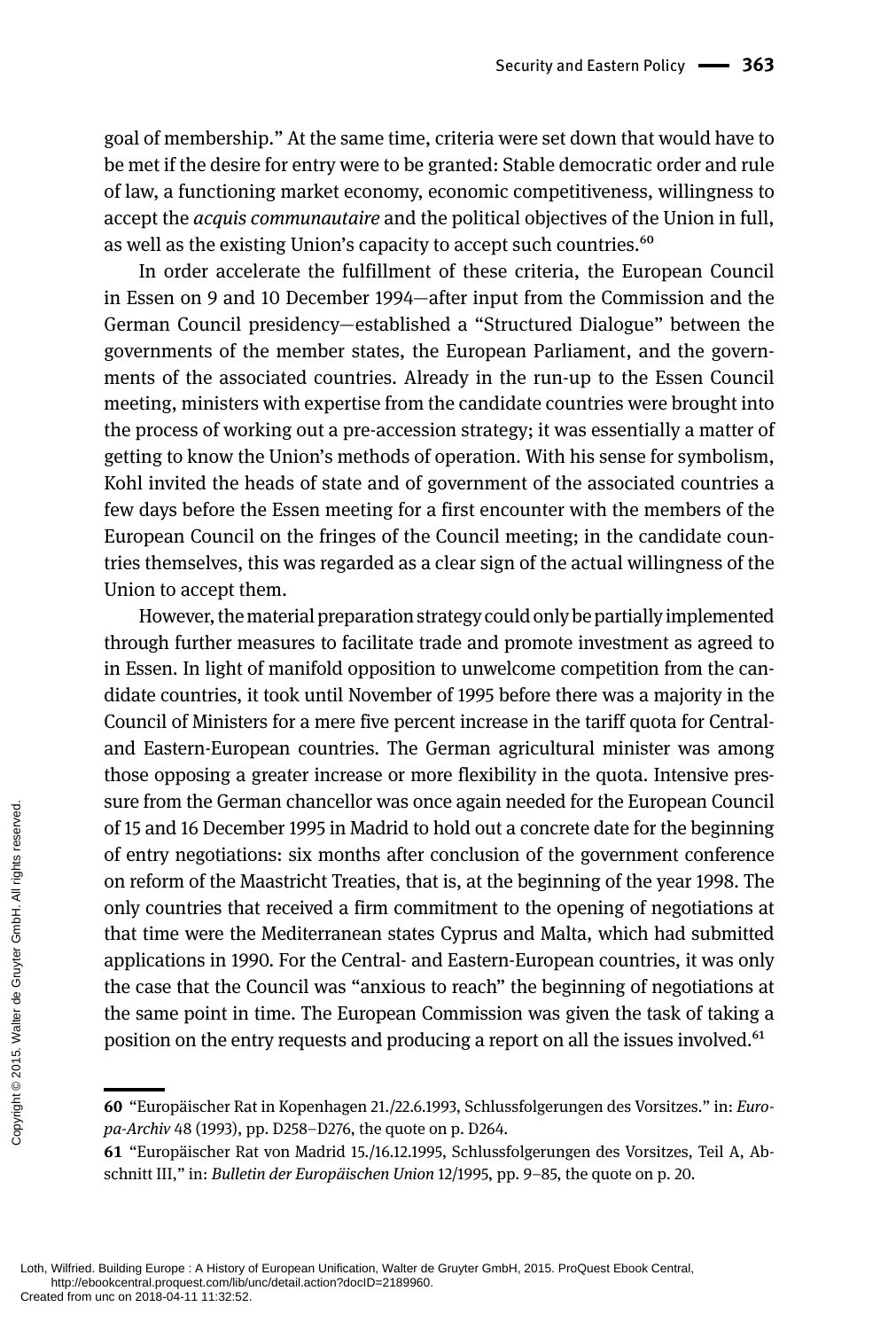In accordance with the prevailing trend among the governments, the Commission decided to seek entry dates that varied according to the developmental level of the applicants and to organize the entry process so that the Union would not be faced with any additional financial requirements. After evaluating the application materials submitted by the candidates, Commission President Santer came to the conclusion that along with Cyprus (Malta had withdrawn its candidacy), entry negotiations should initially begin only with Poland, Hungary, and the Czech Republic. However, the German, British, and Dutch commissioners called for including at least one Baltic State and one country from the former Yugoslavia for political reasons. Thus, in the Report "Agenda 2000" that was presented by the Commission on 16 July 1997, the start of negotiations with Estonia and Slovenia was also recommended; different views could be taken on their ability to compete in five years. It was emphasized however that the beginning of negotiations did not in any way predetermine that they could be concluded at the same time.<sup>62</sup>

At the Luxembourg Council meeting of 12 and 13 December 1997, the European Council agreed to the recommendation to start accession talks with the six nominated countries. A Greek proposal to include Romania and Bulgaria in the first round of negotiations was disregarded, as was an appeal made by Denmark and Sweden for the participation of Latvia and Lithuania. At the same time, "accession partnerships" were agreed on between the Union and all ten Eastern-European candidate countries; under the auspices of these partnerships, financial and other assistance for restructuring was linked to annual progress reports. Also, following the recommendation of the Commission, a "European Conference" was established in which all European countries with a possibility of entry (that is, going beyond the circle of Eastern-European reform states) could confer about issues of cooperation beyond the pillars of the Community. In this way, a differentiated expansion was to be secured without holding back those countries in the second rank from intensifying their reform efforts.

In contrast, it was not possible for the heads of state and of government to come to agreement on the reform of cost-intensive Community policies as the Commission had also proposed: a further reorientation of agricultural policy away from guarantee prices to direct assistance or a geographical and thematic concentration of regional structural promotion. Speaking on behalf of all net-recipient countries, the conservative Spanish Prime Minister José Maria Aznar opposed any reduction or reapportionment of the current transfer payments, while Kohl once again made it clear that Germany was not prepared to see its position as a net payer expanded but would much rather even have it reduced in the future. Commer about Iss<br>
way, a different<br>
countries in the<br>
In contrast,<br>
come to agreen<br>
Commission had<br>
from guarantee<br>
tration of region<br>
countries, the c<br>
any reduction comes again mad<br>
met payer expare<br>  $\overline{\text{sec}}$ <br>  $\overline{\text{$ 

**<sup>62</sup>** Europäische Kommission, "Agenda 2000. Eine stärkere und erweiterte Union," KOM (97) 2000 endg., 15 July 1997.

Loth, Wilfried. Building Europe : A History of European Unification, Walter de Gruyter GmbH, 2015. ProQuest Ebook Central, http://ebookcentral.proquest.com/lib/unc/detail.action?docID=2189960.<br>Created from unc on 2018-04-11 11:32:52.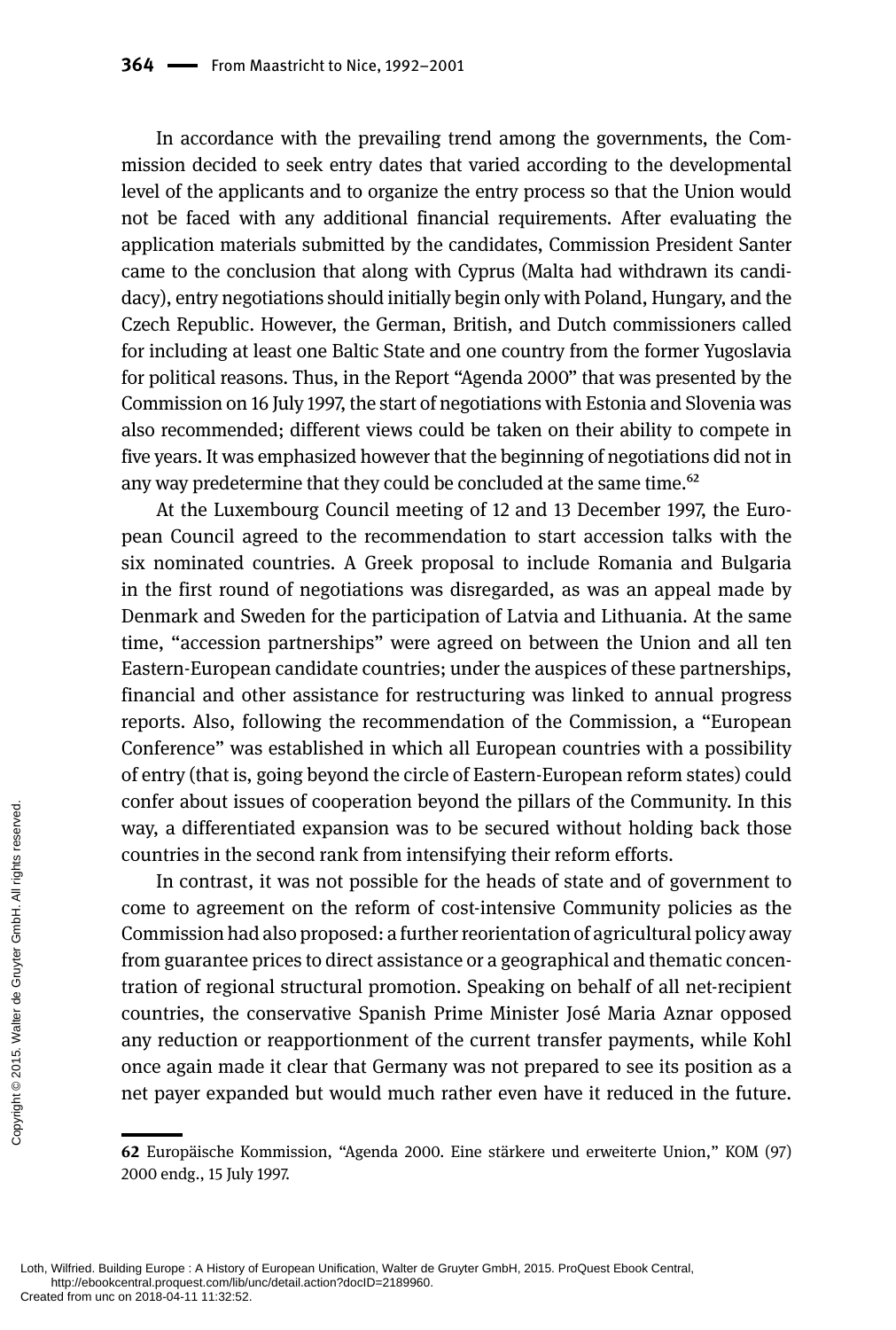However, with an eye toward parliamentary elections in Germany in the autumn of 1998, Kohl was also unwilling to hear of reductions in guarantee prices for agricultural products. Negotiations with the first six candidates for entry thus began on 31 March 1998 without the financing of the expansion having been settled.

No agreement on the difficult financial issues came about at the Council meetings in Cardiff in June or in Vienna in December either. Only at the Berlin Council meeting of 24 and 25 March 1999 was there agreement on the financial framework for the years 2000 to 2006—after a dramatic nighttime session and at the price of lasting resentment between Schröder and Chirac. The German government had had to give up its demand for national co-financing of agricultural subsidies. In return, the guarantee prices for agricultural products were reduced (though not as much or as quickly as the Commission had proposed, on average by about fifteen percent); expenditures for structural policy were also reduced by a small amount (from 230 to 213 billion euros). Another forty billion euros was to be available for the first new countries. The Commission had calculated that a hike of approximately twenty-five percent by 2006 ought to be made in total expenditures based on assumed annual rates of growth, but this was not undertaken.<sup>63</sup>

In any event, the German government had achieved a result by which eastern expansion would not include with any further increase in its financial burden. Those countries receiving subsides in the Union had to accept only small reductions; for Greece, Ireland, Spain, and Portugal, there was even an increase in the Cohesion Funds. No major breakthrough in agricultural reform occurred. At the same time, there did remain questions as to the financing of eastward expansion. Lengthy transitional deadlines for incorporating entering countries into Community programs as well as further disputes about reform of the budget had been built in.

The experience of the Kosovo War then led to a shift of emphasis in the expansion strategy: It was especially Fischer and Schröder who envisaged more clearly the dimension of security and stability in expansion. This led them to see expansion in the area of the former Yugoslavia as more urgent, and they also developed new arguments for the inclusion of Turkey. In the autumn of 1998 in its first progress report on developments in the candidate countries, the Commission found that there had been significant progress on the political criteria for entry among the candidates of the second rank; it was anyway the case that the Danish and Swedish governments had already been demanding (in vain up to that point) the beginning of entry negotiations with Latvia and Lithuania. This resulted in an orientation toward negotiations with all the other candidates. The experient<br>
expansion strateg<br>
clearly the dimenses<br>
expansion in the<br>
developed new arg<br>
first progress repo<br>
found that there l<br>
among the candid<br>
and Swedish gove<br>
the beginning of e<br>
orientation toward<br>  $\frac{65}{25}$ 

**<sup>63</sup>** Winfried von Urff, "Agrar- und Fischereipolitik," in: *Jahrbuch der Europäischen Integration 1998/99*, pp. 125–134; from the viewpoint of the German government, also Fischer, *Die rot-grünen Jahre*, pp. 287–297.

Loth, Wilfried. Building Europe : A History of European Unification, Walter de Gruyter GmbH, 2015. ProQuest Ebook Central, http://ebookcentral.proquest.com/lib/unc/detail.action?docID=2189960.<br>Created from unc on 2018-04-11 11:32:52.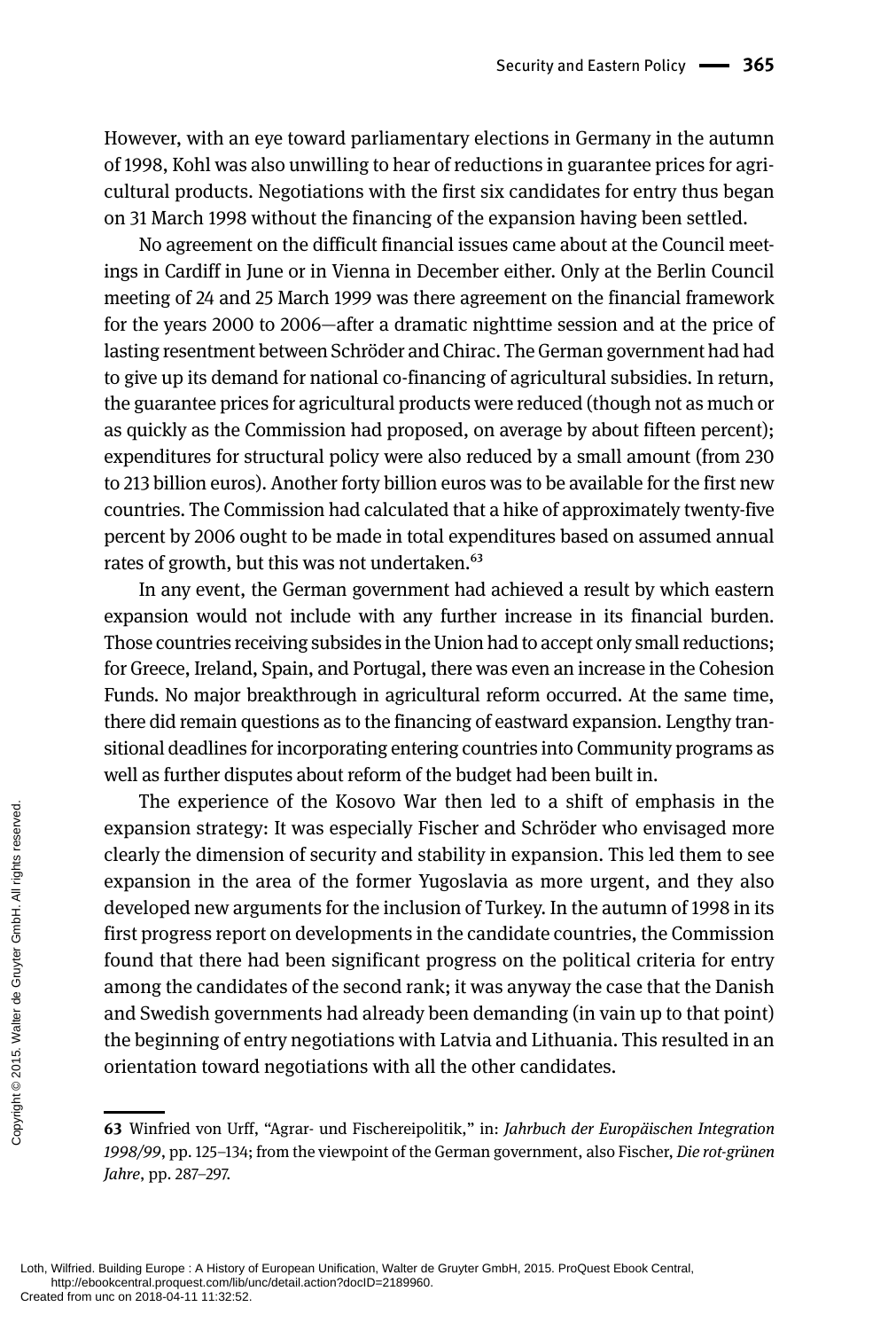Encouraged by the German government, new Commission President Romano Prodi decided to make the upcoming eastward expansion the focal point of his Commission; and so he set up a separate general directorate for expansion with horizontal responsibility. He entrusted that function in the Commission to Fischer's deputy Verheugen. After a further review of the situation in the candidate countries and assessment of political conditions, he made the recommendation that negotiations now be started with all the candidates of the second rank, that is, Latvia, Lithuania, Slovakia, Romania, and Bulgaria—as well as Malta, which after an electoral victory by the pro-European Nationalist Party had renewed its application for membership. A decision to this effect was made at the Council meeting in Helsinki on 10 and 11 December 1999. At the same time, it was agreed that the preparations for accepting further members should be completed by the year 2003.<sup>64</sup>

That decision did not imply giving up on the strategy of differentiation then in effect. The conclusion of negotiations and the actual completion of accession remained dependent on reform measures and the performance of the land in question. This decision made the expansion process more dynamic only to the extent that, for political-strategic reasons, there was more willingness to take greater risks in evaluating economic problems. Furthermore, it was now the case that significantly greater personnel capacity of the Commission was invested in simultaneous negotiations with no fewer than twelve candidates.

Additionally, the heads of state and of government in Helsinki granted Turkey the status of a candidate for accession. This was a noteworthy step insofar as the EU had always rejected the Turkish desire to enter, even after the country's return to a parliamentary system in 1983. Freedom of movement for workers, pledged for 1986, had been rejected due to German efforts; the official entry request of 14 April 1987 had been put on the back burner by the Community. In March of 1995, agreement was successfully reached that the completion of the customs union between Turkey and the Community was the "end phase" of association. Then, however, Greece had blocked the release of financial assets frozen since 1981; in the decision on expansion issued in Luxembourg in December of 1997, Turkey was not taken into account this time either. Experience of the decision on the decision on the decision on the decision on the decision on the decision on the decision on the decision on the decision on the decision on the deriver of the deriver of the gree as the "r

In Turkey, the bitterness over the new postponement of the entry decision was all the greater given that the new round of enlargement was characterized as the "reunification of Europe." It was not possible to miss the message that the governments of the member states and the candidates for entry no longer

**<sup>64</sup>** Europäischer Rat. Tagung vom 10. und 11. Dezember 1999 in Helsinki, Schlussfolgerungen des Vorsitzes, excerpts in: *Internationale Politik* 2/2000, pp. 80–85. Cf. Günter Verheugen, *Europa in der Krise. Für eine Neubegründung der europäischen Idee*, Cologne: Kiepenheuer & Witsch, 2005, pp. 78–85.

Loth, Wilfried. Building Europe : A History of European Unification, Walter de Gruyter GmbH, 2015. ProQuest Ebook Central, http://ebookcentral.proquest.com/lib/unc/detail.action?docID=2189960.<br>Created from unc on 2018-04-11 11:32:52.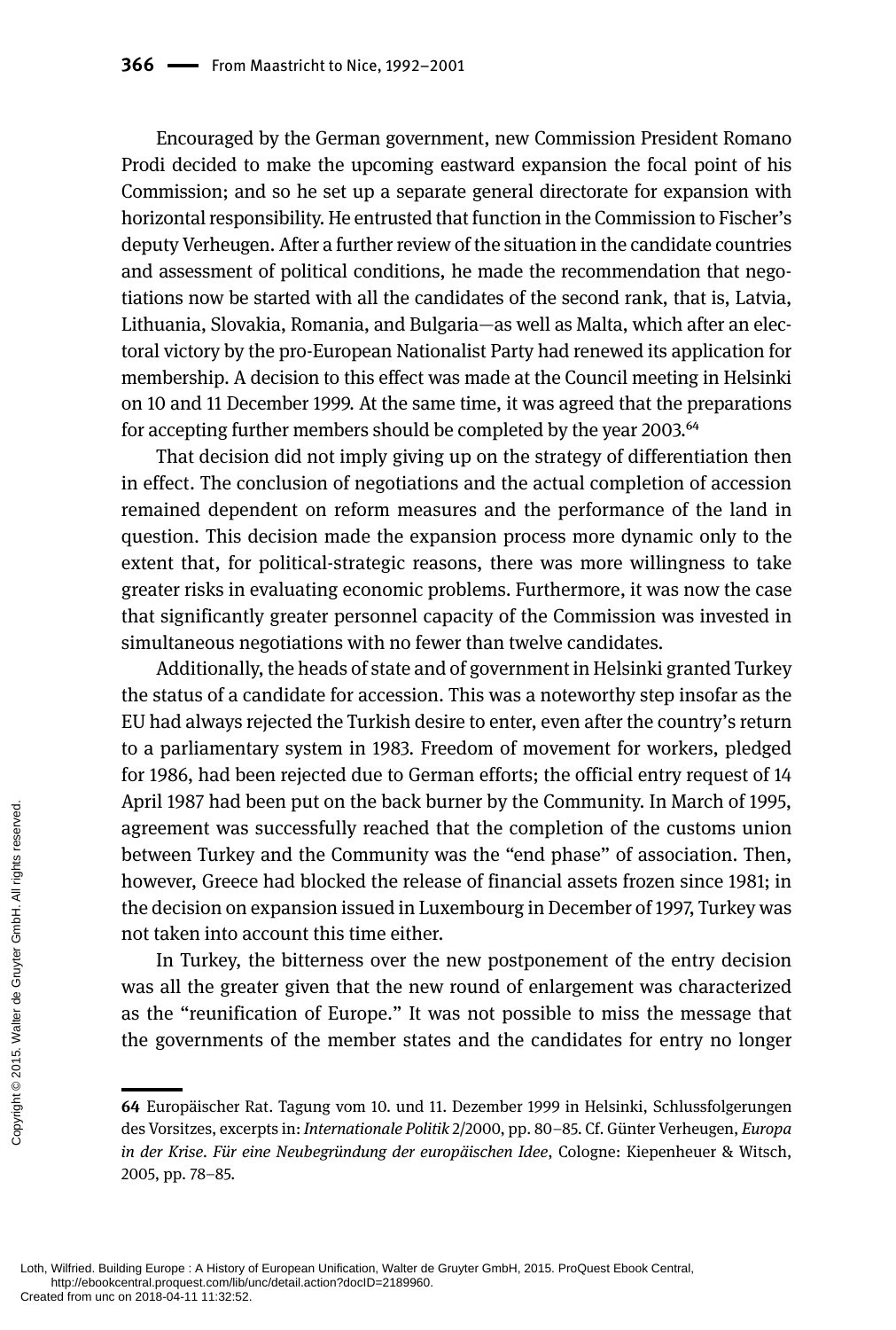regarded Turkey as part of Europe or no longer unambiguously did so. Additional pain resulted from the fact that Cyprus was invited to the entry negotiations even though the Turkish regime in the north of the island did not want it. The government of Turkish Prime Minister Mesut Yilmaz therefore rejected an invitation to participate in the "European Conference" of potential candidates for entry and froze all links to the EU with the exception of the customs union.

The bestowal of candidate status and the financial assistance connected with it were attempts to prevent the looming isolation of Turkey. Involved in bringing this about was the government of Yilmaz's successor Bülent Ecevit, which correctly regarded defiance as none too productive, as well as the Clinton administration, which admonished the Europeans not to close themselves to EU entry by the NATO member Turkey. The American admonitions had an effect not only on the government of Schröder-Fischer but also on Greece's Simitis government. In the summer of 1999, Greek Foreign Minister Georgios Papandreou succeeded in initiating a *rapprochement* with Ankara. This was accelerated by the unexpected wave of mutual willingness to provide assistance after the severe earthquakes in Turkey in August and in Greece in September. The conferring of candidate status did not however mean that any actual breakthrough had been achieved on accession negotiations: Given that Turkish entry appeared to be looming, a debate about the "European" character of Turkey now took place in the member states; for its part, the Turkish government showed little inclination to make necessary reforms within the meaning of the Copenhagen criteria.<sup>65</sup>

## **The Nice Complex**

After the decision to broaden the entry negotiations, the European governments felt it necessary to tackle the last hurdle before carrying out eastern expansion: the adjustment of European institutions. This was indispensable according to a declaration made by the heads of state and of government of France, Belgium, and Italy at the close of negotiations on the Amsterdam Treaty. The ambition of the German government was therefore to have a decision made on calling a further government conference—necessary before the membership expanded beyond twenty—under the auspices of the German Council presidency. This effort From the decision<br>
felt it necessary to<br>
the adjustment of<br>
declaration made<br>
and Italy at the c<br>
of the German go<br>
further governme<br>
beyond twenty—u<br>
served.<br>
Served.<br>
Served.<br>
From the 442; Jürgen Reuter,<br>
et (ed.), *Da* 

**<sup>65</sup>** Oya Susanne Abali, "Türkei," in: *Jahrbuch der europäischen Integration 1999/2000*, pp. 437– 442; Jürgen Reuter, "Werden Athen und Ankara ihren historischen Konflikt beiliegen? Griechisch-türkische Beziehungen im Lichte der türkischen EU-Beitrittskandidatur," in: Wilfried Loth (ed.), *Das europäische Projekt zu Beginn des 21. Jahrhunderts*, Opladen: Leske und Budrich, 2001, pp. 295–323; Kramer and Reinkowski, *Die Türkei und Europa*, pp. 161–166.

Loth, Wilfried. Building Europe : A History of European Unification, Walter de Gruyter GmbH, 2015. ProQuest Ebook Central, http://ebookcentral.proquest.com/lib/unc/detail.action?docID=2189960.<br>Created from unc on 2018-04-11 11:32:52.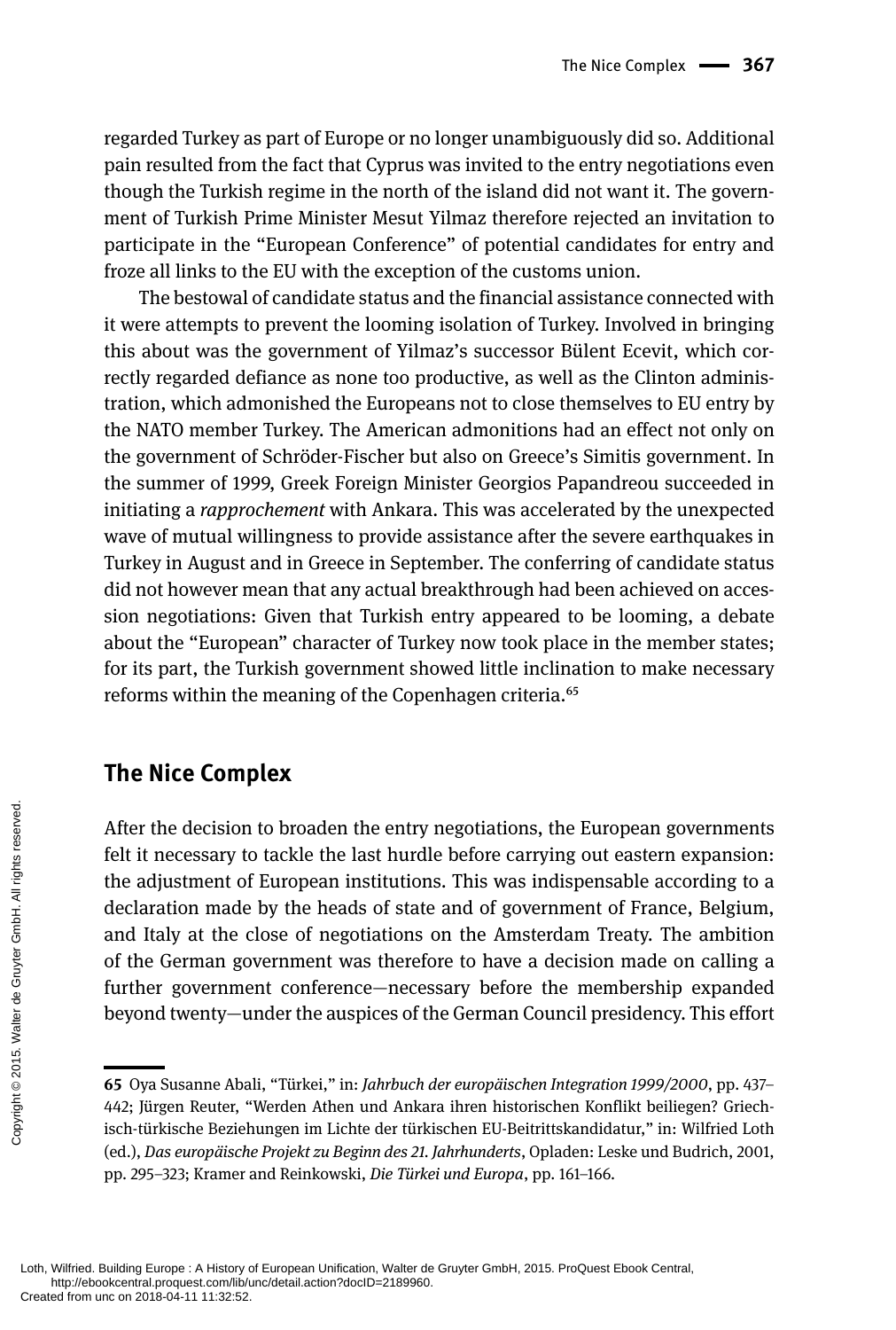succeeded in that at the Cologne Council meeting of June 1999 it was decided that over the course of the year 2000, there would be negotiations on the future composition of the Commission and the weighting of votes in the Council of Ministers.

Fischer clearly did not want to content himself with a mere adjustment of Community organs to an appreciably larger number of member states. He interpreted the commitment of the Council members to "comprehensive" review of the organs' composition and methods of work in such a way that there was now an opportunity with the elimination of deficits to make a major leap forward in political integration at last. With strong emphasis on the "historical challenges" that he saw the Union facing, he sought out his French counterpart Hubert Védrine so as to win his support for a common initiative to strengthen European institutions. The Frenchman put him off, however: As the servant of two masters, a Socialist prime minister and a conservative president, he was not in a position to make his own mark on French European policy. However, after the Commission had also spoken out for a "far-reaching reform of European institutions in its position on the government conference,"<sup>66</sup> Fischer decided to go it alone: With a personal programmatic speech, he sought—in a way similar to Genscher in 1981 and 1987 to give European unification policy an impetus that would steer negotiations among the governments in the direction he desired.

In his speech at Berlin's Humboldt University on 12 May 2000, to whose preparation Jacques Delors and others had contributed, Fischer spoke dramatically of "probably the greatest challenge ever faced by the Union since its founding," and then called for nothing less than "the transition from the Union's grouping of states to full parliamentarization in a European federation." This was to be achieved by passage of a "European Constitutional Treaty," as Wolfgang Schäuble and Karl Lamers had proposed one year earlier.<sup> $67$ </sup> Fischer termed this "a conscious political refounding act for Europe" to be accomplished "within the next decade" either by "a majority of member states" or by a "smaller group" that, as the "center of gravity," was ready "to advance" with political integration. As to which countries should belong to this group, Fischer—unlike Schäuble and Lamers—purposely did not name names; he also left open the issue of the relationship of the current government conference to the proposed act of foundation.<sup>68</sup> Created from unc on 2018-04-11 11:32:52.<br>Created from unconclusions of the Microsland Created from unconclusions of the Microsland Created from unconclusions of the Microsland Created from unconclusions of the Microsland

**<sup>66</sup>** KOM (2000) 34, 26 Jan. 2000.

**<sup>67</sup>** Wolfgang Schäuble and Karl Lamers, "Europa braucht einen Verfassungsvertrag," in: *Frankfurter Allgemeine Zeitung,* 4 May 1999.

**<sup>68</sup>** Joschka Fischer, "Vom Staatenbund zur Föderation – Gedanken über die Finalität der europäischen Integration," in: *Bulletin der Bundesregierung*, 24 May 2000, reprinted in among others: Wilfried Loth, *Entwürfe einer europäischen Verfassung. Eine historische Bilanz*, Bonn: Europa Union, 2002, pp. 241–252; on the origins, Fischer, *Die rot-grünen Jahre*, pp. 298–304.

Loth, Wilfried. Building Europe : A History of European Unification, Walter de Gruyter GmbH, 2015. ProQuest Ebook Central, http://ebookcentral.proquest.com/lib/unc/detail.action?docID=2189960.<br>Created from unc on 2018-04-11 11:32:52.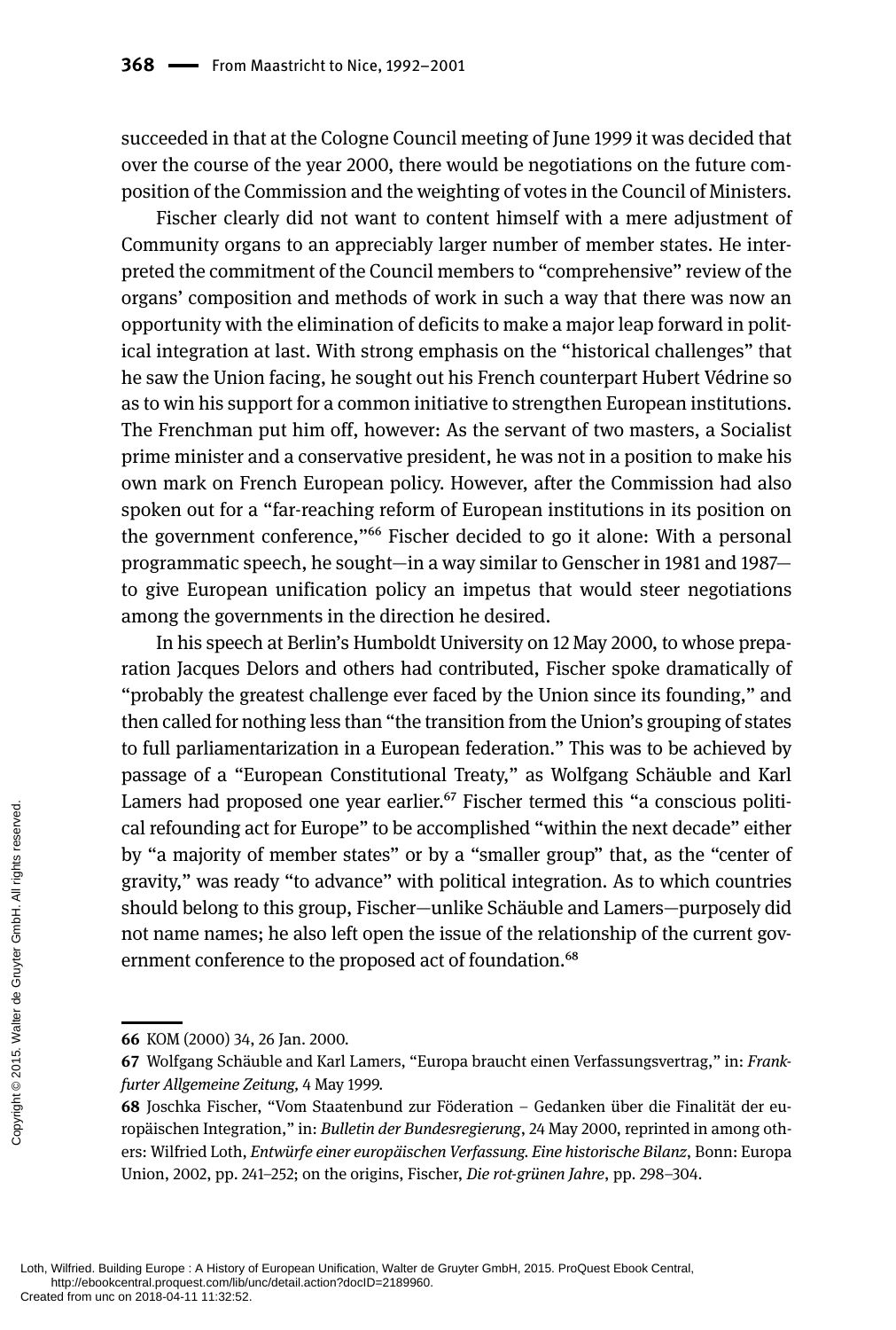Chirac actually responded very positively to Fischer's foray. In a speech to the German Bundestag on 27 June 2000 (now meeting in the Reichstag Building in Berlin), the French president committed himself to the principle of "common sovereignty" (a remarkably courageous step for a Gaullist) as well as to increased democratization and the expansion of majority decision-making. He then agreed to the creation of a "pioneer group," if only in the form of increased cooperation. Lastly, he also embraced the idea of a constitutional treaty. Here, he was more concrete than Fischer: This treaty was not to be worked out under the auspices of a government conference but instead soon thereafter with the inclusion of the people's representatives in the European Parliament and in the national parliaments.<sup>69</sup> Adjustments necessary for the expansion should not be delayed by lengthy disputes as to fundamental reform of the Union.

In the wake of this, some improvements in the Union's ability to act could be achieved at the government conference that had been meeting since 14 February 2000. According to the treaty completed in Nice in early December, the Commission president and the commissioners would in the future be elected by qualified-majority vote, likewise the High Representatives for Foreign Affairs and Security Policy as well as special representatives in the area of CFSP. The Commission president was to be able to decide on the division of responsibilities and be able to dismiss commissioners. In the future, majority decision-making was to be the practice in foreign economic policy as well as foreign and security policy, this latter area to feature the development of "common standpoints and actions" in cases of "increased cooperation." In the areas of the Structural and Cohesion Funds as well as the issuance of visas, immigration, and freedom of movement, majority decision-making was likewise to be introduced, though with the reservation that agreement be reached on the adoption of the next financial projection as well as regulations for entry and for immigration.

The rights of the European Parliament were also increased. Its right to participate within the framework of co-decision-making was extended to six new cases; in three new areas, its approval was now necessary. Yet, the extension of Parliament's rights did not keep pace with the expansion of majority decision-making. To the disappointment of MEPs, majority decision-making in areas relevant to finance was not linked to co-decision-making by Parliament. The instrument of "increased cooperation" was indeed extended to the area of foreign and security policy and its use was made easier (by reducing the minimum number of participating states to eight and by the possibly of deciding by qualified majority in the area of police and justice cooperation), but it could not be used for opening up new political areas or for altering the procedural rules in a particular polit-Vation that agreen<br>
as well as regulation<br>
in three new areas<br>
ment's rights did<br>
To the disappoint<br>
finance was not limit<br>
"increased cooper<br>
policy and its use<br>
ipating states to the area of police<br>
up new political<br> **69** 

**<sup>69</sup>** The text in among others Bossuat, *Faire l'Europe*, pp. 513–520.

Loth, Wilfried. Building Europe : A History of European Unification, Walter de Gruyter GmbH, 2015. ProQuest Ebook Central, http://ebookcentral.proquest.com/lib/unc/detail.action?docID=2189960.<br>Created from unc on 2018-04-11 11:32:52.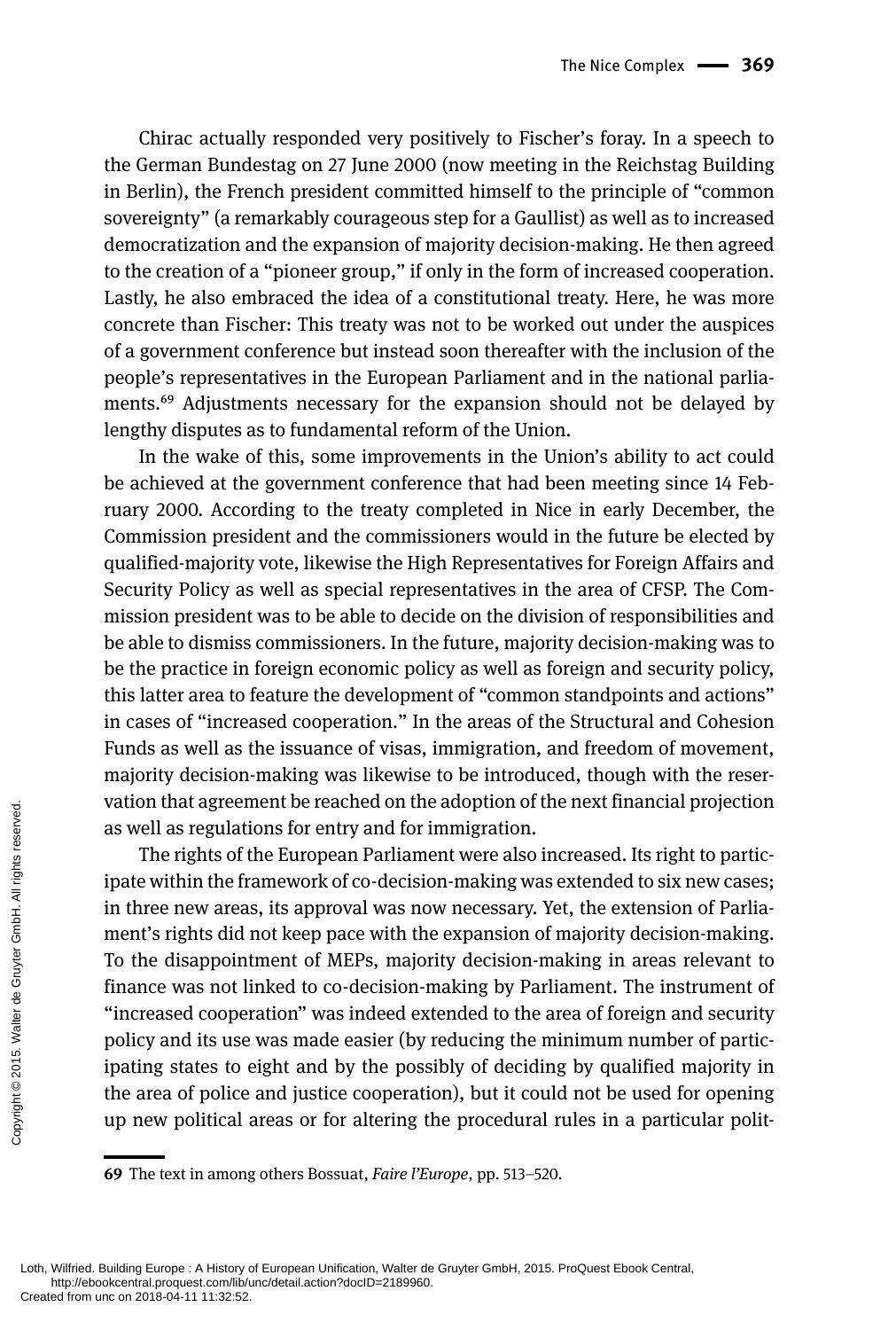ical field. It was still not very appropriate for forming an avant-garde group. A "Charter of Fundamental Rights of the European Union," commissioned by the European Council in Cologne, was approved; but taking the opposition of the British government into account, it was not integrated into the treaty.<sup>70</sup>

It certainly would have been possible to achieve more clear progress and less of a confusing overall picture if Germany and France had been in agreement as to conference strategy. That was not the case, however. Instead, Schröder and Chirac engaged in a fierce battle over the weighting of votes in the Council of Ministers, hindering productive decisions until the final phase of the Council Meeting in Nice. With brutal openness, Schröder let Chirac know that the Federal Republic's population increase stemming from reunification must finally result in a higher vote weight in the Council; Chirac answered engagingly but also with determination that forsaking the principle of equal ranking for France and Germany was out of the question. The result, completed on the night of 10–11 December in an "abominable climate" (Chirac) consisted of preserving equal ranking but simultaneously granting the Federal Republic (and every other member state) the possibility of insisting on a majority of sixty-two percent of the total population of the Union. The "large" states (including Spain and Poland) were accorded a bare fifty percent higher weight than before; for the "smaller" states, there was a success via the introduction of the additional criterion of the "majority of the member states."71

Thus, a difficult-to-calculate threefold majority had been introduced without thoroughly rectifying the problem of deficiency in representation. The remaining disproportions between population and share of the vote created dissatisfaction among the disadvantaged members. Only Aznar and Poland (which was not even represented in Nice) could regard themselves as victors. Moreover, the lack of agreement among the "big ones" meant that there was no resolution to the problem of the Commission's ability to act: Germany, Britain, France, and Italy did dispense with having a second commissioner; but the other countries did not give up the principle that each nation be represented with one seat on the Commission. Only after the signing of the accession treaty of the twenty-seventh country (that is, after the successful conclusion of all ongoing entry negotiations) was the rotation principle for the composition of the Commission to be From the problem of<br>
Leady did not give up<br>
the Commission<br>
enth country (tl<br>
tiations) was th<br>  $\frac{20}{25}$ <br>  $\frac{20}{25}$ <br>  $\frac{20}{25}$ <br>  $\frac{200}{2001}$ <br>
To On the analysis<br>
repapolitik nach d<br>
Projekt, pp. 383–33<br> *tragswer* 

**<sup>70</sup>** On the analysis of the Treaty of Nice, cf. Wilfried Loth, "Nach Nizza. Die Aufgaben der Europapolitik nach den Ergebnissen des Europäischen Rates in Nizza," in: *idem*., *Das europäische Projekt*, pp. 383–389; Mathias Jopp, Barbara Lippert, and Heinrich Schneider (eds.), *Das Vertragswerk von Nizza und die Zukunft der Europäischen Union*, Bonn: Europa Union, 2001; Werner Weidenfeld (ed.), *Nizza in der Analyse. Strategien für Europa*, Gütersloh: Bertelsmann Stiftung, 2001.

**<sup>71</sup>** With opposing assessments, cf. Fischer, *Die rot-grünen Jahre*, pp. 342–356 and Chirac, *Le temps présidentiel*, pp. 301–311, the quote on p. 310.

Loth, Wilfried. Building Europe : A History of European Unification, Walter de Gruyter GmbH, 2015. ProQuest Ebook Central, http://ebookcentral.proquest.com/lib/unc/detail.action?docID=2189960.<br>Created from unc on 2018-04-11 11:32:52.